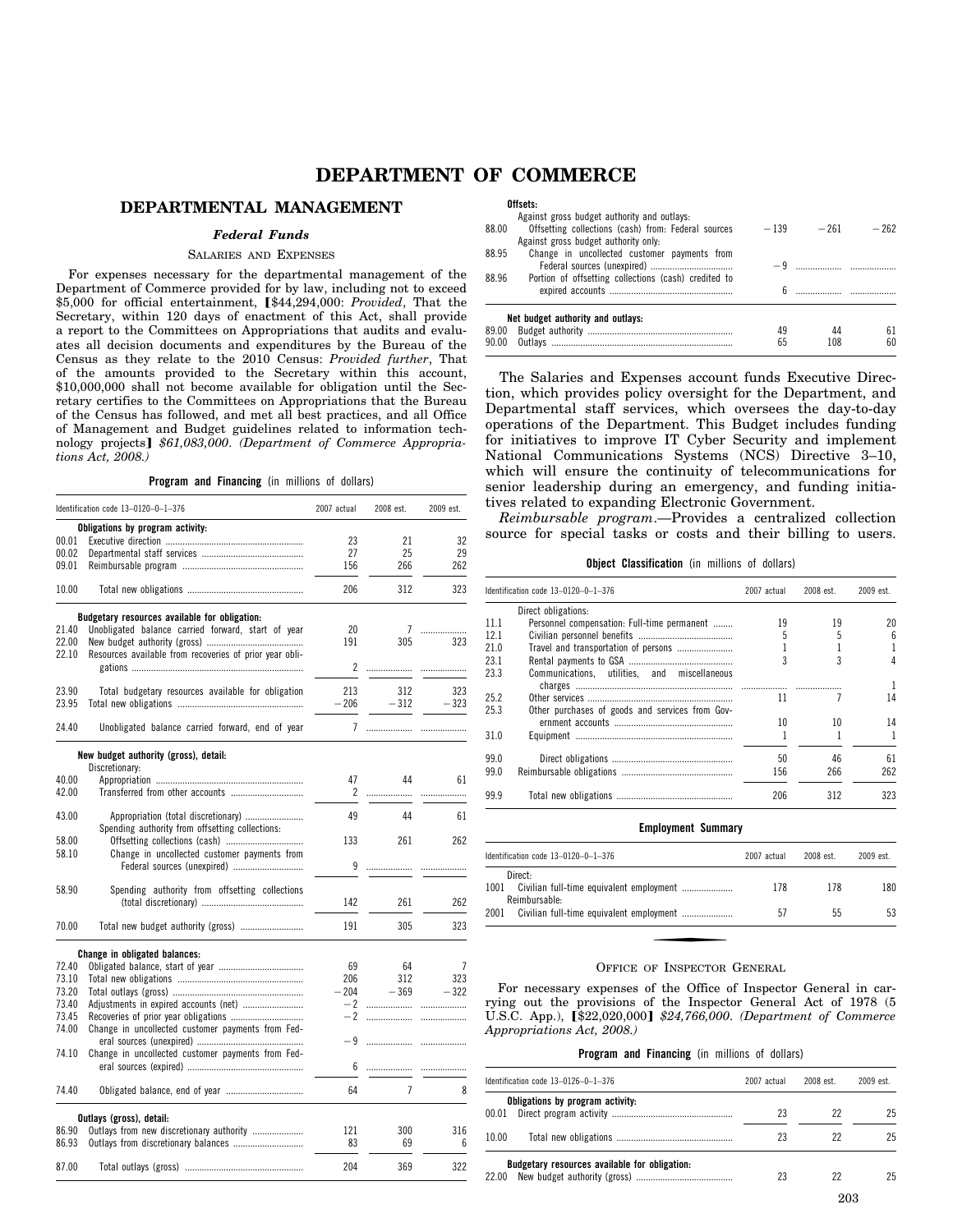#### OFFICE OF INSPECTOR GENERAL—Continued

# **Program and Financing** (in millions of dollars)—Continued

|       | Identification code 13-0126-0-1-376   | 2007 actual | 2008 est. | 2009 est. |
|-------|---------------------------------------|-------------|-----------|-----------|
| 23.95 |                                       | $-23$       | $-22$     | $-25$     |
|       | New budget authority (gross), detail: |             |           |           |
|       | Discretionary:                        |             |           |           |
| 40.00 |                                       | 23          | 22        | 25        |
|       | Change in obligated balances:         |             |           |           |
| 72.40 |                                       | -1          | 1         | 3         |
| 73.10 |                                       | 23          | 22        | 25        |
| 73.20 |                                       | $-23$       | $-20$     | $-25$     |
| 74.40 |                                       | 1           | 3         | 3         |
|       | Outlays (gross), detail:              |             |           |           |
| 86.90 |                                       | 22          | 19        | 22        |
| 86.93 |                                       | 1           |           | 3         |
| 87.00 |                                       | 23          | 20        | 25        |
|       | Net budget authority and outlays:     |             |           |           |
| 89.00 |                                       | 23          | 22        | 25        |
| 90.00 |                                       | 23          | 20        | 25        |
|       |                                       |             |           |           |

The Office of Inspector General (OIG) promotes efficient and effective programs and works to prevent waste, fraud and abuse through audits, inspections and investigations. The 2009 Budget includes an increase to enhance OIG's ability to reduce information security weaknesses throughout the Department.

*Performance measures*.—A detailed presentation of the performance outcomes, measures, and targets is found in the department's 2009 budget.

**Object Classification** (in millions of dollars)

| Identification code 13-0126-0-1-376                | 2007 actual | 2008 est. | $2009$ est |
|----------------------------------------------------|-------------|-----------|------------|
| Direct obligations:                                |             |           |            |
| Personnel compensation: Full-time permanent        | 13          | 13        | 15         |
|                                                    |             |           |            |
|                                                    |             |           |            |
|                                                    |             |           |            |
| Other purchases of goods and services from Govern- |             |           |            |
|                                                    |             |           |            |
|                                                    |             |           |            |
|                                                    |             |           |            |

#### **Employment Summary**

|      | Identification code $13-0126-0-1-376$ | 2007 actual | 2008 est. | 2009 est. |
|------|---------------------------------------|-------------|-----------|-----------|
| 1001 | Direct:                               | 124         | 120       | 138       |

# NATIONAL INTELLECTUAL PROPERTY LAW ENFORCEMENT COORDINATION COUNCIL (NIPLECC)

*For necessary expenses of the National Intellectual Property Law Enforcement Coordination Council to coordinate domestic and international intellectual property protection and law enforcement relating to intellectual property among Federal and foreign entities, including expenses of cooperative agreements, \$1,021,000, to remain available until September 30, 2010. (15 U.S.C. 1128)* 

**Program and Financing** (in millions of dollars)

|       | Identification code $13-0127-0-1-376$         | 2007 actual | 2008 est. | 2009 est |
|-------|-----------------------------------------------|-------------|-----------|----------|
| 00.01 | Obligations by program activity:              |             |           |          |
| 10.00 |                                               |             |           |          |
| 22.00 | Budgetary resources available for obligation: |             |           |          |

|       |                                       |  | $-1$         |
|-------|---------------------------------------|--|--------------|
|       | New budget authority (gross), detail: |  |              |
| 40.00 | Discretionary:                        |  | 1            |
|       | Change in obligated balances:         |  |              |
| 72.40 |                                       |  |              |
|       |                                       |  |              |
| 73.20 |                                       |  |              |
| 74.40 |                                       |  |              |
|       | Outlays (gross), detail:              |  |              |
| 86.90 |                                       |  |              |
| 86.93 |                                       |  |              |
| 87.00 |                                       |  |              |
|       | Net budget authority and outlays:     |  |              |
| 89.00 |                                       |  | 1            |
| 90.00 |                                       |  | $\mathbf{1}$ |
|       |                                       |  |              |

The National Intellectual Property Law Enforcement Coordination Council coordinates the capabilities and resources of the Federal Government to protect American intellectual property.

#### **Employment Summary**

| Identification code $13-0127-0-1-376$ | 2007 actual | 2008 est. | 2009 est. |
|---------------------------------------|-------------|-----------|-----------|
| Direct-<br>1001                       |             |           |           |

#### HCHB RENOVATION AND MODERNIZATION

For expenses necessary*, including blast windows,* for the renovation and modernization of the Herbert C. Hoover Building, [\$3,722,000] *\$7,367,000*, to remain available until expended. *(Department of Commerce Appropriations Act, 2008.)* 

#### **Program and Financing** (in millions of dollars)

|       | Identification code 13-0123-0-1-376           | 2007 actual | 2008 est. | 2009 est.      |
|-------|-----------------------------------------------|-------------|-----------|----------------|
|       | Obligations by program activity:              |             |           |                |
| 00.01 |                                               |             | 4         | 7              |
| 10.00 |                                               |             | 4         | 7              |
|       | Budgetary resources available for obligation: |             |           |                |
| 22.00 |                                               |             | 4         | 7              |
| 23.95 |                                               |             | -4        | $-7$           |
|       | New budget authority (gross), detail:         |             |           |                |
| 40.00 | Discretionary:                                |             |           | 7              |
|       |                                               |             | 4         |                |
|       | Change in obligated balances:                 |             |           |                |
| 72.40 |                                               |             |           | 1              |
| 73.10 |                                               |             | 4         | $\overline{7}$ |
| 73.20 |                                               |             | $-3$      | - 6            |
| 74.40 |                                               |             | 1         | $\overline{c}$ |
|       | Outlays (gross), detail:                      |             |           |                |
| 86.90 |                                               |             | 3         | 5              |
| 86.93 |                                               |             |           | 1              |
| 87.00 |                                               |             | 3         | 6              |
|       | Net budget authority and outlays:             |             |           |                |
| 89.00 |                                               |             | 4         | 7              |
| 90.00 |                                               |             | 3         | 6              |

This account funds the Commerce Department's expenses associated with renovating and modernizing the Herbert C. Hoover Building. The renovation will take 11 years and upgrade infrastructure, remove safety hazards, and improve en-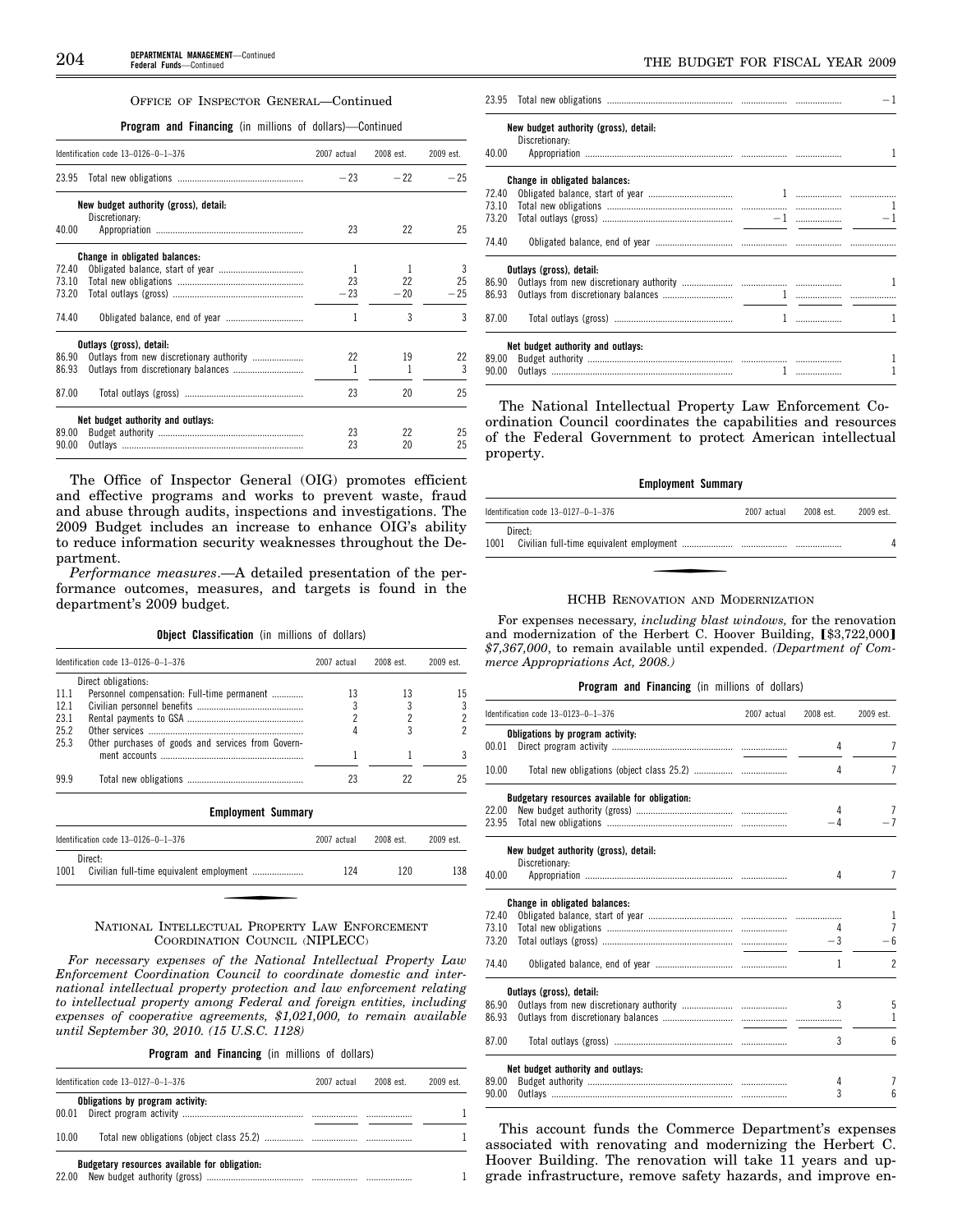ergy efficiency. The General Services Administration (GSA) and Commerce are each responsible for certain aspects of the project's costs. Project funding for both GSA and Commerce should occur simultaneously so that design, installation, furnishing and office relocations can be coordinated. To address the high priority security needs of Commerce employees, this account will also finance the installation of blast mitigation windows.

# WORKING CAPITAL FUND

**Program and Financing** (in millions of dollars)

|       | Identification code 13-4511-0-4-376                 | 2007 actual | 2008 est. | 2009 est. |
|-------|-----------------------------------------------------|-------------|-----------|-----------|
|       | Obligations by program activity:                    |             |           |           |
| 09.01 |                                                     | 83          | 97        | 99        |
| 09.02 |                                                     | 45          | 47        | 49        |
| 09.99 |                                                     | 128         | 144       | 148       |
| 10.00 |                                                     | 128         | 144       | 148       |
|       | Budgetary resources available for obligation:       |             |           |           |
| 21.40 | Unobligated balance carried forward, start of year  | 13          | 5         |           |
| 22.00 |                                                     | 120         | 139       | 148       |
|       |                                                     |             |           |           |
| 23.90 | Total budgetary resources available for obligation  | 133         | 144       | 148       |
| 23.95 |                                                     | $-128$      | $-144$    | $-148$    |
| 24.40 | Unobligated balance carried forward, end of year    |             |           |           |
|       | New budget authority (gross), detail:               |             |           |           |
|       | Mandatory:                                          |             |           |           |
|       | Spending authority from offsetting collections:     |             |           |           |
| 69.00 |                                                     | 125         | 139       | 148       |
| 69.10 | Change in uncollected customer payments from        |             |           |           |
|       | Federal sources (unexpired)                         | $-5$        |           |           |
|       |                                                     |             |           |           |
| 69.90 | Spending authority from offsetting collections      |             |           |           |
|       |                                                     | 120         | 139       | 148       |
|       | Change in obligated balances:                       |             |           |           |
| 72.40 |                                                     | 22          |           | 32        |
| 73.10 |                                                     | 128         | 144       | 148       |
| 73.20 |                                                     | $-123$      | $-176$    | $-148$    |
| 74.00 |                                                     |             |           |           |
|       | Change in uncollected customer payments from Fed-   | 5           |           |           |
|       |                                                     |             |           |           |
| 74.40 | Obligated balance, end of year                      |             |           |           |
|       | Outlays (gross), detail:                            |             |           |           |
| 86.97 | Outlays from new mandatory authority                | 100         | 139       | 148       |
| 86.98 |                                                     | 23          | 37        | .         |
| 87.00 |                                                     | 123         | 176       | 148       |
|       | Offsets:                                            |             |           |           |
|       | Against gross budget authority and outlays:         |             |           |           |
| 88.00 | Offsetting collections (cash) from: Federal sources | $-125$      | $-139$    | $-148$    |
|       | Against gross budget authority only:                |             |           |           |
| 88.95 | Change in uncollected customer payments from        |             |           |           |
|       |                                                     |             |           |           |
|       | Net budget authority and outlays:                   |             |           |           |
| 89.00 |                                                     |             |           |           |
| 90.00 |                                                     | $-2$        | 37        | .         |
|       |                                                     |             |           |           |

This fund finances, on a reimbursable basis, Departmentwide administrative functions that are more efficiently performed on a centralized basis, including general counsel, human resources, financial, procurement and security services.

### **Object Classification** (in millions of dollars)

| Identification code $13-4511-0-4-376$                                                    | 2007 actual | 2008 est. | 2009 est. |
|------------------------------------------------------------------------------------------|-------------|-----------|-----------|
| Reimbursable obligations:<br>Personnel compensation: Full-time permanent<br>11.1<br>12.1 | 50<br>13    | 60<br>16  | 64        |

| 25.2 |                                                    | 30  | 36. | 35. |
|------|----------------------------------------------------|-----|-----|-----|
| 25.3 | Other purchases of goods and services from Govern- |     |     |     |
|      |                                                    |     |     | 13. |
| 26.0 |                                                    |     |     |     |
| 31.0 |                                                    |     |     | ર   |
| 99.9 |                                                    | 128 | 144 | 148 |
|      |                                                    |     |     |     |

#### **Employment Summary**

| Identification code 13-4511-0-4-376 | 2007 actual | 2008 est. | 2009 est. |
|-------------------------------------|-------------|-----------|-----------|
| Reimbursable:<br>2001               | 544         | 575       | 575       |

#### FRANCHISE FUND

#### **Program and Financing** (in millions of dollars)

|                | Identification code 13-4564-0-4-376                                                                | 2007 actual           | 2008 est.      | 2009 est.   |
|----------------|----------------------------------------------------------------------------------------------------|-----------------------|----------------|-------------|
|                | Obligations by program activity:                                                                   |                       |                |             |
| 09.01          |                                                                                                    | 7                     | 14             | 15          |
| 10.00          |                                                                                                    | $\overline{1}$        | 14             | 15          |
|                | Budgetary resources available for obligation:                                                      |                       |                |             |
| 21.40<br>22.00 | Unobligated balance carried forward, start of year                                                 | $\overline{2}$<br>8   | 3<br>13        | 2<br>13     |
| 23.90<br>23.95 | Total budgetary resources available for obligation                                                 | 10<br>$-7$            | 16<br>$-14$    | 15<br>$-15$ |
| 24.40          | Unobligated balance carried forward, end of year                                                   | 3                     | 2              |             |
|                | New budget authority (gross), detail:<br>Mandatory:                                                |                       |                |             |
| 69.00          | Spending authority from offsetting collections: Off-                                               | 8                     | 13             | 13          |
|                | Change in obligated balances:                                                                      |                       |                |             |
| 72.40          |                                                                                                    |                       | 1              | $-1$        |
| 73.10<br>73.20 |                                                                                                    | $\overline{7}$<br>- 8 | 14<br>$-15$    | 15<br>$-15$ |
| 74.40          |                                                                                                    |                       | $-1$           | $-1$        |
|                | Outlays (gross), detail:                                                                           |                       |                |             |
| 86.97<br>86.98 |                                                                                                    | 8                     | 13<br>2        | 13<br>2     |
| 87.00          |                                                                                                    | 8                     | 15             | 15          |
|                | Offsets:                                                                                           |                       |                |             |
| 88.00          | Against gross budget authority and outlays:<br>Offsetting collections (cash) from: Federal sources | - 8                   | $-13$          | $-13$       |
|                | Net budget authority and outlays:                                                                  |                       |                |             |
| 89.00<br>90.00 |                                                                                                    |                       | $\overline{c}$ | 2           |

This fund finances computer support services on a fully competitive and cost-reimbursable basis to Federal customers.

#### **Object Classification** (in millions of dollars)

|      | Identification code 13-4564-0-4-376                  | 2007 actual | 2008 est. | 2009 est. |
|------|------------------------------------------------------|-------------|-----------|-----------|
|      | Reimbursable obligations:                            |             |           |           |
| 11.1 | Personnel compensation: Full-time permanent          |             |           |           |
| 23.3 | Communications, utilities, and miscellaneous charges |             |           |           |
| 25.2 |                                                      |             |           |           |
| 31.0 |                                                      |             |           |           |
| 99.9 |                                                      |             |           |           |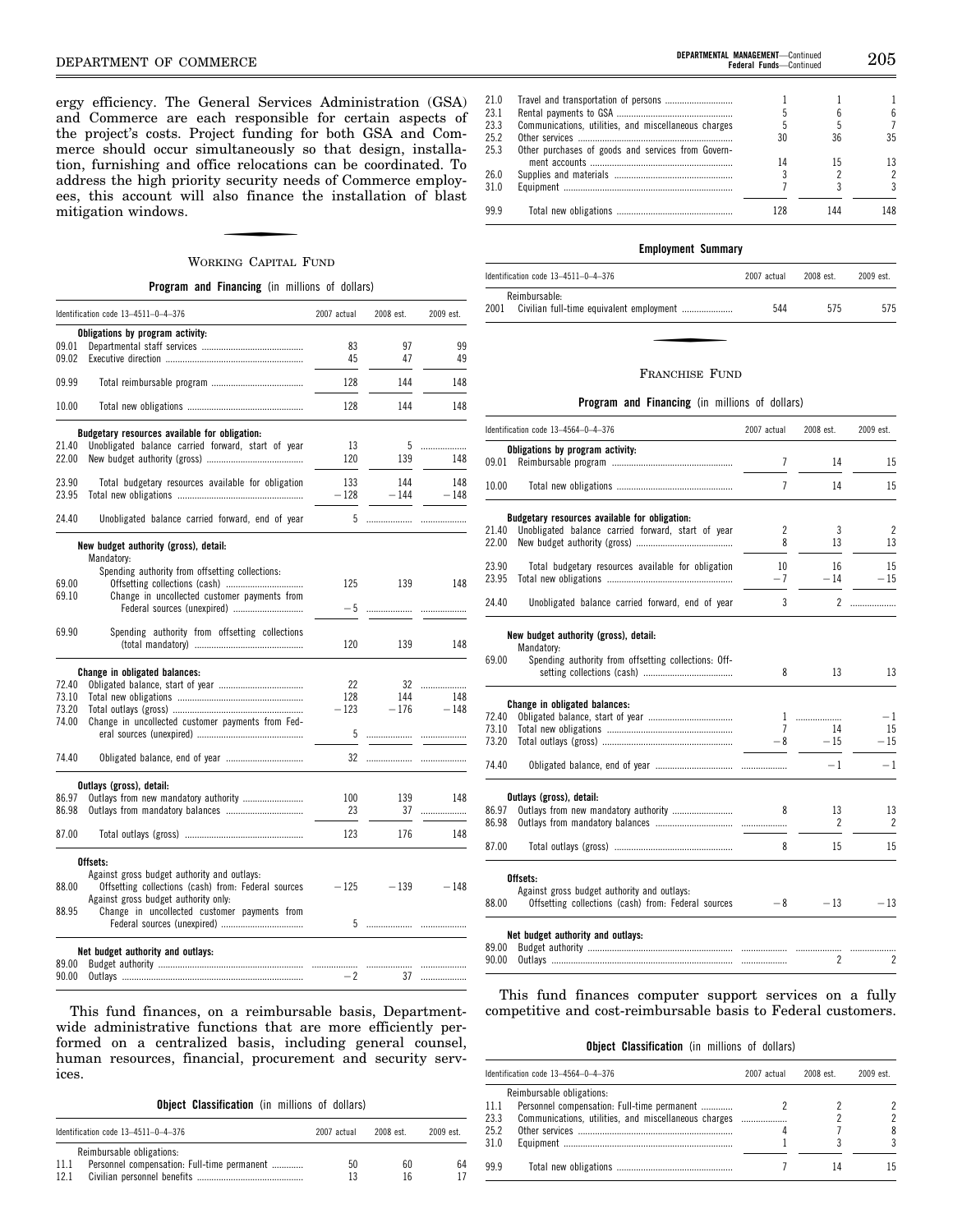#### FRANCHISE FUND—Continued

# **Employment Summary**

| Identification code $13-4564-0-4-376$ | 2007 actual | $2008$ est | 2009 est. |
|---------------------------------------|-------------|------------|-----------|
| Reimbursable:<br>2001                 | 16          |            |           |

### EMERGENCY STEEL GUARANTEED LOAN PROGRAM ACCOUNT

### *(CANCELLATION)*

*Of the unobligated balances available under this heading from prior year appropriations, all remaining subsidy amounts are cancelled.* 

**Program and Financing** (in millions of dollars)

|       | Identification code 13-0122-0-1-376                                                                                                                                                                                            | 2007 actual  | 2008 est. | 2009 est.                                                                                                                                                                                                                                                                                                                          |
|-------|--------------------------------------------------------------------------------------------------------------------------------------------------------------------------------------------------------------------------------|--------------|-----------|------------------------------------------------------------------------------------------------------------------------------------------------------------------------------------------------------------------------------------------------------------------------------------------------------------------------------------|
|       | Obligations by program activity:                                                                                                                                                                                               |              |           |                                                                                                                                                                                                                                                                                                                                    |
| 00.07 |                                                                                                                                                                                                                                |              |           |                                                                                                                                                                                                                                                                                                                                    |
| 00.08 |                                                                                                                                                                                                                                |              |           |                                                                                                                                                                                                                                                                                                                                    |
| 00.09 |                                                                                                                                                                                                                                |              |           |                                                                                                                                                                                                                                                                                                                                    |
|       |                                                                                                                                                                                                                                |              |           |                                                                                                                                                                                                                                                                                                                                    |
| 10.00 |                                                                                                                                                                                                                                |              |           |                                                                                                                                                                                                                                                                                                                                    |
|       | Budgetary resources available for obligation:                                                                                                                                                                                  |              |           |                                                                                                                                                                                                                                                                                                                                    |
| 21.40 | Unobligated balance carried forward, start of year                                                                                                                                                                             | 50           |           | 49 49                                                                                                                                                                                                                                                                                                                              |
| 22.00 |                                                                                                                                                                                                                                |              |           | $3 - 49$                                                                                                                                                                                                                                                                                                                           |
| 23.90 | Total budgetary resources available for obligation                                                                                                                                                                             |              | 50 52     |                                                                                                                                                                                                                                                                                                                                    |
| 23.95 | Total budgetary research and the company of the company of the company of the company of the company of the company of the company of the company of the company of the company of the company of the company of the company o |              | $-1$      | $-3$                                                                                                                                                                                                                                                                                                                               |
| 24.40 | Unobligated balance carried forward, end of year                                                                                                                                                                               | 49           |           |                                                                                                                                                                                                                                                                                                                                    |
|       | New budget authority (gross), detail:                                                                                                                                                                                          |              |           |                                                                                                                                                                                                                                                                                                                                    |
|       | Discretionary:                                                                                                                                                                                                                 |              |           |                                                                                                                                                                                                                                                                                                                                    |
| 40.36 |                                                                                                                                                                                                                                |              |           | $-49$                                                                                                                                                                                                                                                                                                                              |
|       | Mandatory:                                                                                                                                                                                                                     |              |           |                                                                                                                                                                                                                                                                                                                                    |
| 60.00 |                                                                                                                                                                                                                                |              |           |                                                                                                                                                                                                                                                                                                                                    |
| 70.00 |                                                                                                                                                                                                                                |              |           | $3 - 49$                                                                                                                                                                                                                                                                                                                           |
|       | Change in obligated balances:                                                                                                                                                                                                  |              |           |                                                                                                                                                                                                                                                                                                                                    |
| 72.40 |                                                                                                                                                                                                                                |              |           |                                                                                                                                                                                                                                                                                                                                    |
| 73.10 |                                                                                                                                                                                                                                |              |           |                                                                                                                                                                                                                                                                                                                                    |
| 73.20 |                                                                                                                                                                                                                                |              |           |                                                                                                                                                                                                                                                                                                                                    |
| 74.40 |                                                                                                                                                                                                                                |              |           |                                                                                                                                                                                                                                                                                                                                    |
|       |                                                                                                                                                                                                                                |              |           |                                                                                                                                                                                                                                                                                                                                    |
|       | Outlays (gross), detail:                                                                                                                                                                                                       |              |           |                                                                                                                                                                                                                                                                                                                                    |
| 86.93 |                                                                                                                                                                                                                                | 1            |           |                                                                                                                                                                                                                                                                                                                                    |
| 86.97 |                                                                                                                                                                                                                                |              |           | 3                                                                                                                                                                                                                                                                                                                                  |
| 87.00 |                                                                                                                                                                                                                                | $\mathbf{1}$ |           | $\overline{4}$ and $\overline{4}$ and $\overline{4}$ and $\overline{4}$ and $\overline{4}$ and $\overline{4}$ and $\overline{4}$ and $\overline{4}$ and $\overline{4}$ and $\overline{4}$ and $\overline{4}$ and $\overline{4}$ and $\overline{4}$ and $\overline{4}$ and $\overline{4}$ and $\overline{4}$ and $\overline{4}$ and |
|       |                                                                                                                                                                                                                                |              |           |                                                                                                                                                                                                                                                                                                                                    |
|       | Net budget authority and outlays:                                                                                                                                                                                              |              |           |                                                                                                                                                                                                                                                                                                                                    |
| 89.00 |                                                                                                                                                                                                                                |              |           | $3 - 49$                                                                                                                                                                                                                                                                                                                           |

#### **Summary of Loan Levels, Subsidy Budget Authority and Outlays by Program** (in millions of dollars)

| Identification code $13-0122-0-1-376$        | 2007 actual | 2008 est. | 2009 est. |
|----------------------------------------------|-------------|-----------|-----------|
| Guaranteed loan upward reestimates:          |             |           |           |
| Guaranteed loan downward reestimates:        |             |           |           |
|                                              |             |           |           |
|                                              |             |           |           |
| Administrative expense data:<br>3510<br>3580 |             |           |           |

As required by the Federal Credit Reform Act of 1990, this account records the administrative expenses for this program, as well as the subsidy costs associated with the loan guarantees. The subsidy amounts are estimated on a present value basis; the administrative expenses are estimated on a cash basis. Only three loans have been made under the Steel program and no new loans have been made since 2003. The proposal will cancel all remaining unobligated subsidy balances associated with the Steel program. For presentation purposes, data for the Emergency Oil and Gas Guaranteed Loan Program has been merged into the Steel account. Authority for new oil and gas loans expired on December 31, 2001.

# **Object Classification** (in millions of dollars)

|      | Identification code $13-0122-0-1-376$                                          | 2007 actual | 2008 est. | 2009 est. |
|------|--------------------------------------------------------------------------------|-------------|-----------|-----------|
|      | Direct obligations:<br>25.3 Other purchases of goods and services from Govern- |             |           |           |
|      |                                                                                |             |           |           |
| 99.9 |                                                                                |             |           |           |

# EMERGENCY STEEL, OIL, AND GAS GUARANTEED LOAN FINANCING ACCOUNT

### **Program and Financing** (in millions of dollars)

|       | Identification code 13-4328-0-3-376                  | 2007 actual              | 2008 est.                        | 2009 est.    |
|-------|------------------------------------------------------|--------------------------|----------------------------------|--------------|
|       | Obligations by program activity:                     |                          |                                  |              |
| 00.04 |                                                      |                          |                                  | $1$          |
| 00.05 |                                                      | 19                       | .                                | .            |
|       |                                                      |                          |                                  |              |
| 00.91 |                                                      | 19                       | $\mathbf{1}$                     | .            |
| 08.02 |                                                      | 13                       |                                  |              |
| 08.04 |                                                      | -1                       | .                                | .            |
| 08.91 |                                                      | 14                       |                                  |              |
| 10.00 |                                                      | 33                       |                                  |              |
|       | Budgetary resources available for obligation:        |                          |                                  |              |
| 21.40 | Unobligated balance carried forward, start of year   | 82                       | 54                               | 55           |
| 22.00 |                                                      | 5                        | $\overline{2}$                   | $\mathbf{1}$ |
|       |                                                      |                          |                                  |              |
| 23.90 | Total budgetary resources available for obligation   | 87                       | 56                               | 56           |
| 23.95 |                                                      | $-33$                    | - 1                              | .            |
| 24.40 | Unobligated balance carried forward, end of year     | 54                       | 55                               | 56           |
|       | New financing authority (gross), detail:             |                          |                                  |              |
|       | Mandatory:                                           |                          |                                  |              |
| 60.00 |                                                      |                          |                                  | .            |
| 60.47 |                                                      | $\overline{\phantom{0}}$ | $-3$<br>$\overline{\phantom{0}}$ |              |
| 62.50 | Appropriation (total mandatory)                      | $\overline{c}$           |                                  | $-2$         |
| 67.10 |                                                      | $\overline{2}$           |                                  |              |
| 69.00 | Spending authority from offsetting collections: Off- |                          |                                  |              |
|       |                                                      | 1                        | 4                                | $\mathbf{1}$ |
| 70.00 |                                                      | 5                        | $\overline{c}$                   | 1            |
|       |                                                      |                          |                                  |              |
|       | Change in obligated balances:                        |                          |                                  |              |
| 72.40 |                                                      |                          |                                  | $-12$        |
| 73.10 |                                                      | 33                       |                                  |              |
| 73.20 |                                                      |                          | $-13$                            | $-37$        |
| 74.40 |                                                      |                          | $-12$                            | $-49$        |
|       | Outlays (gross), detail:                             |                          |                                  |              |
| 87.00 | Total financing disbursements (gross)                | 33                       | 13                               | 37           |
|       | Offsets:                                             |                          |                                  |              |
|       | Against gross financing authority and financing dis- |                          |                                  |              |
|       | bursements:                                          |                          |                                  |              |
|       | Offsetting collections (cash) from:                  |                          |                                  |              |
| 88.00 |                                                      |                          |                                  | — 3 …………………  |
| 88.25 |                                                      |                          | $-1$                             | $-1$         |
| 88.40 |                                                      | $-1$                     | .                                | .            |
| 88.90 | Total, offsetting collections (cash)                 | $-1$                     | $-4$                             | $-1$         |
|       | Net financing authority and financing disbursements: |                          |                                  |              |

89.00 Financing authority ........................................................ 4 ¥2 ...................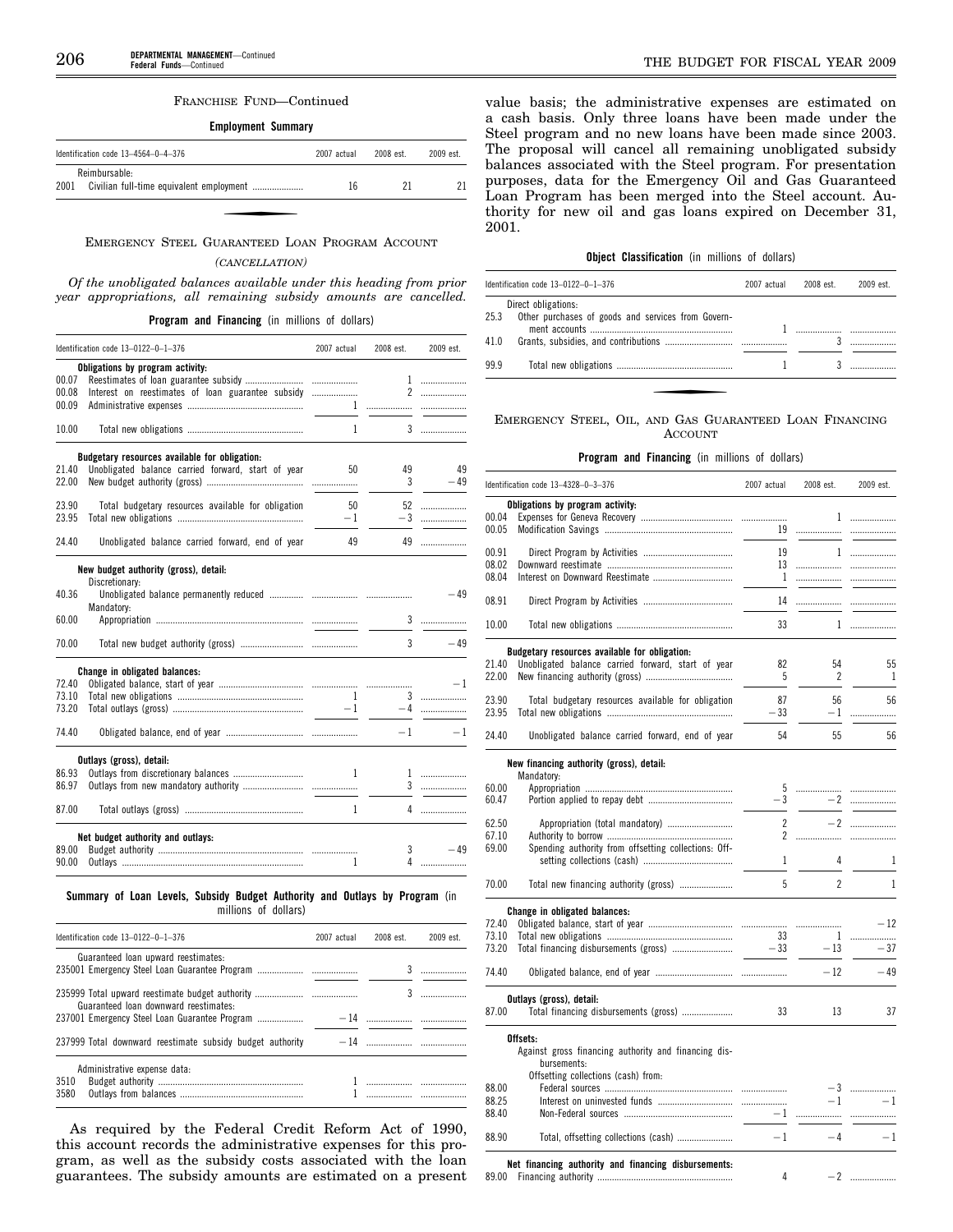### **Status of Guaranteed Loans** (in millions of dollars)

|      | Identification code $13-4328-0-3-376$               | 2007 actual | 2008 est. | 2009 est. |
|------|-----------------------------------------------------|-------------|-----------|-----------|
|      | Cumulative balance of guaranteed loans outstanding. |             |           |           |
| 2210 |                                                     | 68          | 150       | 125       |
| 2251 |                                                     | $-13$       | $-25$     | $-25$     |
| 2264 |                                                     | 95          |           |           |
| 2290 |                                                     | 150         | 125       | 100       |
|      | Memorandum:                                         |             |           |           |
| 2299 | Guaranteed amount of guaranteed loans outstanding,  | 131         |           | 88        |

As required by the Federal Credit Reform Act of 1990, this non-budgetary account records all cash flows to and from the Government resulting from guaranteed loans (including modifications of guaranteed loans that resulted from commitments in any year). The amounts in this account are a means of financing and are not included in the budget totals.

**Balance Sheet** (in millions of dollars)

| Identification code 13-4328-0-3-376              | 2006 actual    | 2007 actual |
|--------------------------------------------------|----------------|-------------|
| ASSETS:                                          |                |             |
| 1101                                             | 135            | 105         |
| 1999<br>LIABILITIES:<br>Non-Federal liabilities: | 135            | 105         |
| 2203<br>2204<br>2207<br>0ther                    | 17<br>68<br>50 | 55<br>48    |
| 2999<br>NET POSITION:<br>3999                    | 135            | 105         |
| 4999                                             | 135            | 105         |

#### *Trust Funds*

#### GIFTS AND BEQUESTS

### **Special and Trust Fund Receipts** (in millions of dollars)

| Identification code $13-8501-0-7-376$ |                 | 2007 actual | 2008 est. | 2009 est. |
|---------------------------------------|-----------------|-------------|-----------|-----------|
|                                       |                 |             |           |           |
|                                       | Receipts:       |             |           |           |
|                                       |                 |             |           |           |
|                                       | Appropriations: |             |           |           |
|                                       |                 |             | $-1$      |           |
| 07.99                                 |                 |             |           |           |

#### **Program and Financing** (in millions of dollars)

|       | Identification code 13-8501-0-7-376                 | 2007 actual | 2008 est. | 2009 est. |
|-------|-----------------------------------------------------|-------------|-----------|-----------|
|       | Obligations by program activity:                    |             |           |           |
| 00.01 |                                                     |             |           |           |
| 10.00 | Total new obligations (object class 25.2)           |             |           |           |
|       | Budgetary resources available for obligation:       |             |           |           |
|       |                                                     |             |           |           |
|       |                                                     |             |           |           |
|       | New budget authority (gross), detail:<br>Mandatory: |             |           |           |
| 60.26 |                                                     |             |           |           |
|       | Change in obligated balances:                       |             |           |           |
|       |                                                     |             |           |           |

| ECONOMIC DEVELOPMENT ADMINISTRATION | <b>Federal Funds</b> |      | 207 |
|-------------------------------------|----------------------|------|-----|
|                                     | $-1$                 | $-1$ |     |
| Ŀ<br>nandatory authority            |                      |      |     |
| المستحدث المساحي                    |                      |      |     |

| 86.97 Outlays from new mandatory authority |  |  |
|--------------------------------------------|--|--|
| Net budget authority and outlays:          |  |  |
|                                            |  |  |
|                                            |  |  |
|                                            |  |  |

73.20 Total outlays (gross) **Outlays (gross), detail:** 

The Secretary of Commerce is authorized to accept, hold, administer, and utilize gifts and bequests of property, both real and personal, for the purpose of aiding or facilitating the work of the Department of Commerce. Property and the proceeds thereof are used in accordance with the terms of the gift or bequest.

# **ECONOMIC DEVELOPMENT ADMINISTRATION**

#### *Federal Funds*

SALARIES AND EXPENSES

For necessary expenses of administering the economic development assistance programs as provided for by law,  $$30,832,000]$ *\$32,800,000*: *Provided*, That these funds may be used to monitor projects approved pursuant to title I of the Public Works Employment Act of 1976, title II of the Trade Act of 1974, and the Community Emergency Drought Relief Act of 1977. *(19 U.S.C. 2346(b); 42 U.S.C. 3214(c), 3231, 5184, and 6710; Department of Commerce Appropriations Act, 2008.)* 

### **Program and Financing** (in millions of dollars)

|       | Identification code 13-0125-0-1-452                | 2007 actual | 2008 est. | 2009 est. |
|-------|----------------------------------------------------|-------------|-----------|-----------|
|       | Obligations by program activity:                   |             |           |           |
| 00.01 |                                                    | 29          | 33        | 33        |
| 09.01 |                                                    | 2           | 2         | 2         |
| 10.00 |                                                    | 31          | 35        | 35        |
|       | Budgetary resources available for obligation:      |             |           |           |
| 21.40 | Unobligated balance carried forward, start of year | 3           | 3         | .         |
| 22.00 |                                                    | 32          | 32        | 35        |
| 23.90 | Total budgetary resources available for obligation | 35          | 35        | 35        |
| 23.95 |                                                    | $-31$       | $-35$     | $-35$     |
| 23.98 | Unobligated balance expiring or withdrawn          | $-1$        | .         | .         |
| 24.40 | Unobligated balance carried forward, end of year   | 3           | .         |           |
|       | New budget authority (gross), detail:              |             |           |           |
|       | Discretionary:                                     |             |           |           |
| 40.00 |                                                    | 30          | 31        | 33        |
|       | Spending authority from offsetting collections:    |             |           |           |
| 58.00 |                                                    | 3           | 1         | 2         |
| 58.10 | Change in uncollected customer payments from       |             |           |           |
|       | Federal sources (unexpired)                        | $-1$        | .         |           |
| 58.90 | Spending authority from offsetting collections     |             |           |           |
|       |                                                    | 2           | 1         | 2         |
|       |                                                    |             |           |           |
| 70.00 |                                                    | 32          | 32        | 35        |
|       | Change in obligated balances:                      |             |           |           |
| 72.40 |                                                    | 1           | 3         | 4         |
| 73.10 |                                                    | 31          | 35        | 35        |
| 73.20 |                                                    | $-31$       | $-34$     | $-35$     |
| 74.00 |                                                    |             |           |           |
|       | Change in uncollected customer payments from Fed-  | 1           |           |           |
|       |                                                    |             | .         | .         |
| 74.10 | Change in uncollected customer payments from Fed-  |             |           |           |
|       |                                                    | 1           |           |           |
| 74.40 |                                                    | 3           | 4         | 4         |
|       | Outlays (gross), detail:                           |             |           |           |
| 86.90 |                                                    | 26          | 29        | 32        |
| 86.93 |                                                    | 5           | 5         | 3         |
| 87.00 |                                                    | 31          | 34        | 35        |

**Offsets:** 

Against gross budget authority and outlays: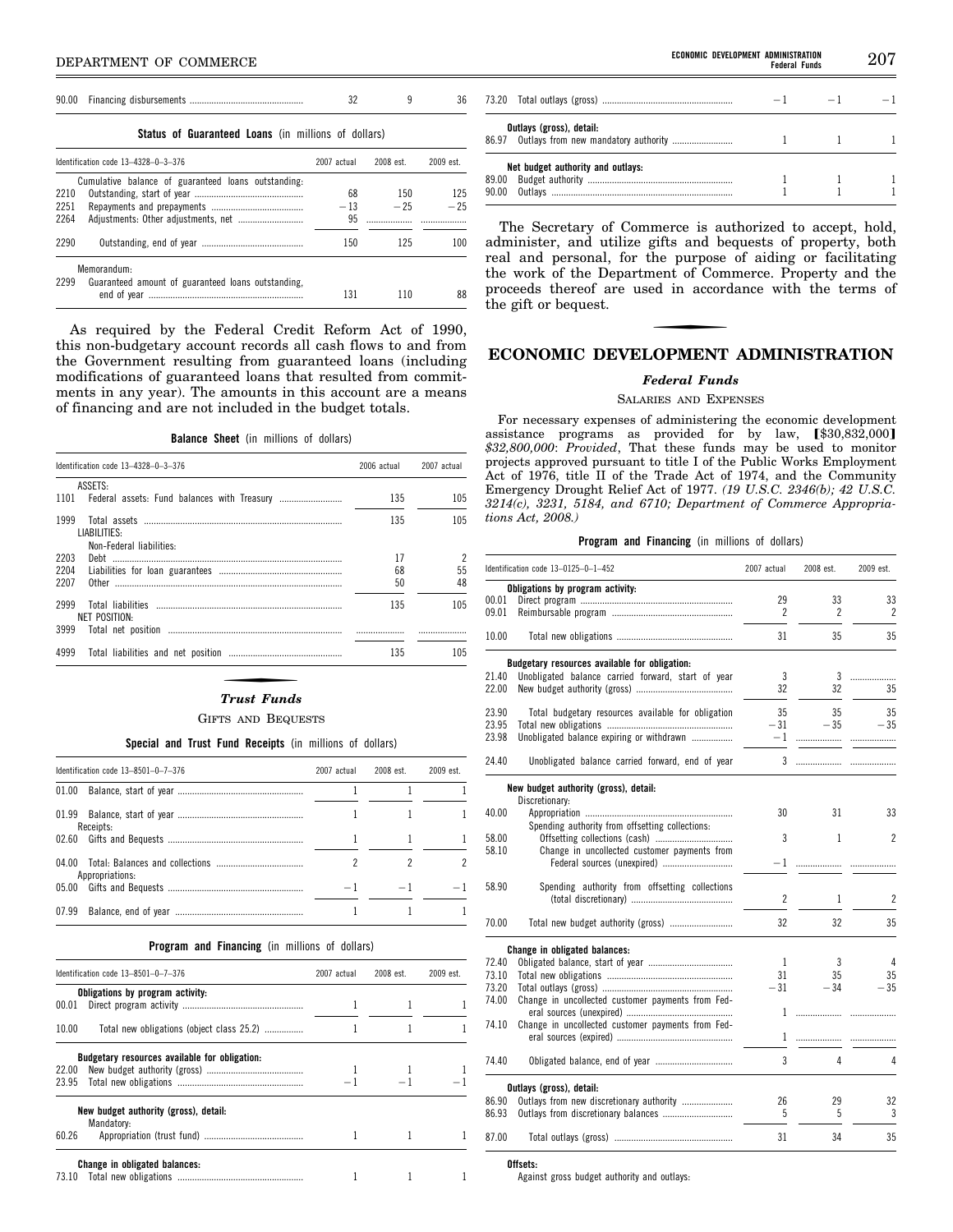### SALARIES AND EXPENSES—Continued

**Program and Financing** (in millions of dollars)—Continued

|                | Identification code 13-0125-0-1-452                                                         | 2007 actual | 2008 est. | $2009$ est |
|----------------|---------------------------------------------------------------------------------------------|-------------|-----------|------------|
| 88.00          | Offsetting collections (cash) from: Federal sources<br>Against gross budget authority only. |             |           |            |
| 88.95          | Change in uncollected customer payments from                                                |             |           |            |
| 88.96          | Portion of offsetting collections (cash) credited to                                        |             |           |            |
|                | Net budget authority and outlays:                                                           |             |           |            |
| 89.00<br>90.00 |                                                                                             | 30<br>27    | 31<br>33  | 33<br>33   |

The administration and oversight of the Economic Development Administration's programs are carried out utilizing a network of headquarters and regional personnel that work with local organizations and leaders to identify and invest in projects that demonstrate potential for the greatest economic impact in distressed communities.

*Direct program*.—These activities include pre-application assistance and development, application processing, and project monitoring, as well as general support functions such as economic development research, technical assistance, information dissemination, legal and environmental compliance, financial management, budgeting, and debt management.

*Reimbursable program*.—EDA provides grant review and processing services to other Federal agencies on a reimbursable basis. Funds received cover the cost of performing this work.

**Object Classification** (in millions of dollars)

|      | Identification code 13-0125-0-1-452             | 2007 actual    | 2008 est. | 2009 est.               |
|------|-------------------------------------------------|----------------|-----------|-------------------------|
|      | Direct obligations:                             |                |           |                         |
| 11.1 | Personnel compensation: Full-time permanent     | 15             | 15        | 18                      |
| 12.1 |                                                 | 4              |           | 4                       |
| 21.0 | Travel and transportation of persons            |                |           |                         |
| 23.1 |                                                 | $\overline{c}$ | 2         | $\overline{\mathbf{c}}$ |
| 25.2 |                                                 |                |           | $\overline{c}$          |
| 25.3 | Other purchases of goods and services from Gov- |                |           |                         |
|      |                                                 | 4              | 4         | 5                       |
| 25.7 | Operation and maintenance of equipment          | 3              | 3         |                         |
| 99.0 |                                                 | 30             | 33        | 33                      |
| 99.0 |                                                 |                | 2         | 2                       |
| 99.9 |                                                 | 31             | 35        | 35                      |
|      | <b>Employment Summary</b>                       |                |           |                         |
|      | Identification code 13-0125-0-1-452             | 2007 actual    | 2008 est. | 2009 est.               |
|      | Direct:                                         |                |           |                         |
| 1001 |                                                 | 160            | 170       | 175                     |

#### ECONOMIC DEVELOPMENT ASSISTANCE PROGRAMS

2001 Civilian full-time equivalent employment ..................... 4 2 2

For grants for economic development assistance as provided by the Public Works and Economic Development Act of 1965, and for trade adjustment assistance, [\$249,100,000] \$100,000,000, to remain available until expended.

#### $[$  $($ RESCISSION $)$  $]$

**FOf the unobligated balances available under this heading from** prior year appropriations, \$5,700,000 are rescinded.] (19 U.S.C. 2343, *2355; 42 U.S.C. 3121, 3141, 3143, 3145, 3147, 3149, 3171, 3173, and 3231–3233; Department of Commerce Appropriations Act, 2008.)* 

**Program and Financing** (in millions of dollars)

Identification code 13–2050–0–1–452 2007 actual 2008 est. 2009 est.

**Obligations by program activity:** 

Reimbursable:

| 00.01          |                                                         | 27            | 28     | 27             |
|----------------|---------------------------------------------------------|---------------|--------|----------------|
| 00.02          |                                                         | 8             | 9      | 9              |
| 00.03          |                                                         | 177           | 147    | $\overline{7}$ |
| 00.04          |                                                         | 51            | 42     | 40             |
| 00.05          |                                                         | 1             | 1      | 1              |
| 00.07          |                                                         | 13            | 14     | 14             |
| 00.08          |                                                         | .             | 9      | $\overline{c}$ |
| 01.00          |                                                         | 277           | 250    | 100            |
| 09.01          |                                                         | 17            | 15     | 24             |
|                |                                                         |               |        |                |
| 10.00          |                                                         | 294           | 265    | 124            |
|                | Budgetary resources available for obligation:           |               |        |                |
| 21.40          | Unobligated balance carried forward, start of year      | 14            | 9      | .              |
| 22.00          |                                                         | 268           | 256    | 124            |
| 22.10          | Resources available from recoveries of prior year obli- |               |        |                |
|                |                                                         | 21            | .      | .              |
|                |                                                         |               |        |                |
| 23.90          | Total budgetary resources available for obligation      | 303           | 265    | 124            |
| 23.95          |                                                         | $-294$        | $-265$ | $-124$         |
| 24.40          | Unobligated balance carried forward, end of year        | 9             | .      |                |
|                | New budget authority (gross), detail:                   |               |        |                |
|                | Discretionary:                                          |               |        |                |
| 40.00          |                                                         | 251           | 243    | 100            |
| 58.00          | Spending authority from offsetting collections: Off-    |               |        |                |
|                |                                                         | 17            | 13     | 24             |
| 70.00          |                                                         | 268           | 256    | 124            |
|                | Change in obligated balances:                           |               |        |                |
| 72.40          |                                                         | 774           | 787    | 720            |
| 73.10          |                                                         | 294           | 265    | 124            |
| 73.20          |                                                         | - 260         | - 332  | $-320$         |
| 73.45          |                                                         | - 21          |        |                |
|                |                                                         |               | .      |                |
| 74.40          |                                                         | 787           | 720    | 524            |
|                | Outlays (gross), detail:                                |               |        |                |
| 86.90          | Outlays from new discretionary authority                | 260           | 25     | 29             |
| 86.93          |                                                         |               | 307    | 291            |
| 87.00          |                                                         | 260           | 332    | 320            |
|                |                                                         |               |        |                |
|                | Offsets:                                                |               |        |                |
|                | Against gross budget authority and outlays:             |               |        |                |
|                | Offsetting collections (cash) from:                     |               |        |                |
| 88.00<br>88.40 |                                                         | $-15$<br>$-2$ | $-13$  | $-24$          |
|                |                                                         |               |        | .              |
| 88.90          |                                                         | $-17$         | $-13$  | $-24$          |
|                | Net budget authority and outlays:                       |               |        |                |
| 89.00          |                                                         | 251           | 243    | 100            |
| 90.00          |                                                         | 243           | 319    | 296            |
|                |                                                         |               |        |                |

*Economic Development Assistance Programs (EDAP)*.— EDA investments are focused in six broad development assistance programs, which include: Economic Adjustment Assistance, Planning, Technical Assistance, Public Works and Infrastructure, Research and Evaluation, and Trade Adjustment Assistance. EDA provides grants within each of these areas to generate or retain jobs, attract new industry and private sector investment, encourage business expansion, and serve as a backstop to sudden and severe economic impacts. These investments assist communities characterized by substantial and persistent unemployment levels, low income and population growth, loss of jobs, out-migration, and long-term economic deterioration. EDA works in partnership with other Federal agencies, state and local governments, regional economic development districts, public and private non-profit organizations, Native American Indian Tribes, and Alaska Native Villages to accomplish its mission. In 2009, EDA will continue to place funding priority on investments that drive economic growth, enhance regional competitiveness, and diversify the regional and local economy while also seeking to target funds to our Nation's most distressed communities.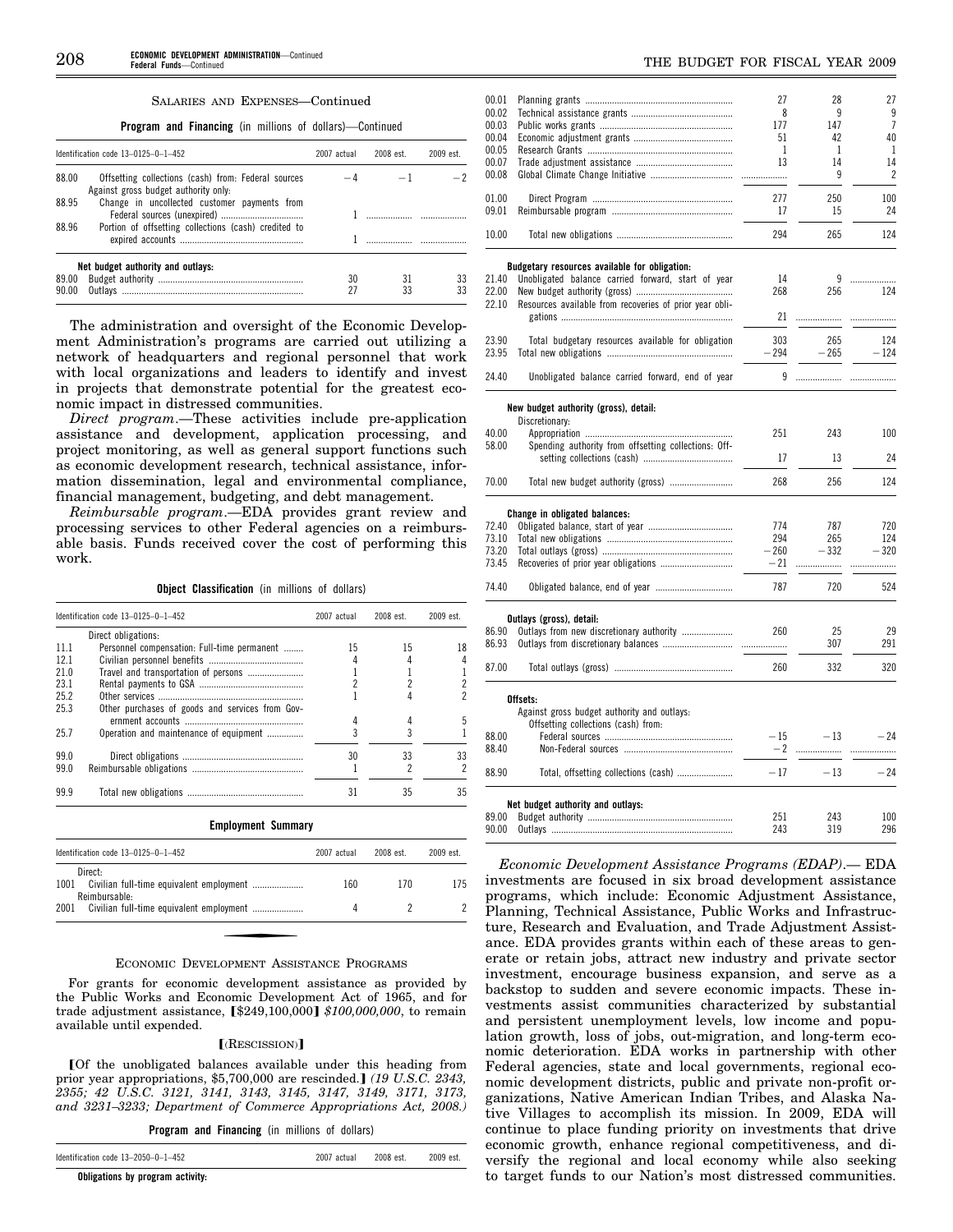Performance measures.—A detailed presentation of the performance outcomes, measures, and targets is found in the department's 2009 budget submission.

# ECONOMIC DEVELOPMENT REVOLVING FUND LIQUIDATING ACCOUNT

# **Program and Financing** (in millions of dollars)

|       | Identification code 13-4406-0-3-452                                | 2007 actual  | 2008 est.      | 2009 est.      |
|-------|--------------------------------------------------------------------|--------------|----------------|----------------|
|       | Obligations by program activity:                                   |              |                |                |
| 00.01 |                                                                    | 1            | 1              | 1              |
| 00.02 | Defaults and care and protection of collateral                     |              | 1              | 1              |
| 10.00 |                                                                    | 1            | $\overline{c}$ | $\overline{c}$ |
|       | Budgetary resources available for obligation:                      |              |                |                |
| 21.40 | Unobligated balance carried forward, start of year                 | 1            |                |                |
| 22.00 |                                                                    | 3            | $\overline{2}$ | 2              |
| 22.40 |                                                                    | $-1$         |                |                |
| 23.90 | Total budgetary resources available for obligation                 | 3            | $\overline{2}$ | $\overline{c}$ |
| 23.95 |                                                                    | $-1$         | $-2$           | $-2$           |
| 24.40 | Unobligated balance carried forward, end of year                   |              |                |                |
|       |                                                                    |              |                |                |
|       | New budget authority (gross), detail:                              |              |                |                |
| 69.00 | Mandatory:<br>Spending authority from offsetting collections: Off- |              |                |                |
|       |                                                                    | 3            | $\overline{2}$ | $\overline{c}$ |
|       |                                                                    |              |                |                |
|       | Change in obligated balances:                                      |              |                |                |
| 72.40 |                                                                    |              |                |                |
| 73.10 |                                                                    | $\mathbf{1}$ | 2              | 2              |
| 73.20 |                                                                    | $-2$         | $-2$           | $-2$           |
| 74.40 |                                                                    |              |                |                |
|       | Outlays (gross), detail:                                           |              |                |                |
| 86.97 | Outlays from new mandatory authority                               | 3            | $\overline{2}$ | 2              |
| 86.98 |                                                                    |              |                |                |
|       |                                                                    |              |                |                |
| 87.00 |                                                                    | $\mathbf{2}$ | $\overline{2}$ | $\overline{c}$ |
|       | Offsets:                                                           |              |                |                |
|       | Against gross budget authority and outlays:                        |              |                |                |
| 88.40 | Offsetting collections (cash) from: Non-Federal                    |              |                |                |
|       |                                                                    | $-3$         | $-2$           | - 2            |
|       | Net budget authority and outlays:                                  |              |                |                |
| 89.00 |                                                                    |              |                |                |
| 90.00 |                                                                    |              |                |                |
|       |                                                                    |              |                |                |

**Status of Direct Loans** (in millions of dollars)

|                      | Identification code $13-4406-0-3-452$                                                     | 2007 actual | $2008$ est | 2009 est. |
|----------------------|-------------------------------------------------------------------------------------------|-------------|------------|-----------|
| 1210<br>1251<br>1263 | Cumulative balance of direct loans outstanding:<br>Repayments: Repayments and prepayments |             |            |           |
| 1290                 |                                                                                           |             |            |           |

As required by the Federal Credit Reform Act of 1990, this account records all cash flows to and from the Government resulting from direct loans obligated and loan guarantees committed prior to 1992 for these programs. This includes interest on loans outstanding; principal repayments from loans made under the Area Redevelopment Act, the Public Works and Economic Development Act of 1965 as amended, the Trade Act of 1974; and proceeds from the sale of collateral. No new loan or guarantee activities are proposed for 2009.

**Balance Sheet** (in millions of dollars)

| Identification code 13-4406-0-3-452 | 2006 actual | 2007 actual |
|-------------------------------------|-------------|-------------|
| ASSETS:<br>1101                     | 15          |             |

| 1604 Direct loans and interest receivable, net   |    | 5. |
|--------------------------------------------------|----|----|
| 1699     Value of assets related to direct loans |    | 5  |
| LIABILITIES:                                     | 22 | 20 |
|                                                  | 22 | 20 |
|                                                  | 22 | 20 |
|                                                  | 22 | 20 |

#### **Object Classification** (in millions of dollars)

|      | Identification code 13-4406-0-3-452 |  | 2008 est. | 2009 est. |
|------|-------------------------------------|--|-----------|-----------|
|      | Direct obligations:                 |  |           |           |
| 25.2 |                                     |  |           |           |
| 43.0 |                                     |  |           |           |
| 99.9 |                                     |  |           |           |

# **BUREAU OF THE CENSUS**

### *Federal Funds*

#### SALARIES AND EXPENSES

For expenses necessary for collecting, compiling, analyzing, preparing, and publishing statistics, provided for by law,  $$202,838,000]$ *\$238,740,000*. *(13 U.S.C. 4, 6, 8(b), 12, 61–63, 181, 182, 301–307,401; 15 U.S.C. 1516, 4901 et seq.; 19 U.S.C.1484(e), 2354, 2393; 44 U.S.C. 1343; Department of Commerce Appropriations Act, 2008.)* 

#### **Program and Financing** (in millions of dollars)

|       | Identification code 13-0401-0-1-376           |                | 2008 est. | 2009 est. |
|-------|-----------------------------------------------|----------------|-----------|-----------|
|       | Obligations by program activity:              |                |           |           |
| 00.01 |                                               | 146            | 152       | 164       |
| 00.02 |                                               | 67             | 77        | 101       |
| 00.03 |                                               | 4              | 4         | 4         |
| 10.00 |                                               | 217            | 233       | 269       |
|       | Budgetary resources available for obligation: |                |           |           |
| 22.00 |                                               | 217            | 233       | 269       |
| 23.95 |                                               | $-217$         | $-233$    | $-269$    |
|       | New budget authority (gross), detail:         |                |           |           |
|       | Discretionary:                                |                |           |           |
| 40.00 | Mandatory:                                    | 197            | 203       | 239       |
| 60.00 |                                               | 20             | 30        | 30        |
| 70.00 |                                               | 217            | 233       | 269       |
|       | Change in obligated balances:                 |                |           |           |
| 72.40 |                                               | $\overline{7}$ | 9         | 55        |
| 73.10 |                                               | 217            | 233       | 269       |
| 73.20 |                                               | $-214$         | $-187$    | $-246$    |
| 73.40 |                                               | -1             | .         |           |
| 74.40 |                                               | 9              | 55        | 78        |
|       | Outlays (gross), detail:                      |                |           |           |
| 86.90 | Outlays from new discretionary authority      | 188            | 150       | 177       |
| 86.93 |                                               | 6              | 7         | 39        |
| 86.97 |                                               | 20             | 30        | 30        |
| 87.00 |                                               | 214            | 187       | 246       |
|       | Net budget authority and outlays:             |                |           |           |
| 89.00 |                                               | 217            | 233       | 269       |
| 90.00 |                                               | 214            | 187       | 246       |

The activities of this appropriation provide for the collection, compilation, and publication of a broad range of current economic, demographic, and social statistics.

*Current economic statistics*.—These programs provide public and private sector data users with relevant, accurate, and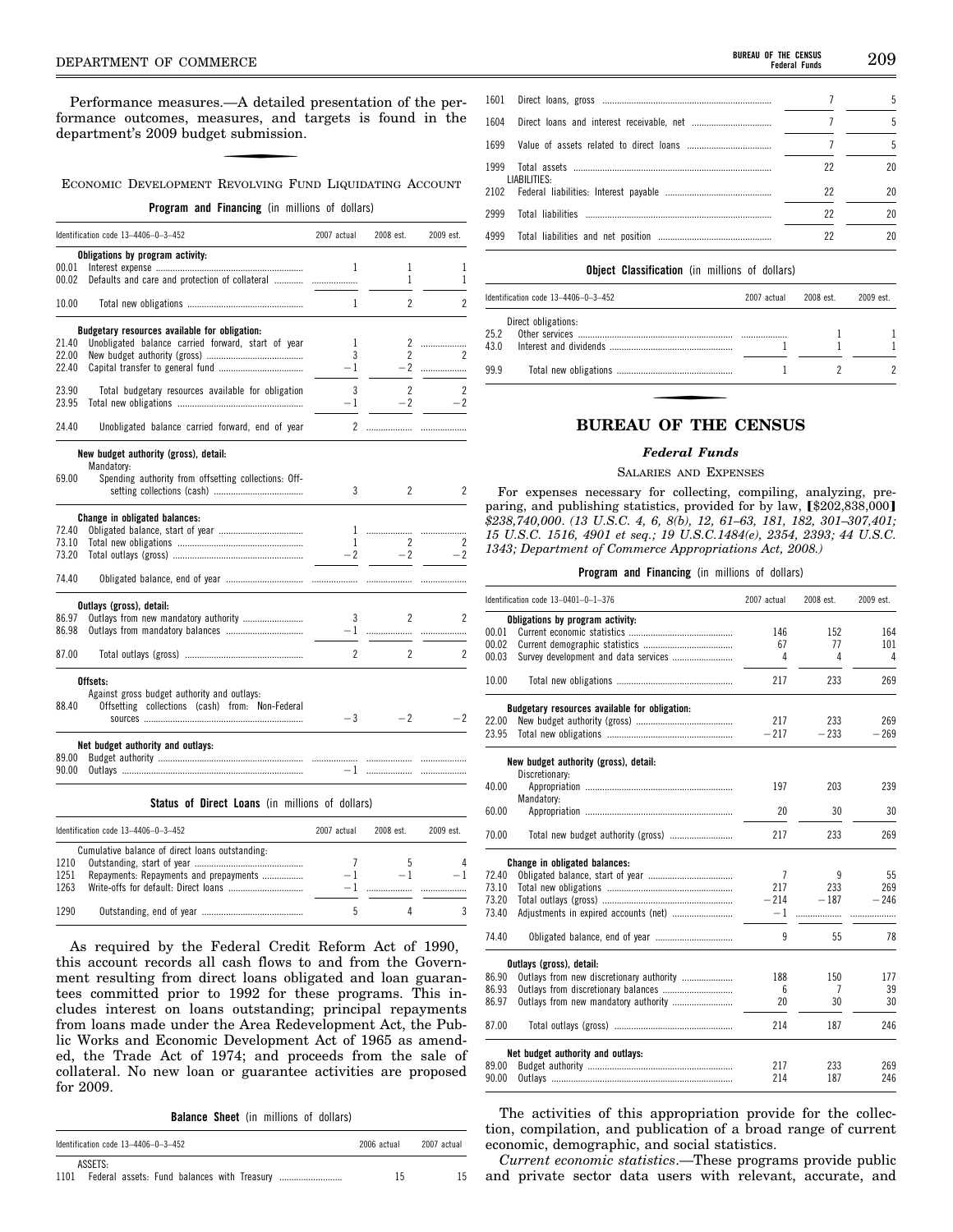#### SALARIES AND EXPENSES—Continued

timely national statistical profiles of every sector of the U.S. economy. The 2009 Budget includes an initiative to close the current gap in service sector coverage. Expanding coverage of the service sector is critical to improving the accuracy of Gross Domestic Product (GDP) and other principal economic indicators.

*Current demographic statistics*.—These programs provide social and economic information on a monthly, quarterly, and annual basis to inform effective public and private decisionmaking. The budget requests increased funding to operate the Survey of Income and Program Participation (SIPP) at a 45,000 household sample size that will be re-established in late 2008, and to incorporate improvements developed through reengineering efforts. The Budget also includes additional funds to maintain the accuracy and relevance of Current Population Survey (CPS) data.

*Survey of program dynamics*.—This program is supported by mandatory appropriations provided by the Personal Responsibility and Work Opportunity Act of 1996, as reauthorized by the 109th Congress, to provide data necessary to determine the impact of welfare provisions.

*State Children's Health Insurance Program (SCHIP)*.—Mandatory appropriations provided by the Medicare, Medicaid, and State Children's Health Insurance Program Balanced Budget Refinement Act of 1999 support data collection by the Current Population Survey (CPS) on the number of lowincome children who do not have health insurance coverage. Data from this enhanced survey are used in the formula to allocate funds to States under the SCHIP program.

*Performance measures and program information*.—A detailed presentation and description of each program, and related performance outcomes, measures, and targets is found in the department's 2009 budget submission.

**Object Classification** (in millions of dollars)

|      | Identification code 13-0401-0-1-376                  | 2007 actual    | 2008 est. | 2009 est. |
|------|------------------------------------------------------|----------------|-----------|-----------|
|      | Direct obligations:                                  |                |           |           |
|      | Personnel compensation:                              |                |           |           |
| 111  |                                                      | 103            | 117       | 131       |
| 11.3 |                                                      | 12             | 13        | 14        |
| 11.5 |                                                      | 3              | 3         | 4         |
| 11.9 |                                                      | 118            | 133       | 149       |
| 12.1 |                                                      | 31             | 30        | 36        |
| 21.0 |                                                      | 4              | 5         |           |
| 22.0 |                                                      |                | .         |           |
| 23.1 |                                                      | 13             | 11        | 12        |
| 23.3 | Communications, utilities, and miscellaneous charges | հ              | ĥ         |           |
| 24.0 |                                                      |                | 1         |           |
| 25.1 |                                                      | 5              | 10        | 11        |
| 25.2 |                                                      | 5              | 13        | 14        |
| 25.3 | Other purchases of goods and services from Govern-   |                |           |           |
|      |                                                      | 10             | 9         | 13        |
| 25.4 | Operation and maintenance of facilities              | 7              | 3         | 3         |
| 25.5 | Research and development contracts                   | $\mathfrak{p}$ |           | L         |
| 25.7 | Operation and maintenance of equipment               | 10             | 5         | 6         |
| 26.0 |                                                      |                | 3         | 4         |
| 31.0 |                                                      | 3              |           | 5         |
| 99.9 |                                                      | 217            | 233       | 269       |

#### **Employment Summary**

| Identification code $13-0401-0-1-376$ | 2007 actual | 2008 est. | 2009 est. |
|---------------------------------------|-------------|-----------|-----------|
| Direct:<br>1001                       | 1.804       | 2.048     | 2.319     |

#### PERIODIC CENSUSES AND PROGRAMS

For necessary expenses to collect and publish statistics for periodic censuses and programs provided for by law,  $[\$1,027,406,000]$ \$2,365,882,000, to remain available until [September 30, 2009] ex*pended: Provided*, That *[none of the funds provided in this or any* other Act for any fiscal year may be used for the collection of census data on race identification that does not include ''some other race'' as a category] *from amounts provided herein, funds may be used for additional promotion, outreach, and marketing activities*. *(13 U.S.C. 4, 6, 12, 131, 141, 161, 181, 191; 15 U.S.C. 1516; 42 U.S.C. 1973aa–5; Department of Commerce Appropriations Act, 2008.)* 

#### **Program and Financing** (in millions of dollars)

|       | Identification code 13-0450-0-1-376                     | 2007 actual | 2008 est.             | 2009 est. |
|-------|---------------------------------------------------------|-------------|-----------------------|-----------|
|       | Obligations by program activity:                        |             |                       |           |
|       | Economic statistics programs:                           |             |                       |           |
| 00.01 |                                                         | 82          | 128                   | 119       |
| 00.02 |                                                         | 8           | 9                     | 9         |
|       | Demographic statistics programs:                        |             |                       |           |
| 00.06 | Intercensal demographic estimates                       | 10          | 10                    | 10        |
| 00.09 |                                                         | 522         | 799                   | 2.143     |
| 00.11 | Demographic surveys sample redesign                     | 12          | 11                    | 11        |
| 00.13 |                                                         | 41          | 41                    | 42        |
| 00.14 |                                                         | 31          | 31                    | 32        |
| 01.00 |                                                         | 706         | 1,029                 | 2,366     |
| 10.00 |                                                         | 706         | 1,029                 | 2,366     |
|       | Budgetary resources available for obligation:           |             |                       |           |
| 21.40 | Unobligated balance carried forward, start of year      | 4           | $\mathbf{2}^{\prime}$ | .         |
| 22.00 |                                                         | 696         | 1.027                 | 2.366     |
| 22.10 | Resources available from recoveries of prior year obli- |             |                       |           |
|       |                                                         | 8           | .                     |           |
| 23.90 | Total budgetary resources available for obligation      | 708         | 1,029                 | 2,366     |
| 23.95 |                                                         | $-706$      | $-1,029$              | $-2,366$  |
|       |                                                         |             |                       |           |
| 24.40 | Unobligated balance carried forward, end of year        | 2           |                       |           |
|       | New budget authority (gross), detail:                   |             |                       |           |
|       | Discretionary:                                          |             |                       |           |
| 40.00 |                                                         | 696         | 1,027                 | 2,366     |
|       | Change in obligated balances:                           |             |                       |           |
| 72.40 |                                                         | 156         | 143                   | 216       |
| 73.10 |                                                         | 706         | 1.029                 | 2,366     |
| 73.20 |                                                         | $-708$      | $-956$                | $-2,085$  |
| 73.40 |                                                         | $-3$        | .                     | .         |
| 73.45 |                                                         | - 8         |                       |           |
| 74.40 |                                                         | 143         | 216                   | 497       |
|       | Outlays (gross), detail:                                |             |                       |           |
| 86.90 | Outlays from new discretionary authority                | 569         | 811                   | 1,869     |
| 86.93 |                                                         | 139         | 145                   | 216       |
| 87.00 |                                                         | 708         | 956                   | 2.085     |
|       | Net budget authority and outlays:                       |             |                       |           |
| 89.00 |                                                         | 696         | 1.027                 | 2.366     |
| 90.00 |                                                         | 708         | 956                   | 2,085     |
|       |                                                         |             |                       |           |

This appropriation funds legislatively mandated periodic economic and demographic censuses and other authorized activities. Major programs include the five-year economic census and census of governments, and the decennial census. In addition, other programs provide annual population estimates, updated survey sample designs, and bureau-wide geographic and data processing systems and support.

*Economic census*.—The economic census is integral to the Bureau of Economic Analysis (BEA) estimates of Gross Domestic Product (GDP) and industry inputs and outputs. It provides decision-makers with comprehensive, detailed, and authoritative facts about the structure and functioning of the U.S. economy. 2009 is the fifth year of the six-year 2007 Economic Census cycle. This request reflects the transition from intensive data collection and centralized processing activities at the National Processing Center to Headquarters processing including editing, summary data review, and product preparation associated with data dissemination of results from the core census programs. The bureau will also begin to release economic census data in 2009.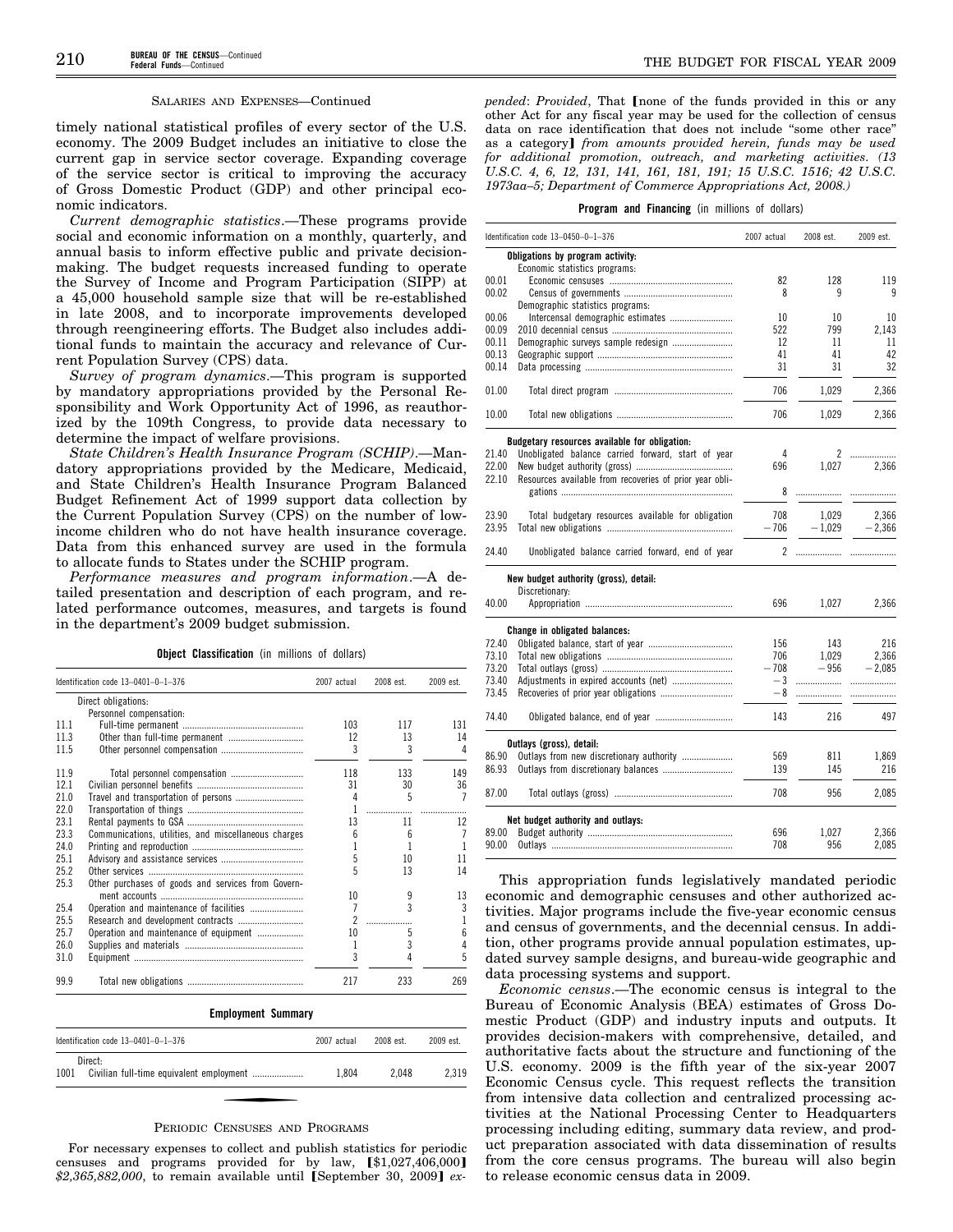*Census of governments*.—This program is also integral to the BEA's estimates of GDP. It is the only source of comprehensive and uniformly classified data on the economic activities of more than 90,000 state and local governments, which account for about 12 percent of GDP and nearly 16 percent of the U.S. workforce. 2009 is the last year in the five-year cycle of the 2007 Census of Governments.

*2010 decennial census program*.—As mandated in the U.S. Constitution, the decennial census provides the official population counts for determining the allocation to States of seats in the U.S. House of Representatives and the data used by States to determine how the districts are defined for those seats. Since 2001, the Census Bureau has been engaged in an effort to reengineer the decennial census to reduce operational risk, improve accuracy, provide more relevant data, and contain costs. In 2009, the outcome of these efforts will begin to be realized as early nationwide operations begin. Major activities for which funding is requested include: opening and staffing of 150 local census offices, verifying and geo-coding street addresses, finalizing major information technology systems, printing hundreds of millions of questionnaires and other forms, developing a national advertising strategy, and hiring regional and headquarters staff to oversee field activities. The Census Bureau will also continue to conduct the American Community Survey, the replacement for the long-form.

*Performance measures and program information*.—A detailed presentation and description of each program, and related performance outcomes, measures, and targets is found in the department's 2009 budget submission.

**Object Classification** (in millions of dollars)

| Identification code 13-0450-0-1-376 |                                                      | 2007 actual    | 2008 est.      | 2009 est. |
|-------------------------------------|------------------------------------------------------|----------------|----------------|-----------|
|                                     | Direct obligations:                                  |                |                |           |
|                                     | Personnel compensation:                              |                |                |           |
| 111                                 |                                                      | 188            | 272            | 302       |
| 11.3                                |                                                      | 40             | 94             | 495       |
| 11.5                                |                                                      | 7              | 9              | 12        |
| 11.9                                | Total personnel compensation                         | 235            | 375            | 809       |
| 121                                 |                                                      | 65             | 77             | 132       |
| 13.0                                |                                                      |                | $\overline{c}$ | 1         |
| 210                                 | Travel and transportation of persons                 | 18             | 29             | 86        |
| 22.0                                |                                                      | 1              | $\overline{c}$ | 16        |
| 23.1                                |                                                      | 24             | 37             | 104       |
| 23.3                                | Communications, utilities, and miscellaneous charges | 25             | 30             | 39        |
| 240                                 |                                                      | $\overline{7}$ | 10             | 165       |
| 25.1                                |                                                      | 171            | 275            | 240       |
| 25.2                                |                                                      | 10             | 81             | 585       |
| 25.3                                | Other purchases of goods and services from Govern-   |                |                |           |
|                                     |                                                      | 27             | 25             | 34        |
| 25.4                                | Operation and maintenance of facilities              | 14             | ĥ              | 6         |
| 25.5                                |                                                      | 1              | 12             | 5         |
| 25.7                                | Operation and maintenance of equipment               | 86             | 36             | 35        |
| 25.8                                | Subsistence and support of persons                   | 1              | 1              | 1         |
| 26.0                                |                                                      | 6              | 10             | 64        |
| 31.0                                |                                                      | 15             | 21             | 44        |
| 99.9                                |                                                      | 706            | 1.029          | 2.366     |

#### **Employment Summary**

| Identification code $13-0450-0-1-376$ |         | 2007 actual | 2008 est. | 2009 est. |
|---------------------------------------|---------|-------------|-----------|-----------|
| 1001                                  | Direct: | 4.148       | 5.935     | 17.923    |
|                                       |         |             |           |           |

#### CENSUS WORKING CAPITAL FUND

**Program and Financing** (in millions of dollars)

| Identification code 13-4512-0-4-376                                      | 2007 actual | 2008 est | 2009 est. |
|--------------------------------------------------------------------------|-------------|----------|-----------|
| Obligations by program activity:<br>Current economic statistics<br>09 01 | 185         | 220      | 219       |

|  | <b>BUREAU OF THE CENSUS-Continued</b> | 211 |  |
|--|---------------------------------------|-----|--|
|  | <b>Federal Funds-Continued</b>        |     |  |

| 09.02 |                                                         | 246    | 262    | 253    |
|-------|---------------------------------------------------------|--------|--------|--------|
| 09.03 |                                                         | 15     | 212    | 213    |
| 09.04 |                                                         | 175    | 18     | 18     |
| 10.00 |                                                         | 621    | 712    | 703    |
|       | Budgetary resources available for obligation:           |        |        |        |
| 21.40 | Unobligated balance carried forward, start of year      | 125    | 152    | 127    |
| 22.00 |                                                         | 641    | 682    | 703    |
| 22.10 | Resources available from recoveries of prior year obli- | 7      | 5      | .      |
| 23.90 | Total budgetary resources available for obligation      | 773    | 839    | 830    |
| 23.95 |                                                         | $-621$ | $-712$ | $-703$ |
| 24.40 | Unobligated balance carried forward, end of year        | 152    | 127    | 127    |
|       | New budget authority (gross), detail:<br>Mandatory:     |        |        |        |
|       | Spending authority from offsetting collections:         |        |        |        |
| 69.00 |                                                         | 637    | 682    | 703    |
| 69.10 | Change in uncollected customer payments from            |        |        |        |
|       | Federal sources (unexpired)                             | 4      | .      |        |
| 69.90 | Spending authority from offsetting collections          |        |        |        |
|       |                                                         | 641    | 682    | 703    |
|       | Change in obligated balances:                           |        |        |        |
| 72.40 |                                                         | 112    | 108    | 133    |
| 73.10 |                                                         | 621    | 712    | 703    |
| 73.20 |                                                         | $-614$ | $-682$ | $-703$ |
| 73.45 |                                                         | $-7$   | $-5$   | .      |
| 74.00 | Change in uncollected customer payments from Fed-       |        |        |        |
|       |                                                         | -4     | .      | .      |
| 74.40 |                                                         | 108    | 133    | 133    |
|       | Outlays (gross), detail:                                |        |        |        |
| 86.97 |                                                         | 614    | 682    | 703    |
|       | Offsets:                                                |        |        |        |
|       | Against gross budget authority and outlays:             |        |        |        |
|       | Offsetting collections (cash) from:                     |        |        |        |
| 88.00 |                                                         |        | $-682$ | $-703$ |
| 88.40 |                                                         | - 637  | .      |        |
| 88.90 |                                                         | $-637$ | $-682$ | $-703$ |
|       | Against gross budget authority only.                    |        |        |        |
| 88.95 | Change in uncollected customer payments from            |        | $-4$   |        |
|       |                                                         |        |        |        |
| 89.00 | Net budget authority and outlays:                       |        |        |        |
| 90.00 |                                                         | $-23$  |        |        |
|       |                                                         |        |        |        |

The Working Capital Fund finances, on a reimbursable basis, functions within the Census Bureau which are more efficiently and economically performed on a centralized basis. The Fund also finances reimbursable work that the Census Bureau performs for other public and private entities.

#### **Object Classification** (in millions of dollars)

|      | Identification code 13-4512-0-4-376                  | 2007 actual | 2008 est.      | 2009 est.      |
|------|------------------------------------------------------|-------------|----------------|----------------|
|      | Reimbursable obligations:                            |             |                |                |
|      | Personnel compensation:                              |             |                |                |
| 11.1 |                                                      | 225         | 249            | 255            |
| 11.3 |                                                      | 48          | 48             | 57             |
| 11.5 |                                                      |             | 12             | 13             |
| 11.9 |                                                      | 280         | 309            | 325            |
| 12.1 |                                                      | 77          | 85             | 89             |
| 13.0 |                                                      |             | $\overline{c}$ | 1              |
| 21.0 |                                                      | 21          | 26             | 24             |
| 22.0 |                                                      | 2           | 5              | $\overline{2}$ |
| 23.1 |                                                      | 48          | 55             | 55             |
| 23.3 | Communications, utilities, and miscellaneous charges | 23          | 25             | 25             |
| 24.0 |                                                      | 4           | 3              | $\mathbf{1}$   |
| 25.1 |                                                      | 19          | 24             | 65             |
| 25.2 |                                                      | 21          | 35             | 19             |
| 25.3 | Other purchases of goods and services from Govern-   |             |                |                |
|      |                                                      | 34          | 38             | 28             |
| 25.4 | Operation and maintenance of facilities              | 20          | 12             | 13             |
| 25.5 |                                                      | 3           |                |                |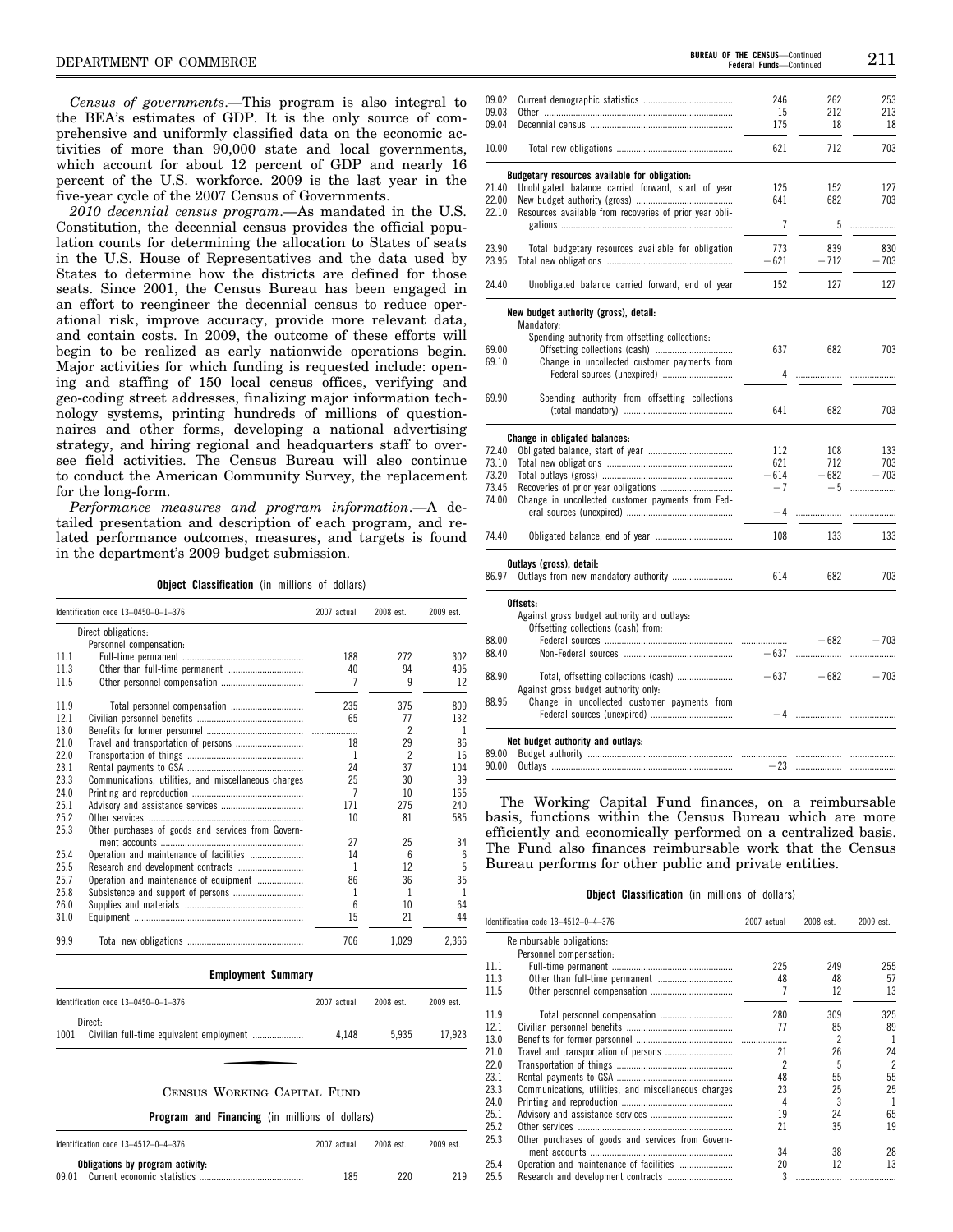#### CENSUS WORKING CAPITAL FUND—Continued

**Object Classification** (in millions of dollars)—Continued

|      | Identification code 13-4512-0-4-376    | 2007 actual | 2008 est. | 2009 est. |
|------|----------------------------------------|-------------|-----------|-----------|
| 25.7 | Operation and maintenance of equipment | 43          | 56        |           |
| 25.8 | Subsistence and support of persons     |             |           |           |
| 26.0 |                                        | ĥ           | 15        |           |
| 31.0 |                                        | 19          |           | 23        |
| 99.9 |                                        |             | 712       | 703.      |

**Employment Summary** 

| Identification code $13-4512-0-4-376$ | 2007 actual | 2008 est. | 2009 est. |
|---------------------------------------|-------------|-----------|-----------|
| Reimbursable:<br>2001                 | 2.466       | 2.687     | 2.721     |

# **ECONOMIC AND STATISTICAL ANALYSIS**

#### *Federal Funds*

#### SALARIES AND EXPENSES

For necessary expenses, as authorized by law, of economic and statistical analysis programs of the Department of Commerce, [\$81,075,000] \$90,621,000, to remain available until September 30, ø2009¿ *2010*.

#### $[$ (RESCISSION) $]$

[Of the unobligated balances available under this heading from prior year appropriations, \$800,000 are rescinded.] (15 U.S.C. 171 *et seq., 1501 et seq.; 22 U.S.C. 286f, 3101 et seq.; Department of Commerce Appropriations Act, 2008.)* 

**Program and Financing** (in millions of dollars)

|       | Identification code 13-1500-0-1-376                     | 2007 actual | 2008 est. | 2009 est. |
|-------|---------------------------------------------------------|-------------|-----------|-----------|
|       | Obligations by program activity:                        |             |           |           |
| 00.01 |                                                         | 76          | 78        | 87        |
| 00.02 |                                                         | 4           | 3         | 4         |
| 09.01 |                                                         | 5           | 6         | 5         |
| 10.00 |                                                         | 85          | 87        | 96        |
|       | Budgetary resources available for obligation:           |             |           |           |
| 21.40 | Unobligated balance carried forward, start of year      | 1           | 1         | .         |
| 22.00 |                                                         | 85          | 86        | 96        |
| 23.90 | Total budgetary resources available for obligation      | 86          | 87        | 96        |
| 23.95 |                                                         | $-85$       | $-87$     | $-96$     |
| 24.40 | Unobligated balance carried forward, end of year        | 1           |           |           |
|       | New budget authority (gross), detail:<br>Discretionary: |             |           |           |
| 40.00 |                                                         | 80          | 81        | 91        |
| 40.36 | Unobligated balance permanently reduced                 |             | $-1$      | .         |
| 43.00 | Appropriation (total discretionary)                     | 80          | 80        | 91        |
| 58.00 | Spending authority from offsetting collections: Off-    |             |           |           |
|       |                                                         | 5           | 6         | 5         |
| 70.00 |                                                         | 85          | 86        | 96        |
|       | Change in obligated balances:                           |             |           |           |
| 72.40 |                                                         | 12          | 11        | 10        |
| 73.10 |                                                         | 85          | 87        | 96        |
| 73.20 |                                                         | $-86$       | $-88$     | $-95$     |
| 74.40 |                                                         | 11          | 10        | 11        |
|       | Outlays (gross), detail:                                |             |           |           |
| 86.90 | Outlays from new discretionary authority                | 74          | 76        | 85        |
| 86.93 |                                                         | 12          | 12        | 10        |
| 87.00 |                                                         | 86          | 88        | 95        |

Against gross budget authority and outlays:

| 88.00 | Offsetting collections (cash) from: Reimbursable | $-5$ | $-6$ | $-5$ |
|-------|--------------------------------------------------|------|------|------|
|       | Net budget authority and outlays:                |      |      |      |
|       |                                                  | 80   | 80   | 91   |
|       |                                                  |      |      | 90   |

*Bureau of Economic Analysis (BEA)*.—BEA's mission is to promote the understanding of the U.S. economy by providing the most timely, relevant, and accurate economic accounts data in an objective and cost-effective manner. BEA's economic statistics are among the Nation's most closely watched and provide a comprehensive picture of the U.S. economy; they affect decisions related to interest and exchange rates, tax and budget projections, business investment plans, and the allocation of over \$200 billion in federal funds, including programs such as Medicaid and Temporary Assistance for Needy Families (TANF), among others. BEA prepares national, regional, industry and international accounts that present essential information on such issues as economic growth, regional economic development, inter-industry relationships and the Nation's position in the world economy. The 2009 Budget proposes two initiatives to significantly improve BEA's measurement of two key sectors of the U.S. economy.

*More accurately measuring health care*.—Health care spending has doubled over the last 10 years and is now 16 percent of the gross domestic product (GDP). This Budget includes funding to develop a more accurate measure of the health care sector in GDP and create a supplemental account that provides detailed information on the expenditures of the health care industry and the costs of treating specific diseases.

*Improved measurement of research and development*.—Over the last few decades, intangible investments like research and development (R&D) have become a critical component of the Nation's economy. The 2009 Budget includes an initiative to begin incorporating R&D investments into gross domestic product (GDP) and the other national accounts.

*Economics and Statistics Administration (ESA) Policy support*.—ESA headquarters conducts economic research and policy analysis directly in support of the Secretary of Commerce. ESA also provides oversight of the Census Bureau and BEA. In addition, ESA provides economic and statistical data and analyses to other Federal agencies, individuals, and firms requesting such information through reimbursable funding. The Census Bureau and BEA reimburse ESA headquarters for certain administrative, financial, and policy services.

*Performance measures and program information*.—A detailed presentation and description of each program, and related performance outcomes, measures, and targets is found in the department's 2009 budget submission.

|  | <b>Object Classification</b> (in millions of dollars) |  |  |  |  |
|--|-------------------------------------------------------|--|--|--|--|
|--|-------------------------------------------------------|--|--|--|--|

| Identification code 13-1500-0-1-376<br>2007 actual<br>2008 est. |                                                 | 2009 est.      |    |                 |
|-----------------------------------------------------------------|-------------------------------------------------|----------------|----|-----------------|
|                                                                 | Direct obligations:                             |                |    |                 |
|                                                                 | Personnel compensation:                         |                |    |                 |
| 11.1                                                            |                                                 | 42             | 43 | 46              |
| 11.3                                                            |                                                 | $\mathfrak{p}$ | 2  | 3               |
| 11.9                                                            |                                                 | 44             | 45 | 49              |
| 12.1                                                            |                                                 | 11             | 11 | 12              |
| 21.0                                                            | Travel and transportation of persons            |                |    | 1               |
| 23.1                                                            |                                                 | 5              | հ  | $6\overline{6}$ |
| 23.3                                                            | Communications, utilities, and miscellaneous    |                |    |                 |
|                                                                 |                                                 |                |    | 1               |
| 25.1                                                            |                                                 |                |    | 1               |
| 25.2                                                            |                                                 | 5              | 5  | 7               |
| 25.3                                                            | Other purchases of goods and services from Gov- |                |    |                 |
|                                                                 |                                                 | 11             | 11 | 12              |
| 26.0                                                            |                                                 | 1              |    | 1               |
| 31.0                                                            |                                                 |                |    |                 |
| 99.0                                                            |                                                 | 80             | 81 | 91              |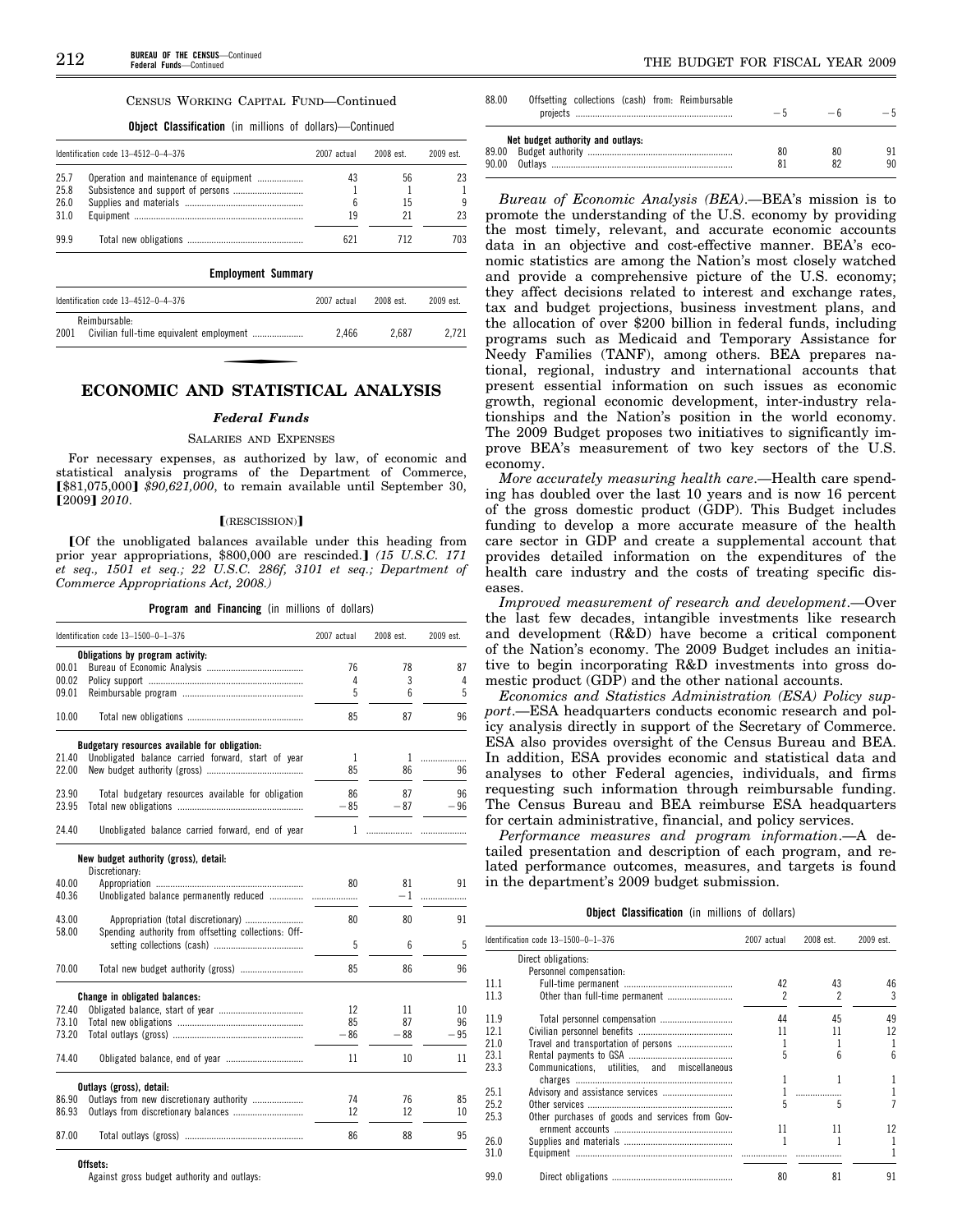# **IDEPARTMENT OF COMMERCE**

| 99.0 |                                       | 5           | 6         | 5         |  |  |
|------|---------------------------------------|-------------|-----------|-----------|--|--|
| 99.9 |                                       | 85          | 87        | 96        |  |  |
|      | <b>Employment Summary</b>             |             |           |           |  |  |
|      | Identification code $13-1500-0-1-376$ | 2007 actual | 2008 est. | 2009 est. |  |  |
| 1001 | Direct-<br>Reimbursable:              | 498         | 500       | 522       |  |  |

### ECONOMICS AND STATISTICS ADMINISTRATION REVOLVING FUND

2001 Civilian full-time equivalent employment ..................... 27 30 26

**Program and Financing** (in millions of dollars)

|       | Identification code 13-4323-0-3-376                                                                             | 2007 actual    | 2008 est.      | 2009 est.      |
|-------|-----------------------------------------------------------------------------------------------------------------|----------------|----------------|----------------|
|       | Obligations by program activity:                                                                                |                |                |                |
| 00.01 |                                                                                                                 | 2              | $\overline{c}$ | 2              |
| 10.00 |                                                                                                                 | $\overline{c}$ | $\overline{c}$ | $\overline{2}$ |
|       | Budgetary resources available for obligation:                                                                   |                |                |                |
| 21.40 | Unobligated balance carried forward, start of year                                                              | 2              | 2              | 2              |
| 22.00 |                                                                                                                 | $\overline{c}$ | $\overline{c}$ | $\overline{c}$ |
| 23.90 | Total budgetary resources available for obligation                                                              | 4              | 4              | 4              |
| 23.95 |                                                                                                                 | $-2$           | $-2$           | $-2$           |
| 24.40 | Unobligated balance carried forward, end of year                                                                | $\overline{c}$ | $\overline{2}$ | $\overline{2}$ |
| 58.00 | New budget authority (gross), detail:<br>Discretionary:<br>Spending authority from offsetting collections: Off- | 2              | 2              | 2              |
|       | Change in obligated balances:                                                                                   |                |                |                |
| 73.10 |                                                                                                                 | 2              | 2              | 2              |
| 73.20 |                                                                                                                 | $-2$           | $-2$           | $-2$           |
| 74.40 |                                                                                                                 |                |                |                |
|       | Outlays (gross), detail:                                                                                        |                |                |                |
| 86.90 |                                                                                                                 | 2              | 2              | 2              |
|       | Offsets:                                                                                                        |                |                |                |
|       | Against gross budget authority and outlays:                                                                     |                |                |                |
| 88.40 | Offsetting collections (cash) from: Subscription and                                                            | $-2$           | $-2$           | -2             |
|       | Net budget authority and outlays:                                                                               |                |                |                |
| 89.00 |                                                                                                                 |                |                |                |
| 90.00 |                                                                                                                 |                |                |                |

The Economic and Statistics Administration operates STAT-USA, a revolving fund activity that provides the public with access to key business, economic, and international trade information. STAT-USA's mission is to compile and disseminate world-class business, economic, and government information products that American businesses and the public can use to make intelligent and informed decisions. User fees from the public represent STAT-USA's sole source of income.

A detailed presentation of STAT-USA objectives is found in the department's 2009 budget submission.

**Object Classification** (in millions of dollars)

|      | Identification code $13-4323-0-3-376$<br>2007 actual |  | $2008$ est | 2009 est. |
|------|------------------------------------------------------|--|------------|-----------|
|      | Reimbursable obligations:                            |  |            |           |
| 11.1 | Personnel compensation: Full-time permanent          |  |            |           |
| 25.2 |                                                      |  |            |           |
| 99.0 |                                                      |  |            |           |
| 999  |                                                      |  |            |           |

# **Employment Summary**

| Identification code 13-4323-0-3-376 | 2007 actual | 2008 est. | 2009 est. |
|-------------------------------------|-------------|-----------|-----------|
| Reimbursable:<br>2001               |             |           |           |

# **INTERNATIONAL TRADE ADMINISTRATION**

# *Federal Funds*

### OPERATIONS AND ADMINISTRATION

For necessary expenses for international trade activities of the Department of Commerce provided for by law, and for engaging in trade promotional activities abroad, including expenses of grants and cooperative agreements for the purpose of promoting exports of United States firms, without regard to 44 U.S.C. 3702 and 3703; full medical coverage for dependent members of immediate families of employees stationed overseas and employees temporarily posted overseas; travel and transportation of employees of the [United States and Foreign Commercial Service] *International Trade Administration* between two points abroad, without regard to 49 U.S.C. 40118; employment of Americans and aliens by contract for services; rental of space abroad for periods not exceeding 10 years, and expenses of alteration, repair, or improvement; purchase or construction of temporary demountable exhibition structures for use abroad; payment of tort claims, in the manner authorized in the first paragraph of 28 U.S.C. 2672 when such claims arise in foreign countries; not to exceed \$327,000 for official representation expenses abroad; purchase of passenger motor vehicles for official use abroad, not to exceed \$45,000 per vehicle; obtaining insurance on official motor vehicles; and rental of tie lines, [\$413,172,000] \$429,870,000, to remain available until September 30, [2009] 2010, of which [\$8,000,000] *\$9,439,000* is to be derived from fees to be retained and used by the International Trade Administration, notwithstanding 31 U.S.C. 3302: *[Provided*, That \$40,520,923 shall be for Manufacturing and Services; \$41,384,054 shall be for Market Access and Compliance; \$62,712,833 shall be for the Import Administration of which \$5,900,000 shall be for the Office of China Compliance; \$236,945,290 shall be for the United States and Foreign Commercial Service; and \$25,146,400 shall be for Executive Direction and Administration: *Provided* [further], That the provisions of the first sentence of section 105(f) and all of section 108(c) of the Mutual Educational and Cultural Exchange Act of 1961 (22 U.S.C. 2455(f) and 2458(c)) shall apply in carrying out these activities without regard to section 5412 of the Omnibus Trade and Competitiveness Act of 1988 (15 U.S.C. 4912); and that for the purpose of this Act, contributions under the provisions of the Mutual Educational and Cultural Exchange Act of 1961 shall include payment for assessments for services provided as part of these activities<sup>[</sup>: *Provided further*, That the International Trade Administration shall be exempt from the requirements of Circular A–25 (or any successor administrative regulation or policy) issued by the Office of Management and Budget: *Provided further*, That negotiations shall be conducted within the World Trade Organization to recognize the right of members to distribute monies collected from antidumping and countervailing duties: *Provided further*, That negotiations shall be conducted within the World Trade Organization consistent with the negotiating objectives contained in the Trade Act of 2002, Public Law 107-210]. (15 U.S.C. 637(e), 649, 1501 et seq., *1871, 4001 et seq., 4011 et seq.; 19 U.S.C. 81a et seq., 1202nt., 1303, 1671 et seq., 1673 et seq., 1862, 2031, 2155, 2354, 2411 et seq.; 22 U.S.C. 801 et seq., 2451 et seq., 2651 et seq., 3101 et seq.; 40 U.S.C. 512; 42 U.S.C. 300j; 50 U.S.C. 98–98h, 401 et seq., 2061 et seq., 2401 et seq.; Public Law 99–64; Department of Commerce Appropriations Act, 2008.)* 

**Program and Financing** (in millions of dollars)

|       | Identification code 13-1250-0-1-376 | 2007 actual | 2008 est. | 2009 est. |
|-------|-------------------------------------|-------------|-----------|-----------|
|       | Obligations by program activity:    |             |           |           |
| 00.01 |                                     | 48          | 41        | 49        |
| 00.02 |                                     | 44          | 46        | 42        |
| 00.03 |                                     | 61          | 63        | 66        |
| 00.04 |                                     | 235         | 237       | 238       |
| 00 05 |                                     | 26          | 25        | 25        |
| 01.00 |                                     | 414         | 412       | 420       |
| 09.01 |                                     | 14          | 20        | 21        |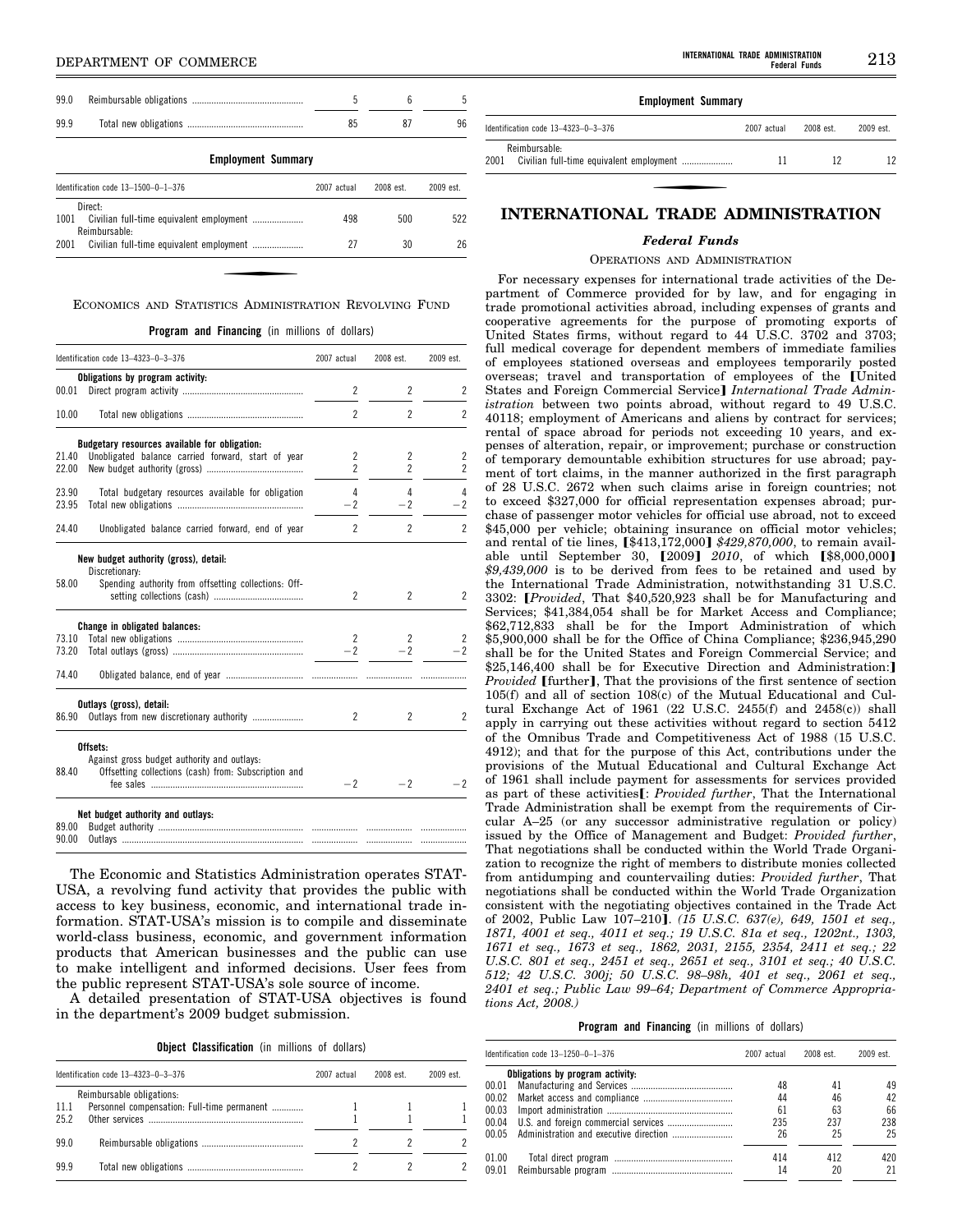#### OPERATIONS AND ADMINISTRATION—Continued

**Program and Financing** (in millions of dollars)—Continued

|       | Identification code 13-1250-0-1-376                                                    | 2007 actual | 2008 est. | 2009 est. |
|-------|----------------------------------------------------------------------------------------|-------------|-----------|-----------|
| 10.00 |                                                                                        | 428         | 432       | 441       |
|       | Budgetary resources available for obligation:                                          |             |           |           |
| 21.40 | Unobligated balance carried forward, start of year                                     | 7           | 7         | .         |
| 22.00 |                                                                                        | 412         | 425       | 441       |
| 22.10 | Resources available from recoveries of prior year obli-                                |             |           |           |
|       |                                                                                        | 14          |           |           |
| 22.30 | Expired unobligated balance transfer to unexpired ac-                                  |             |           |           |
|       |                                                                                        | 2           | .         |           |
| 23.90 |                                                                                        | 435         | 432       | 441       |
| 23.95 | Total budgetary resources available for obligation                                     | $-428$      | $-432$    | $-441$    |
|       |                                                                                        |             |           |           |
| 24.40 | Unobligated balance carried forward, end of year                                       | 7           |           |           |
|       | New budget authority (gross), detail:                                                  |             |           |           |
|       | Discretionary:                                                                         |             |           |           |
| 40.00 |                                                                                        | 396         | 405       | 420       |
| 42.00 | Transferred from other accounts                                                        | 2           | .         | .         |
| 43.00 |                                                                                        | 398         | 405       | 420       |
|       | Appropriation (total discretionary)<br>Spending authority from offsetting collections: |             |           |           |
| 58.00 |                                                                                        | 15          | 20        | 21        |
| 58.10 | Change in uncollected customer payments from                                           |             |           |           |
|       | Federal sources (unexpired)                                                            | $-1$        |           |           |
|       |                                                                                        |             |           | .         |
| 58.90 | Spending authority from offsetting collections                                         |             |           |           |
|       |                                                                                        | 14          | 20        | 21        |
|       |                                                                                        |             |           |           |
| 70.00 | Total new budget authority (gross)                                                     | 412         | 425       | 441       |
|       | Change in obligated balances:                                                          |             |           |           |
| 72.40 |                                                                                        | 106         | 95        | 149       |
| 73.10 |                                                                                        | 428         | 432       | 441       |
| 73.20 |                                                                                        | $-426$      | $-378$    | $-421$    |
| 73.45 |                                                                                        | $-14$       |           |           |
| 74.00 | Change in uncollected customer payments from Fed-                                      |             |           |           |
|       |                                                                                        | 1           |           |           |
|       |                                                                                        |             |           |           |
| 74.40 |                                                                                        | 95          | 149       | 169       |
|       | Outlays (gross), detail:                                                               |             |           |           |
| 86.90 | Outlays from new discretionary authority                                               | 348         | 304       | 315       |
| 86.93 |                                                                                        | 78          | 74        | 106       |
| 87.00 |                                                                                        | 426         | 378       | 421       |
|       | Offsets:                                                                               |             |           |           |
|       | Against gross budget authority and outlays:                                            |             |           |           |
|       | Offsetting collections (cash) from:                                                    |             |           |           |
| 88.00 |                                                                                        | $-15$       | $-12$     | $-12$     |
| 88.40 |                                                                                        |             | - 8       | - 9       |
|       |                                                                                        |             |           |           |
| 88.90 | Total, offsetting collections (cash)                                                   | $-15$       | $-20$     | $-21$     |
|       | Against gross budget authority only:                                                   |             |           |           |
| 88.95 | Change in uncollected customer payments from                                           |             |           |           |
|       |                                                                                        |             |           |           |
|       |                                                                                        |             |           |           |
| 89.00 | Net budget authority and outlays:                                                      | 398         | 405       | 420       |
| 90.00 |                                                                                        | 411         | 358       | 400       |
|       |                                                                                        |             |           |           |

The International Trade Administration (ITA) improves the competitiveness of U.S. industry, promotes trade and investment, and ensures fair trade and compliance with trade laws and agreements. ITA is comprised of five program units: Trade Promotion and the U.S. & Foreign Commercial Service, Import Administration, Manufacturing and Services, Market Access and Compliance, and Executive Direction and Administration. The 2009 Budget includes a new group within the Import Administration to determine whether subsidies provided by governments of emerging non-market economies unfairly harm U.S. companies and are eligible to be remedied by the imposition of countervailing duties.

*Performance measures*.—A detailed presentation of the performance outcomes, measures, and targets is found in the department's 2009 budget submission.

#### **Object Classification** (in millions of dollars)

| Identification code 13-1250-0-1-376 |                                                 | 2007 actual    | 2008 est.      | 2009 est.               |
|-------------------------------------|-------------------------------------------------|----------------|----------------|-------------------------|
| Direct obligations:                 |                                                 |                |                |                         |
|                                     | Personnel compensation:                         |                |                |                         |
| 11.1                                |                                                 | 153            | 165            | 172                     |
| 11.3                                | Other than full-time permanent                  | 19             | 19             | 20                      |
| 11.5                                |                                                 | 8              | 7              | $\overline{7}$          |
| 11.9                                |                                                 | 180            | 191            | 199                     |
| 12.1                                |                                                 | 52             | 55             | 58                      |
| 13.0                                |                                                 | 4              | 4              | 3                       |
| 21.0                                | Travel and transportation of persons            | 17             | 14             | 12                      |
| 22.0                                |                                                 | $\mathfrak{p}$ | $\mathfrak{p}$ | $\overline{\mathbf{c}}$ |
| 23.1                                |                                                 | 14             | 14             | 15                      |
| 23.2                                |                                                 | 10             | 10             | 10                      |
| 23.3<br>Communications.             | utilities, and miscellaneous                    |                |                |                         |
|                                     |                                                 | 6              | 6              | 6                       |
| 24.0                                |                                                 | $\overline{c}$ | $\overline{c}$ | $\overline{2}$          |
| 25.1                                |                                                 | 4              | 3              | $\overline{3}$          |
| 25.2                                |                                                 | 30             | 17             | 15                      |
| 25.3                                | Other purchases of goods and services from Gov- |                |                |                         |
|                                     |                                                 | 77             | 79             | 86                      |
| 26.0                                |                                                 | $\overline{2}$ | 4              | $\overline{c}$          |
| 31.0                                |                                                 | 12             | 5              | $6\overline{6}$         |
| 41.0                                | Grants, subsidies, and contributions            | 1              | 6              | $\mathbf{1}$            |
| 99.0                                |                                                 | 413            | 412            | 420                     |
| 99.0                                |                                                 | 15             | 20             | 21                      |
| 99.9                                |                                                 | 428            | 432            | 441                     |

#### **Employment Summary**

| Identification code $13-1250-0-1-376$ | 2007 actual | 2008 est. | 2009 est. |
|---------------------------------------|-------------|-----------|-----------|
| Direct:<br>1001<br>Reimbursable:      | 1.958       | 2.001     | 2.028     |
| 2001                                  | 32          | 32        | 32        |

#### UNITED STATES TRAVEL AND TOURISM PROMOTION

#### **Program and Financing** (in millions of dollars)

|       | Identification code 13-0124-0-1-376                | 2007 actual | 2008 est.                           | 2009 est. |
|-------|----------------------------------------------------|-------------|-------------------------------------|-----------|
|       | Obligations by program activity:                   |             |                                     |           |
| 00.01 |                                                    |             |                                     |           |
| 10.00 |                                                    | 8           | .                                   |           |
|       | Budgetary resources available for obligation:      |             |                                     |           |
| 21.40 | Unobligated balance carried forward, start of year |             |                                     |           |
| 22.00 |                                                    |             | 4                                   |           |
| 23.90 | Total budgetary resources available for obligation |             |                                     |           |
| 23.95 |                                                    |             |                                     |           |
| 24.40 |                                                    |             |                                     |           |
|       | New budget authority (gross), detail:              |             |                                     |           |
|       | Discretionary:                                     |             |                                     |           |
| 40.00 |                                                    |             |                                     |           |
|       | Change in obligated balances:                      |             |                                     |           |
| 72.40 |                                                    |             | $\overline{7}$<br>$1 \qquad \qquad$ | 1         |
| 73.10 |                                                    |             |                                     |           |
| 73.20 |                                                    | $-2$        |                                     | $-6$      |
| 74.40 |                                                    | 7           |                                     | 1         |
|       | Outlays (gross), detail:                           |             |                                     |           |
| 86.93 |                                                    | 2           | 6                                   | 1         |
|       | Net budget authority and outlays:                  |             |                                     |           |
| 89.00 |                                                    | 4           |                                     |           |
| 90.00 |                                                    | 2           | $\mathsf{f}$                        | 1         |
|       |                                                    |             |                                     |           |

This program is administered by the International Trade Administration. No funding is requested for this program in 2009, as travel promotion activities can be funded through a variety of non-Federal sources.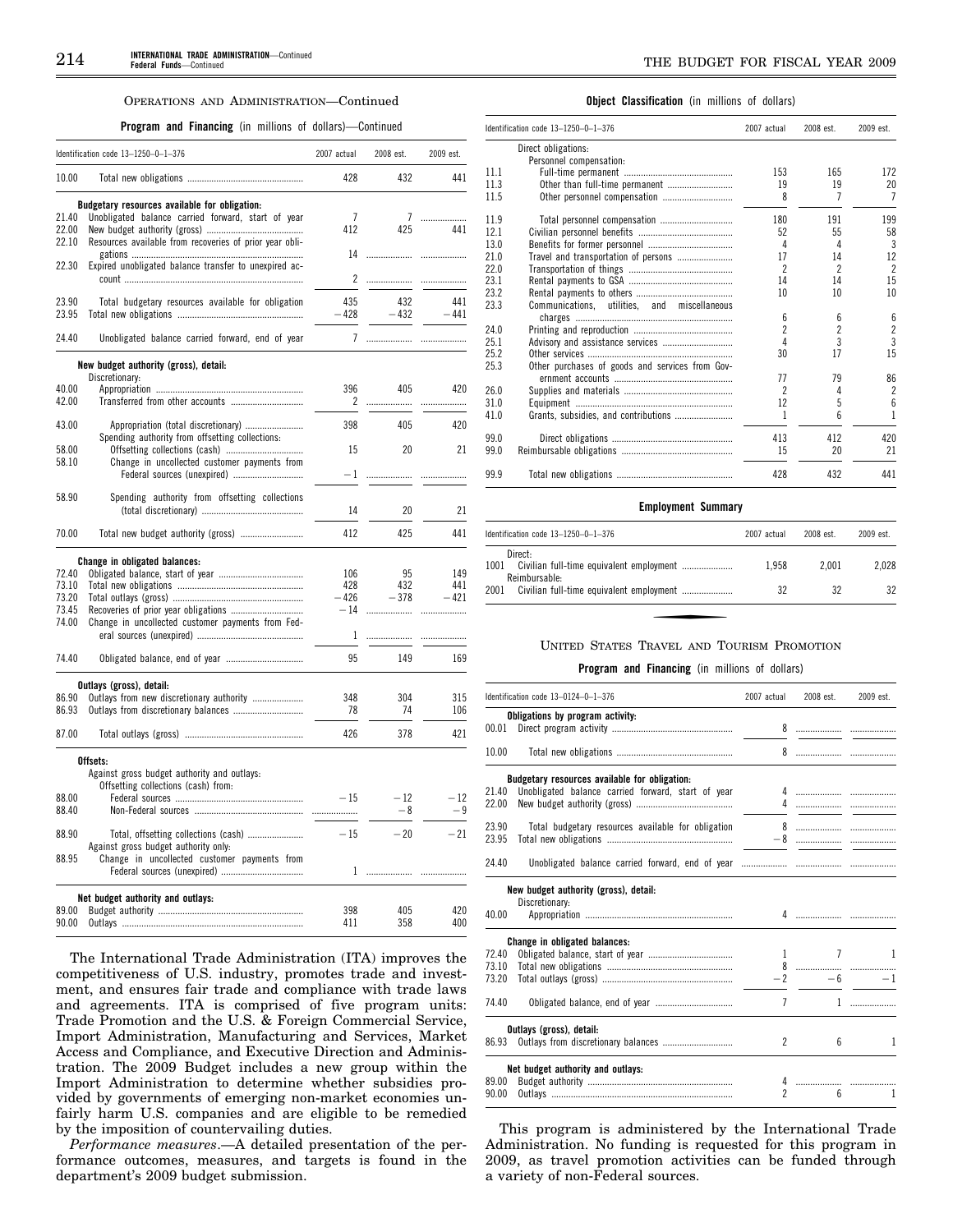# **Object Classification** (in millions of dollars)

|              | Identification code $13-0124-0-1-376$ | 2007 actual | 2008 est. | 2009 est. |
|--------------|---------------------------------------|-------------|-----------|-----------|
| 25.2<br>41.0 | Direct obligations:                   |             |           |           |
| 99.9         |                                       |             |           |           |

| GRANTS TO MANUFACTURERS OF WORSTED WOOL FABRICS |  |  |  |  |
|-------------------------------------------------|--|--|--|--|
|-------------------------------------------------|--|--|--|--|

**Program and Financing** (in millions of dollars)

|       | Identification code 13-5521-0-2-376                 | 2007 actual | 2008 est. | 2009 est. |
|-------|-----------------------------------------------------|-------------|-----------|-----------|
|       | Obligations by program activity:                    |             |           |           |
| 00.01 |                                                     | 5           | 5         | 5         |
| 10.00 | Total new obligations (object class 41.0)           | 5           | 5         | 5         |
|       | Budgetary resources available for obligation:       |             |           |           |
| 22.00 |                                                     | 5           | 5         | 5         |
| 23.95 |                                                     |             | $-5$      |           |
|       | New budget authority (gross), detail:<br>Mandatory: |             |           |           |
| 62.00 |                                                     | 5           | 5         | 5         |
|       | Change in obligated balances:                       |             |           |           |
|       |                                                     | 5           | 5         |           |
|       |                                                     |             | $-5$      |           |
|       | Outlays (gross), detail:                            |             |           |           |
| 86.97 |                                                     | 5           | 5         | 5         |
|       | Net budget authority and outlays:                   |             |           |           |
| 89.00 |                                                     | 5           | 5         | 5         |
| 90.00 |                                                     | 5           | 5         | 5         |
|       |                                                     |             |           |           |

The Wool Trust Fund provides grants to U.S. manufacturers of worsted wool fabric pursuant to the Miscellaneous Trade and Technical Corrections Act of 2004, and extended by Public Law 109–280. Funding is transferred from the Department of Homeland Security into this account for these grants.

# **BUREAU OF INDUSTRY AND SECURITY**

### *Federal Funds*

#### OPERATIONS AND ADMINISTRATION

For necessary expenses for export administration and national security activities of the Department of Commerce, including costs associated with the performance of export administration field activities both domestically and abroad; full medical coverage for dependent members of immediate families of employees stationed overseas; employment of Americans and aliens by contract for services abroad; payment of tort claims, in the manner authorized in the first paragraph of 28 U.S.C. 2672 when such claims arise in foreign countries; not to exceed \$15,000 for official representation expenses abroad; awards of compensation to informers under the Export Administration Act of 1979, and as authorized by 22 U.S.C. 401(b); and purchase of passenger motor vehicles for official use and motor vehicles for law enforcement use with special requirement vehicles eligible for purchase without regard to any price limitation otherwise established by law, [\$72,855,000] \$83,676,000, to remain available until expended, of which [\$13,627,000] \$14,767,000 shall be for inspections and other activities related to national security: *Provided*, That the provisions of the first sentence of section 105(f) and all of section 108(c) of the Mutual Educational and Cultural Exchange Act of 1961 (22 U.S.C. 2455(f) and 2458(c)) shall apply in carrying out these activities: *Provided further*, That payments and contributions collected and accepted for materials or services provided as part of such activities may be retained for use in covering the cost of such activities, and for providing information to the public with respect to the export administration and national security activities of the

Department of Commerce and other export control programs of the United States and other governments. *(15 U.S.C. 1501 et seq. 50 U.S.C. 1501 et seq., 1701 et seq., app. 468, app. 2061 et seq., app. 2401 et seq.; Department of Commerce Appropriations Act, 2008.)* 

#### **Program and Financing** (in millions of dollars)

|       | Identification code 13-0300-0-1-999                                                  | 2007 actual | 2008 est.      | 2009 est.      |
|-------|--------------------------------------------------------------------------------------|-------------|----------------|----------------|
|       | Obligations by program activity:                                                     |             |                |                |
| 00.01 | Management and policy coordination                                                   | 7           | 5              | 6              |
| 00.02 |                                                                                      | 38          | 36             | 41             |
| 00.03 |                                                                                      | 32          | 32             | 37             |
| 01.00 |                                                                                      | 77          | 73             | 84             |
| 09.01 |                                                                                      | 4           | 6              | $\overline{2}$ |
| 10.00 |                                                                                      | 81          | 79             | 86             |
|       | Budgetary resources available for obligation:                                        |             |                |                |
| 21.40 | Unobligated balance carried forward, start of year                                   | 10          | 4              | .              |
| 22.00 |                                                                                      | 75          | 75             | 86             |
| 23.90 | Total budgetary resources available for obligation                                   | 85          | 79             | 86             |
| 23.95 |                                                                                      | 81          | - 79           | - 86           |
| 24.40 | Unobligated balance carried forward, end of year                                     | 4           | .              | .              |
|       | New budget authority (gross), detail:                                                |             |                |                |
|       | Discretionary:                                                                       |             |                |                |
| 40.00 |                                                                                      | 75          | 73             | 84             |
|       | Spending authority from offsetting collections:                                      |             |                |                |
| 58.00 |                                                                                      | 1           | $\overline{c}$ | 2              |
| 58.10 | Change in uncollected customer payments from                                         |             |                |                |
|       | Federal sources (unexpired)                                                          | $-1$        | .              |                |
| 58.90 |                                                                                      |             |                |                |
|       | Spending authority from offsetting collections                                       |             | 2              | $\overline{2}$ |
|       |                                                                                      |             |                |                |
| 70.00 | Total new budget authority (gross)                                                   | 75          | 75             | 86             |
|       | Change in obligated balances:                                                        |             |                |                |
| 72.40 |                                                                                      | 19          | 15             | 16             |
| 73.10 |                                                                                      | 81          | 79             | 86             |
| 73.20 |                                                                                      | $-86$       | $-78$          | $-84$          |
|       |                                                                                      |             |                |                |
| 74.00 | Change in uncollected customer payments from Fed-                                    | 1           | .              | .              |
| 74.40 |                                                                                      | 15          | 16             | 18             |
|       |                                                                                      |             |                |                |
|       | Outlays (gross), detail:                                                             |             |                |                |
| 86.90 | Outlays from new discretionary authority                                             | 69          | 64             | 73             |
| 86.93 |                                                                                      | 17          | 14             | 11             |
| 87.00 |                                                                                      | 86          | 78             | 84             |
|       | Offsets:                                                                             |             |                |                |
|       | Against gross budget authority and outlays:                                          |             |                |                |
|       | Offsetting collections (cash) from:                                                  |             |                |                |
| 88.00 |                                                                                      |             | $-1$           | $-1$           |
| 88.40 |                                                                                      | $-1$        | $-1$           | $-1$           |
| 88.90 |                                                                                      | $-1$        | $-2$           | $-2$           |
| 88.95 | Against gross budget authority only:<br>Change in uncollected customer payments from |             |                |                |
|       |                                                                                      | 1           | .              |                |
|       | Net budget authority and outlays:                                                    |             |                |                |
| 89.00 |                                                                                      | 75          | 73             | 84             |
| 90.00 |                                                                                      | 85          | 76             | 82             |
|       |                                                                                      |             |                |                |

The Bureau of Industry and Security (BIS) advances U.S. national security, foreign policy, and economic objectives by administering and enforcing controls on the export of sensitive goods and technologies. BIS also enforces antiboycott laws, monitors the economic viability of the U.S. defense industry, and assists U.S. companies in complying with certain international arms agreements.

The 2009 Budget provides resources to increase the number of criminal investigators working on counter-proliferation issues and enhance efforts to stop transshipments of sensitive technologies in Southeast Asia. Also, the Budget includes funding for a Validated End-User initiative, where BIS identi-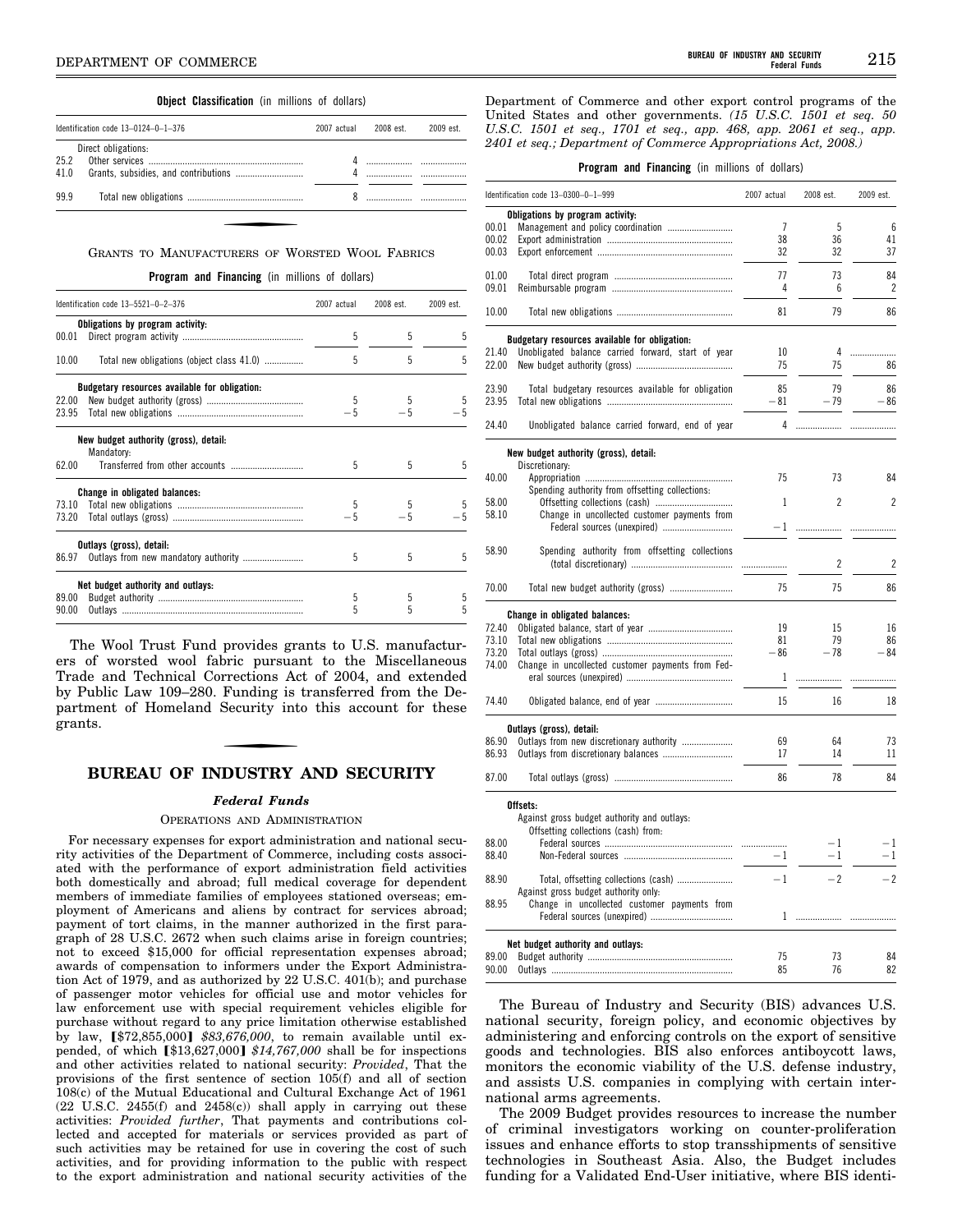#### OPERATIONS AND ADMINISTRATION—Continued

fies trusted foreign customers that are eligible to receive sensitive exports without individual export licenses. This initiative will help streamline the export control process, while ensuring that sensitive technologies are only exported to responsible foreign customers.

*Performance measures.*—A detailed presentation of the performance outcomes, measures, and targets is found in the department's 2009 budget submission.

**Object Classification** (in millions of dollars)

|      | Identification code 13-0300-0-1-999             | 2007 actual | 2008 est. | 2009 est. |
|------|-------------------------------------------------|-------------|-----------|-----------|
|      | Direct obligations:                             |             |           |           |
|      | Personnel compensation:                         |             |           |           |
| 1111 |                                                 | 31          | 30        | 34        |
| 11.5 | Other personnel compensation                    | 2           | 3         | 4         |
| 11.9 |                                                 | 33          | 33        | 38        |
| 121  |                                                 |             | 9         | 11        |
| 210  | Travel and transportation of persons            | 3           | 3         | 3         |
| 23.1 |                                                 |             | 5         | 5         |
| 23.3 | Communications, utilities, and miscellaneous    |             |           |           |
|      |                                                 | 2           | 1         | 2         |
| 25.1 |                                                 |             |           |           |
| 25.2 |                                                 | g           |           |           |
| 25.3 | Other purchases of goods and services from Gov- |             |           |           |
|      |                                                 | 12          | 11        | 13        |
| 26.0 |                                                 |             |           | 2         |
| 31.0 |                                                 | 2           |           | 2         |
| 99.0 |                                                 | 77          | 73        | 84        |
| 99.0 |                                                 | 4           | 6         | 2         |
| 99.9 |                                                 | 81          | 79        | 86        |

**Employment Summary** 

| Identification code $13-0300-0-1-999$ | 2007 actual | $2008$ est | $2009$ est |
|---------------------------------------|-------------|------------|------------|
| Direct:<br>1001<br>Reimbursable-      | 364         | 364        | 392        |
| 2001                                  |             |            |            |

# **MINORITY BUSINESS DEVELOPMENT AGENCY**

#### *Federal Funds*

#### MINORITY BUSINESS DEVELOPMENT

For necessary expenses of the Department of Commerce in fostering, promoting, and developing minority business enterprise, including expenses of grants, contracts, and other agreements with public or private organizations, [\$28,623,000] \$29,000,000, of which *\$12,000,000 shall remain available until September 30, 2010*. *(Department of Commerce Appropriations Act, 2008.)* 

| <b>Program and Financing</b> (in millions of dollars) |  |  |  |  |
|-------------------------------------------------------|--|--|--|--|
|-------------------------------------------------------|--|--|--|--|

| 29        | 29    |
|-----------|-------|
|           |       |
|           |       |
| 29        | 29    |
|           |       |
| 29        | 29    |
| $-29 -29$ | $-29$ |
|           |       |
|           |       |
|           |       |
| 29        | 29    |
|           |       |
| 11        | 17    |
| 29        | 29    |
|           | $-28$ |
|           | $-23$ |

| 74.40 |                                   |    |    | 18  |
|-------|-----------------------------------|----|----|-----|
|       | Outlays (gross), detail:          |    |    |     |
| 86.90 |                                   | 15 | 15 | 15  |
| 86.93 |                                   | 12 | 8  | 13  |
| 87.00 |                                   | 27 | 23 | 28  |
|       | Net budget authority and outlays: |    |    |     |
| 89.00 |                                   | 30 | 29 | 29. |
| 90.00 |                                   | 27 | 23 | 28  |

The Minority Business Development Agency (MBDA) provides management and technical assistance services to minority business enterprises. MBDA's long-term mission is to promote entrepreneurial parity and wealth creation for the minority business community. MBDA supports a nationwide network of centers to provide business assistance, information and customer service to the rapidly expanding minority business population in the United States.

*Performance measures*.—A detailed presentation of the performance outcomes, measures, and targets is found in the department's 2009 budget submission.

| <b>Object Classification</b> (in millions of dollars) |  |  |  |  |  |
|-------------------------------------------------------|--|--|--|--|--|
|-------------------------------------------------------|--|--|--|--|--|

|       | Identification code $13-0201-0-1-376$              |    | 2008 est. | 2009 est. |
|-------|----------------------------------------------------|----|-----------|-----------|
|       | Direct obligations:                                |    |           |           |
| -11.1 | Personnel compensation: Full-time permanent        |    |           |           |
| 12.1  |                                                    |    |           |           |
| 23.1  |                                                    |    |           |           |
| 25.1  |                                                    |    |           |           |
| 25.2  |                                                    |    |           |           |
| 25.3  | Other purchases of goods and services from Govern- |    |           |           |
|       |                                                    |    |           |           |
| 41 0  |                                                    |    | 12        |           |
| 999   |                                                    | 29 | 29        | 29        |
|       |                                                    |    |           |           |

# **Employment Summary**

| Identification code 13-0201-0-1-376 | 2007 actual | 2008 est. | 2009 est. |
|-------------------------------------|-------------|-----------|-----------|
| Direct:<br>1001                     | 88          | 100       | 100       |

# MINORITY BUSINESS DEVELOPMENT

#### (Legislative proposal, not subject to PAYGO)

*Notwithstanding 31 U.S.C. 3302, the Secretary is authorized to collect and retain fees for conferences provided, and may use such funds to pay for expenses of such conferences.* 

MBDA holds an annual Minority Enterprise Development (MED) Week Conference, and the requested language will allow MBDA to charge and retain fees for expenses related to MED Week.

# **NATIONAL OCEANIC AND ATMOSPHERIC ADMINISTRATION**

#### *Federal Funds*

OPERATIONS, RESEARCH, AND FACILITIES

# (INCLUDING TRANSFERS OF FUNDS)

For necessary expenses of activities authorized by law for the National Oceanic and Atmospheric Administration, including maintenance, operation, and hire of aircraft and vessels; grants, contracts, or other payments to nonprofit organizations for the purposes of conducting activities pursuant to cooperative agreements; and relocation of facilities,  $$2,856,277,000]$   $$2,831,253,000$ , to remain available until September 30, [2009] 2010, except for funds provided for cooperative enforcement, which shall remain available until September 30, [2010] *2011: Provided*, That fees and donations received by the National Ocean Service for the management of national marine sanctuaries may be retained and used for the salaries and expenses associated with those activities, notwithstanding 31 U.S.C. 3302: *Provided*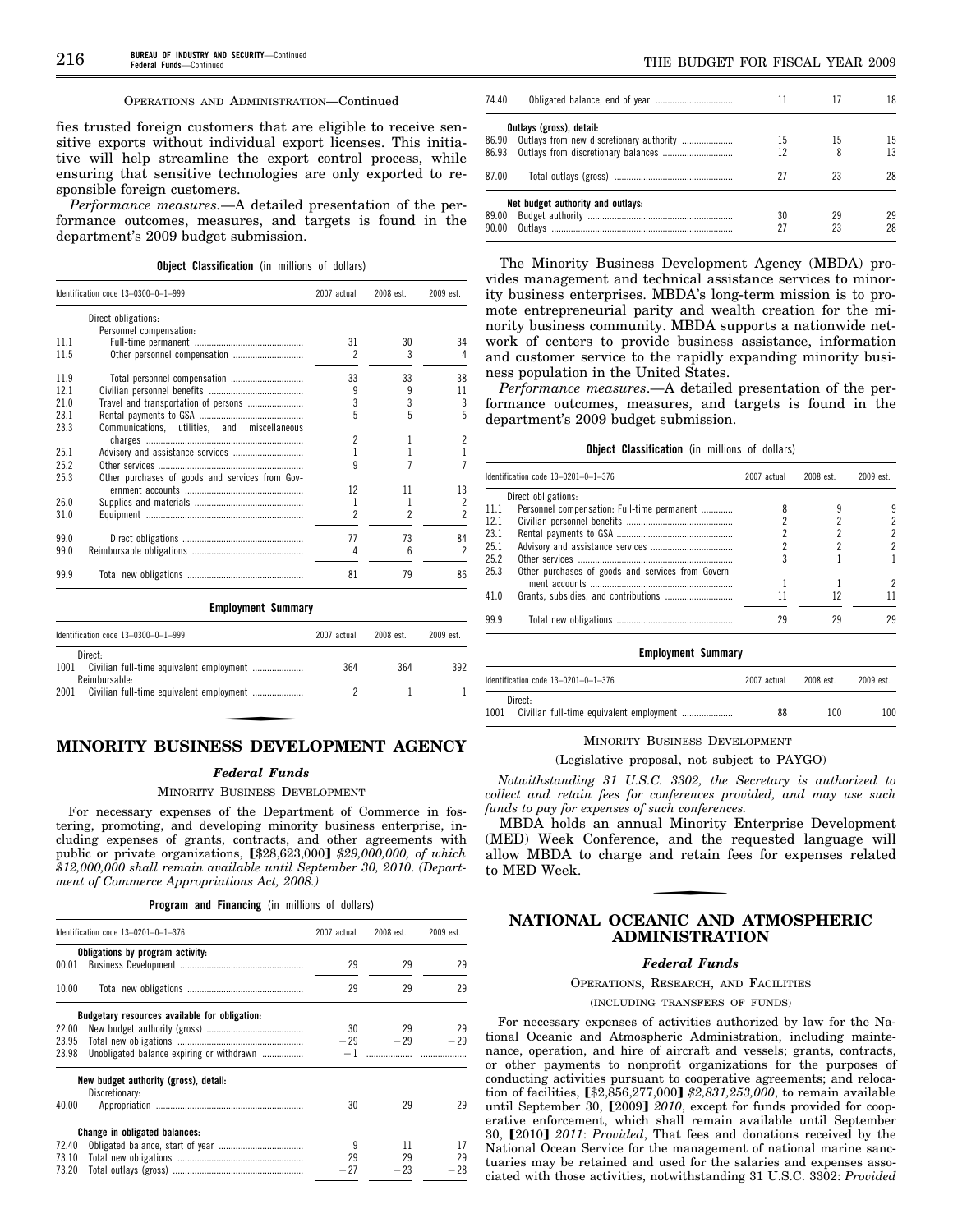*further*, That in addition, \$3,000,000 shall be derived by transfer from the fund entitled "Coastal Zone Management" and in addition **[\$77,000,000] \$79,000,000 shall be derived by transfer from the fund** entitled ''Promote and Develop Fishery Products and Research Pertaining to American Fisheries'': *Provided further*, That of the ø\$2,941,277,000¿ *\$2,924,253,000* provided for in direct obligations under this heading [\$2,856,277,000] \$2,831,253,000 is appropriated from the general fund, [\$80,000,000] \$82,000,000 is provided by transfer, and [\$5,000,000] \$11,000,000 is derived from recoveries of prior year obligations<sup>[:]</sup> [*Provided further*, That of the funds provided under this heading, \$235,000 is made available until expended subject to procedures set forth in section 209 of Public Law 108– 447: *Provided further*, That the total amount available for the National Oceanic and Atmospheric Administration corporate services administrative support costs shall not exceed \$206,484,000: *Provided further*, That payments of funds made available under this heading to the Department of Commerce Working Capital Fund including Department of Commerce General Counsel legal services shall not exceed \$34,164,000: *Provided further*, That any deviation from the amounts designated for specific activities in the report accompanying this Act, or any use of deobligated balances of funds provided under this heading in previous years, shall be subject to the procedures set forth in section 505 of this Act: *Provided further*, That grants to States pursuant to sections 306 and 306A of the Coastal Zone Management Act of 1972, as amended, shall not exceed \$2,000,000, unless funds provided for ''Coastal Zone Management Grants'' exceed funds provided in the previous fiscal year: *Provided further*, That if funds provided for ''Coastal Zone Management Grants'' exceed funds provided in the previous fiscal year, then no State shall receive more than 5 percent or less than 1 percent of the additional funds: *Provided further*, That the Administrator of the National Oceanic and Atmospheric Administration may engage in formal and informal education activities, including primary and secondary education, related to the agency's mission goals: *Provided further*, That in accordance with section 215 of Public Law 107–372 the number of officers in the NOAA Commissioned Officer Corps shall increase to 321: *Provided further*, That of the funds provided, \$13,395,000 is provided for the alleviation of economic impacts associated with Framework 42 on the Massachusetts groundfish fishery].

In addition, for necessary retired pay expenses under the Retired Serviceman's Family Protection and Survivor Benefits Plan, and for payments for the medical care of retired personnel and their dependents under the Dependents Medical Care Act (10 U.S.C. ch. 55), such sums as may be necessary. *(Department of Commerce Appropriations Act, 2008.)* 

**Program and Financing** (in millions of dollars)

|       | Identification code 13-1450-0-1-306                     |          | 2008 est. | 2009 est. |
|-------|---------------------------------------------------------|----------|-----------|-----------|
|       | Obligations by program activity:                        |          |           |           |
| 00.01 |                                                         | 472      | 494       | 449       |
| 00.02 |                                                         | 829      | 715       | 724       |
| 00.03 |                                                         | 362      | 391       | 372       |
| 00.04 |                                                         | 774      | 809       | 819       |
| 00.05 | National Environmental Satellite, Data, and Informa-    |          |           |           |
|       |                                                         | 177      | 180       | 165       |
| 00.06 |                                                         | 366      | 398       | 395       |
| 00.09 |                                                         | 20       | 23        | 24        |
| 01.00 |                                                         | 3.000    | 3.010     | 2,948     |
| 09.01 |                                                         | 22       | 42        | 17        |
| 09.02 |                                                         | 84       | 84        | 71        |
| 09.03 |                                                         | 37       | 65        | 40        |
| 09.04 |                                                         | 60       | 77        | 57        |
| 09.05 | National Environmental Satellite, Data and Informa-     |          |           |           |
|       |                                                         | 32       | 51        | 36        |
| 09.06 |                                                         | 16       | 41        | 21        |
| 09.99 |                                                         | 251      | 360       | 242       |
| 10.00 |                                                         | 3,251    | 3,370     | 3,190     |
|       | Budgetary resources available for obligation:           |          |           |           |
| 21.40 | Unobligated balance carried forward, start of year      | 180      | 163       | .         |
| 22.00 |                                                         | 3.226    | 3.202     | 3.179     |
| 22.10 | Resources available from recoveries of prior vear obli- |          |           |           |
|       |                                                         | 9        | 5         | 11        |
| 23.90 | Total budgetary resources available for obligation      | 3,415    | 3.370     | 3.190     |
| 23.95 |                                                         | $-3,251$ | $-3,370$  | $-3,190$  |
| 23.98 | Unobligated balance expiring or withdrawn               | $-1$     |           |           |
|       |                                                         |          |           |           |

| 24.40          | Unobligated balance carried forward, end of year                           |          | 163        |          |
|----------------|----------------------------------------------------------------------------|----------|------------|----------|
|                | New budget authority (gross), detail:<br>Discretionary:                    |          |            |          |
| 40.00<br>40.00 | Appropriation, hurricane supplemental P.L. 110-                            | 2,738    | 2,856      | 2,831    |
|                |                                                                            | 170      | .          |          |
| 40.36<br>42.00 | Unobligated balance permanently reduced<br>Transferred from other accounts | .<br>80  | $-5$<br>78 | .<br>79  |
|                |                                                                            |          |            |          |
| 43.00          | Spending authority from offsetting collections:                            | 2,988    | 2,929      | 2,910    |
| 58.00<br>58.10 | Change in uncollected customer payments from                               | 247      | 247        | 242      |
|                | Federal sources (unexpired)                                                | $-33$    |            |          |
| 58.62          |                                                                            | 3        | 3          | 3        |
| 58.90          | Spending authority from offsetting collections                             | 217      | 250        | 245      |
| 60.00          | Mandatory:                                                                 | 21       | 23         | 24       |
| 70.00          |                                                                            | 3.226    | 3,202      | 3.179    |
|                | Change in obligated balances:                                              |          |            |          |
| 72.40          |                                                                            | 1,741    | 1,906      | 1,880    |
| 73.10          |                                                                            | 3,251    | 3,370      | 3,190    |
| 73.20          |                                                                            | $-3,098$ | $-3,391$   | $-3,260$ |
| 73.40          |                                                                            | $-12$    |            |          |
| 73.45          |                                                                            | $-9$     | $-5$       | $-11$    |
| 74.00          | Change in uncollected customer payments from Fed-                          |          |            |          |
|                |                                                                            | 33       | .          |          |
| 74.40          |                                                                            | 1,906    | 1,880      | 1,799    |
|                | Outlays (gross), detail:                                                   |          |            |          |
| 86.90          | Outlays from new discretionary authority                                   | 2,052    | 2.066      | 2.049    |
| 86.93          |                                                                            | 1.028    | 1.299      | 1.187    |
| 86.97          | Outlays from new mandatory authority                                       | 18       | 23         | 24       |
| 86.98          |                                                                            |          | 3          |          |
| 87.00          |                                                                            | 3,098    | 3,391      | 3,260    |
|                | Offsets:<br>Against gross budget authority and outlays:                    |          |            |          |
|                | Offsetting collections (cash) from:                                        |          |            |          |
| 88.00          |                                                                            | $-175$   | $-190$     | $-186$   |
| 88.40          |                                                                            | $-73$    | $-57$      | $-56$    |
| 88.90          | Against gross budget authority only:                                       | $-248$   | $-247$     | $-242$   |
| 88.95          | Change in uncollected customer payments from                               |          |            |          |
|                |                                                                            | 33       | .          | .        |
| 88.96          | Portion of offsetting collections (cash) credited to                       |          |            |          |
|                | Net budget authority and outlays:                                          |          |            |          |
| 89.00          |                                                                            | 3,012    | 2,955      | 2,937    |
| 90.00          |                                                                            | 2,850    | 3,144      | 3,018    |
|                |                                                                            |          |            |          |

This mission of the National Oceanic and Atmospheric Administration (NOAA) is to understand and predict changes in the Earth's environment and to conserve and manage coastal and marine resources to meet our Nation's economic, social, and environmental needs.

NOAA executes activities to achieve its mission through the following six line offices:

*National Ocean Service (NOS)*.—NOS programs work to promote safe navigation; assess the health of coastal and marine resouces and respond to natural and human-induced threats; and preserve the coastal ocean environment. The Budget increases funding in support of the Integrated Ocean Observing System, maritime commerce (e.g., mapping and PORTS), and the removal of marine debris.

*National Marine Fisheries Service (NMFS)*.—NMFS programs provide for the management and conservation of the Nation's living marine resources including fish stocks, marine mammals, and endangered species and their habitats within the United States Exclusive Economic Zone. The Budget continues to support the reauthorized Magnuson-Stevens Act through increased funding to rebuild, recover, and conserve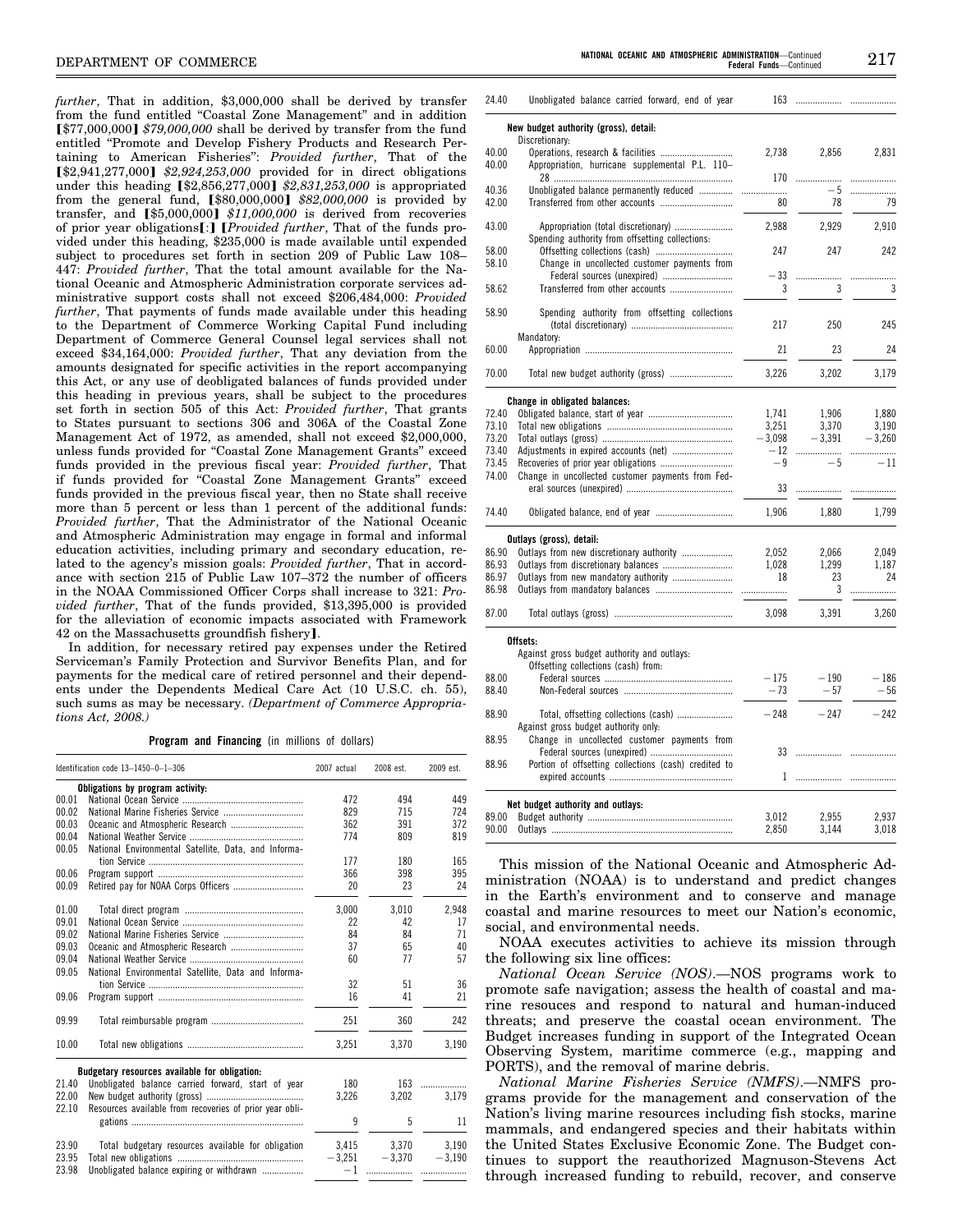# OPERATIONS, RESEARCH, AND FACILITIES—Continued (INCLUDING TRANSFERS OF FUNDS)—Continued

major fish stocks and protected species, promote market-based management approaches, improve recreational fisheries data collection, reduce bycatch of protected living marine resources, and discourage illegal, unregulated, and unreported (IUU) fishing.

*Office of Oceanic and Atmospheric Research (OAR)*.—OAR programs provide environmental research and technology for improving NOAA weather and air quality warnings and forecasts, climate predictions, and marine services. To accomplish these goals, OAR supports a network of scientists in its Federal research laboratories, universities, and cooperative institutes and partnership programs. The Budget provides increased support for developing an integrated drought early warning system as well as utilizing unmanned aerial vehicles in weather and climate forecasts.

*National Weather Service (NWS)*.—NWS programs provide timely and accurate meterorological, hydrologic, and oceanographic warnings and forecasts to ensure the safety of the population, minimize property losses, and improve the economic productivity of the Nation. NWS is also responsible for issuing operational climate forecasts for the United States, which are used by agriculture and other industries. The budget provides increases for forecasts of aviation weather and wind profiling and forecasts of hurricanes and assocated storm surge.

*National Environmental Satellite, Data, and Information Service (NESDIS)*.—NESDIS programs operate polar-orbiting and geostationary environmental satellites and collect and archive global environmental data and information for distribution to private and public sector users.

*Program support*.—Program support provides management and administrative support for NOAA, including acquisition and grant administration, budget, accounting functions, and human resources. Through the Office of Marine and Aviation Operations (OMAO), it provides aircraft and marine data acquisition fleet repair and maintenance, planning of future fleet modernization, and technical and management support for NOAA-wide activities.

*Foreign Fishing Observer Fund*.—Ths fund is financed through collections from foreign vessel owners who fish within the U.S. Exclusive Economic Zone. Fund balances can be made available through annual appropriations for use by the Secretary of Commerce to pay the salaries aboard foreign fishing vessels. The observers collect fishery management data and monitor compliance with U.S. fishery laws. No new appropriations are proposed for this account as unobligated balances are sufficient to provide observer coverage aboard foreign vessels fishing within the U.S. Exclusive Economic Zone.

*Performance measures*.—A detailed listing of performance outcomes, measures, and targets is found in the department's 2009 budget.

| <b>Object Classification</b> (in millions of dollars) |  |  |  |  |  |
|-------------------------------------------------------|--|--|--|--|--|
|-------------------------------------------------------|--|--|--|--|--|

|      | Identification code $13-1450-0-1-306$ |     | 2008 est. | 2009 est. |
|------|---------------------------------------|-----|-----------|-----------|
|      | Direct obligations:                   |     |           |           |
|      | Personnel compensation:               |     |           |           |
| 11.1 |                                       | 893 | 958       | 967       |
| 11.3 | Other than full-time permanent        | g   | 8         | 9         |
| 11.5 |                                       | 55  | 56        | 66        |
| 117  |                                       | 25  | 28        | 30        |
| 11.9 | Total personnel compensation          | 982 | 1.050     | 1.072     |
| 121  |                                       | 269 | 278       | 292       |
| 13.0 |                                       | 18  | 21        | 21        |
| 210  | Travel and transportation of persons  | 43  | 42        | 53        |
| 220  |                                       | 15  | 15        | 17        |
| 23 1 |                                       | 69  | 63        | 73        |
| 23.2 |                                       | 16  | 13        | 20        |

| THE BUDGET FOR FISCAL YEAR 200 |  |  |
|--------------------------------|--|--|
|                                |  |  |

| 23.3 | Communications, utilities, and miscellaneous    |                |       |       |
|------|-------------------------------------------------|----------------|-------|-------|
|      |                                                 | 64             | 61    | 101   |
| 24.0 |                                                 | 4              | 5     | 8     |
| 25.1 |                                                 | 131            | 151   | 160   |
| 25.2 |                                                 | 420            | 434   | 550   |
| 25.3 | Other purchases of goods and services from Gov- |                |       |       |
|      |                                                 | 110            | 93    | 122   |
| 25.4 |                                                 |                |       | .     |
| 25.5 | Research and development contracts              |                | 15    | 20    |
| 26.0 |                                                 | 82             | 96    | 97    |
| 31.0 |                                                 | 35             | 44    | 49    |
| 32.0 |                                                 | $\mathfrak{p}$ | 3     | 9     |
| 41.0 |                                                 | 733            | 625   | 284   |
| 99.0 |                                                 | 3.000          | 3.010 | 2.948 |
| 99.0 |                                                 | 251            | 360   | 242   |
| 99.9 |                                                 | 3.251          | 3.370 | 3.190 |

#### **Employment Summary**

| Identification code $13-1450-0-1-306$ | 2007 actual | 2008 est. | 2009 est. |
|---------------------------------------|-------------|-----------|-----------|
| Direct:                               |             |           |           |
| 1001                                  | 11.360      | 11.419    | 11.608    |
| 1101<br>Reimbursable:                 | 293         | 301       | 301       |
| 2001                                  | 706         | 706       | 706       |

#### PROCUREMENT, ACQUISITION AND CONSTRUCTION

For procurement, acquisition and construction of capital assets, including alteration and modification costs, of the National Oceanic and Atmospheric Administration, [\$979,207,000] \$1,238,660,000, to remain available until September 30, [2010] 2011, except funds provided for construction of facilities which shall remain available until expended: *Provided*, That of the amounts provided for the National Polar-orbiting Operational Environmental Satellite System, funds shall only be made available on a dollar-for-dollar matching basis with funds provided for the same purpose by the Department of Defense: *Provided further*, That except to the extent expressly prohibited by any other law, the Department of Defense may delegate procurement functions related to the National Polar-orbiting Operational Environmental Satellite System to officials of the Department of Commerce pursuant to section 2311 of title 10, United States Code: *[Provided further*, That any deviation from the amounts designated for specific activities in the report accompanying this Act, or any use of deobligated balances of funds provided under this heading in previous years, shall be subject to the procedures set forth in section 505 of this Act]. *(Department of Commerce Appropriations Act, 2008.)* 

#### **Program and Financing** (in millions of dollars)

|       | Identification code 13-1460-0-1-306                     |       | 2008 est.         | 2009 est.      |
|-------|---------------------------------------------------------|-------|-------------------|----------------|
|       | Obligations by program activity:                        |       |                   |                |
| 00.01 |                                                         | 61    | 58                | 27             |
| 00.02 |                                                         | 33    | 9                 | .              |
| 00.03 | Office of Oceanic and Atmospheric Research              | 35    | 10                | 10             |
| 00.04 |                                                         | 113   | 107               | 111            |
| 00.05 | National Environmental Satellite, Data, and Informa-    |       |                   |                |
|       |                                                         | 806   | 777               | 993            |
| 00.06 |                                                         | 70    | 47                | 98             |
| 10.00 |                                                         | 1,118 | 1,008             | 1,239          |
|       | Budgetary resources available for obligation:           |       |                   |                |
| 21.40 | Unobligated balance carried forward, start of year      | 65    |                   |                |
| 22.00 |                                                         | 1,086 | 971               | 1,239          |
| 22.10 | Resources available from recoveries of prior year obli- |       |                   |                |
|       |                                                         |       |                   | $\overline{2}$ |
| 23.90 | Total budgetary resources available for obligation      |       | 1,155 1,008 1,241 |                |
| 23.95 |                                                         |       | $-1,118 - 1,008$  | $-1,239$       |
| 24.40 | Unobligated balance carried forward, end of year        |       | $37$              | $\overline{2}$ |
|       | New budget authority (gross), detail:                   |       |                   |                |
|       | Discretionary:                                          |       |                   |                |
| 40.00 |                                                         | 1,110 |                   | 979 1,239      |
| 40.35 | Appropriation permanently reduced                       | $-24$ |                   |                |
| 41.00 |                                                         | $-1$  |                   | $-1$           |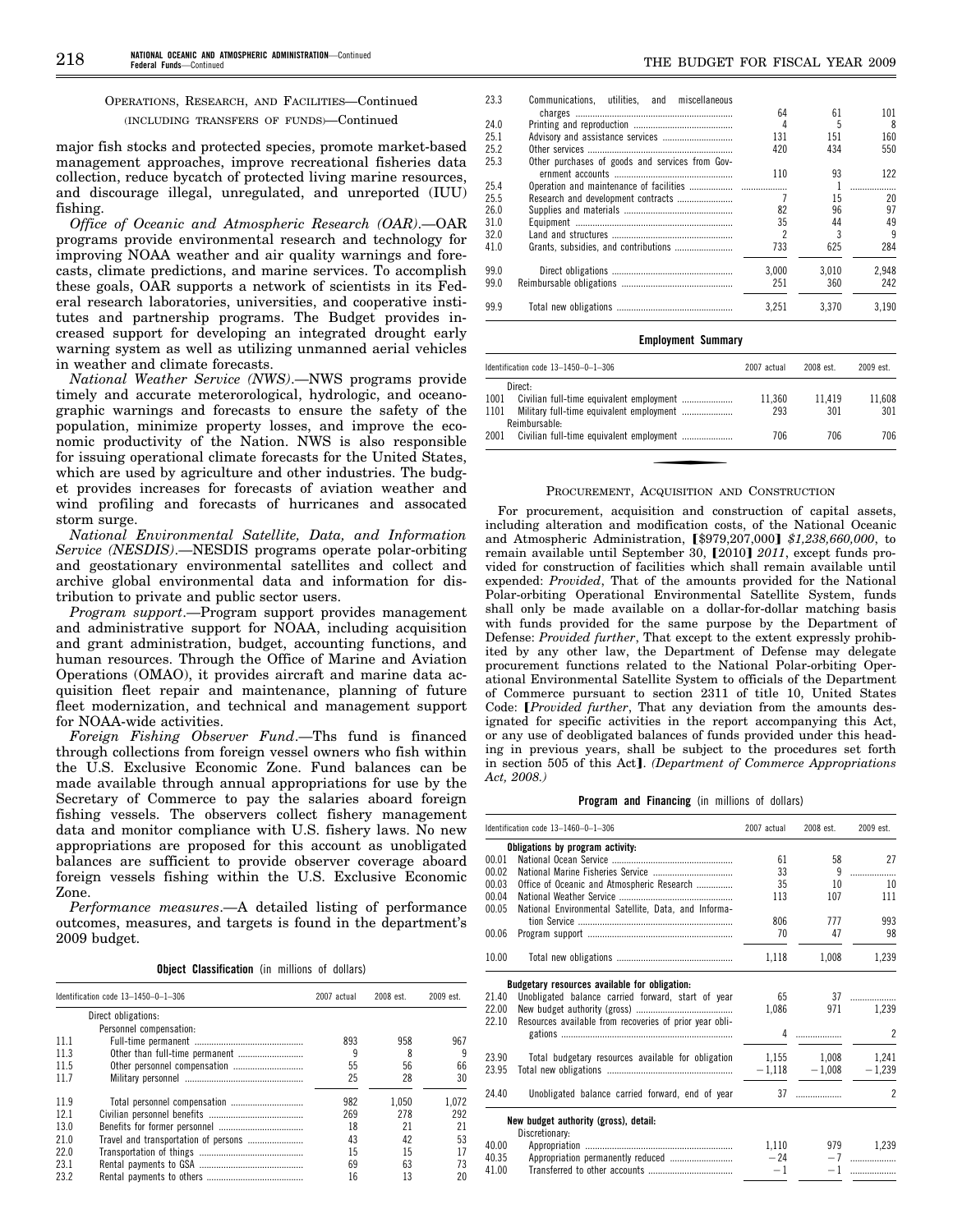# **NEPARTMENT OF COMMERCE**

| 43.00<br>58.00 |                                                                                    | 1,085 | 971             | 1,239       |
|----------------|------------------------------------------------------------------------------------|-------|-----------------|-------------|
|                | Spending authority from offsetting collections: Off-                               |       |                 |             |
| 70.00          |                                                                                    | 1,086 | 971             | 1,239       |
|                | Change in obligated balances:                                                      |       |                 |             |
| 72.40          |                                                                                    |       | 914 1.071 1.087 |             |
| 73.10          |                                                                                    |       | 1.118 1.008     | 1.239       |
| 73.20          |                                                                                    |       | $-954 -992$     | $-1,078$    |
| 73.40          |                                                                                    |       |                 |             |
| 73.45          |                                                                                    |       |                 | $-2$        |
| 74.40          |                                                                                    | 1,071 |                 | 1,087 1,246 |
|                | Outlays (gross), detail:                                                           |       |                 |             |
| 86.90          | Outlays from new discretionary authority                                           | 531   | 340             | 433         |
| 86.93          |                                                                                    | 423   | 652             | 645         |
| 87.00          |                                                                                    | 954   | 992             | 1,078       |
|                | Offsets:                                                                           |       |                 |             |
|                | Against gross budget authority and outlays:<br>Offsetting collections (cash) from: |       |                 |             |
| 88.40          |                                                                                    |       |                 |             |
| 88.45          | Offsetting governmental collections (from non-                                     |       |                 |             |
|                |                                                                                    |       |                 |             |
| 88.90          | Total, offsetting collections (cash)                                               |       |                 |             |
|                | Against gross budget authority only.                                               |       |                 |             |
| 88.96          | Portion of offsetting collections (cash) credited to                               |       |                 |             |
|                |                                                                                    |       |                 |             |
|                | Net budget authority and outlays:                                                  |       |                 |             |
| 89.00          |                                                                                    | 1.085 | 971             | 1.239       |
| 90.00          |                                                                                    | 952   | 992             | 1,078       |
|                |                                                                                    |       |                 |             |

This account funds capital acquisition, construction, and fleet and aircraft replacement projects that support NOAA's operational mission across all line offices. The 2009 Budget provides increased capital acquisition funding for geostationary and polar orbiting satellites, the development of climate sensors necessary to maintain the Nation's climate data record, and the weather radio improvement project. The Budget also supports construction projects including new facilities for the Fairbanks Command and Data Acquisition Station, the NOAA Center for Weather and Climate Prediction, and the Pacific Regional Center. Fleet and aircraft replacement includes calibration for NOAA's latest fishery survey vessel and a major repair period for the RAINIER. Funding is provided to continue important technology upgrades for the Advanced Weather Interactive Processing System (AWIPS) and the Weather Radio Improvement Project to meet growing demands for high impact forecast and warning services.

**Object Classification** (in millions of dollars)

|      | Identification code 13-1460-0-1-306                  | 2007 actual | 2008 est. | 2009 est. |
|------|------------------------------------------------------|-------------|-----------|-----------|
|      | Direct obligations:                                  |             |           |           |
|      | Personnel compensation:                              |             |           |           |
| 11.1 |                                                      | 18          | 20        | 18        |
| 11.5 |                                                      | 2           | 3         | ı         |
| 11.9 |                                                      | 20          | 23        | 19        |
| 12.1 |                                                      | 8           |           | 5         |
| 21.0 |                                                      | 4           | 3         | 2         |
| 23.1 |                                                      |             |           | 3         |
| 23.2 |                                                      | 3           | 2         | 3         |
| 23.3 | Communications, utilities, and miscellaneous charges | ĥ           | 5         | 13        |
| 25.1 |                                                      | 66          | 51        | 125       |
| 25.2 |                                                      | 150         | 122       | 139       |
| 25.3 | Other purchases of goods and services from Govern-   |             |           |           |
|      |                                                      | 662         | 612       | 661       |
| 25.5 |                                                      | 31          | 32        | 18        |
| 26.0 |                                                      | 15          | 14        | 23        |
| 31.0 |                                                      | 57          | 53        | 100       |
| 32.0 |                                                      | 29          | 22        | 16        |
| 41.0 |                                                      | 59          | 55        | 112       |
| 99.0 |                                                      | 1.117       | 1.008     | 1,239     |

219 **Federal Funds**—Continued

| 99.5 |                                       |             |           |           |  |  |  |  |
|------|---------------------------------------|-------------|-----------|-----------|--|--|--|--|
| 99.9 |                                       | 1.118       | 1.008     | 1.239     |  |  |  |  |
|      | <b>Employment Summary</b>             |             |           |           |  |  |  |  |
|      | Identification code $13-1460-0-1-306$ | 2007 actual | 2008 est. | 2009 est. |  |  |  |  |
| 1001 | Direct:                               | 224         | 190       | 190       |  |  |  |  |

#### LIMITED ACCESS SYSTEM ADMINISTRATION FUND

**Special and Trust Fund Receipts** (in millions of dollars)

| Identification code 13-5284-0-2-306                         | 2007 actual | 2008 est. | $2009$ est. |
|-------------------------------------------------------------|-------------|-----------|-------------|
|                                                             |             |           |             |
| Receipts:                                                   |             |           |             |
| 02.60 Permit Title Registration Fees, Limited Access System |             |           | 7           |
| Appropriations:                                             |             |           |             |
| 05.00 Limited Access System Administration Fund             | $-7$        | $-7$      | $-7$        |
|                                                             |             |           |             |

#### **Program and Financing** (in millions of dollars)

|       | Identification code 13-5284-0-2-306                | 2007 actual    | 2008 est.      | 2009 est.      |
|-------|----------------------------------------------------|----------------|----------------|----------------|
|       | Obligations by program activity:                   |                |                |                |
| 00.01 |                                                    | 5              | 18             | 7              |
| 10.00 |                                                    | 5              | 18             | 7              |
|       | Budgetary resources available for obligation:      |                |                |                |
| 21.40 | Unobligated balance carried forward, start of year | 9              | 11             | .              |
| 22.00 |                                                    | $\overline{7}$ | $\overline{7}$ | $\overline{7}$ |
| 23.90 | Total budgetary resources available for obligation | 16             | 18             | 7              |
| 23.95 |                                                    | $-5$           | $-18$          | $-7$           |
| 24.40 | Unobligated balance carried forward, end of year   |                | 11             |                |
|       | New budget authority (gross), detail:              |                |                |                |
|       | Mandatory:                                         |                |                |                |
| 60.20 |                                                    | $\overline{1}$ | $\overline{7}$ | 7              |
|       | Change in obligated balances:                      |                |                |                |
| 72.40 |                                                    | $\mathbf{1}$   |                | 2              |
| 73.10 |                                                    | 5              | 18             |                |
| 73.20 |                                                    | $-4$           | $-20$          | $-7$           |
| 74.40 |                                                    |                |                |                |
|       | Outlays (gross), detail:                           |                |                |                |
| 86.97 | Outlays from new mandatory authority               | 1              | $\overline{7}$ | 7              |
| 86.98 |                                                    | 3              | 13             | .              |
| 87.00 |                                                    | 4              | 20             | $\overline{7}$ |
|       | Net budget authority and outlays:                  |                |                |                |
| 89.00 |                                                    | 7              | 7              | 7              |
| 90.00 |                                                    | 4              | 20             | 7              |

Fee collections equaling no more than three percent of the proceeds from the sale or transfer of fishing permits within a limited access system are deposited into this Fund to administer an exclusive central registry system for the limited access system permits.

|  | <b>Object Classification</b> (in millions of dollars) |  |  |  |  |
|--|-------------------------------------------------------|--|--|--|--|
|--|-------------------------------------------------------|--|--|--|--|

|      | Identification code 13-5284-0-2-306         | 2007 actual | 2008 est | 2009 est. |
|------|---------------------------------------------|-------------|----------|-----------|
|      | Direct obligations:                         |             |          |           |
|      | Personnel compensation: Full-time permanent |             |          |           |
| 12.1 |                                             |             |          |           |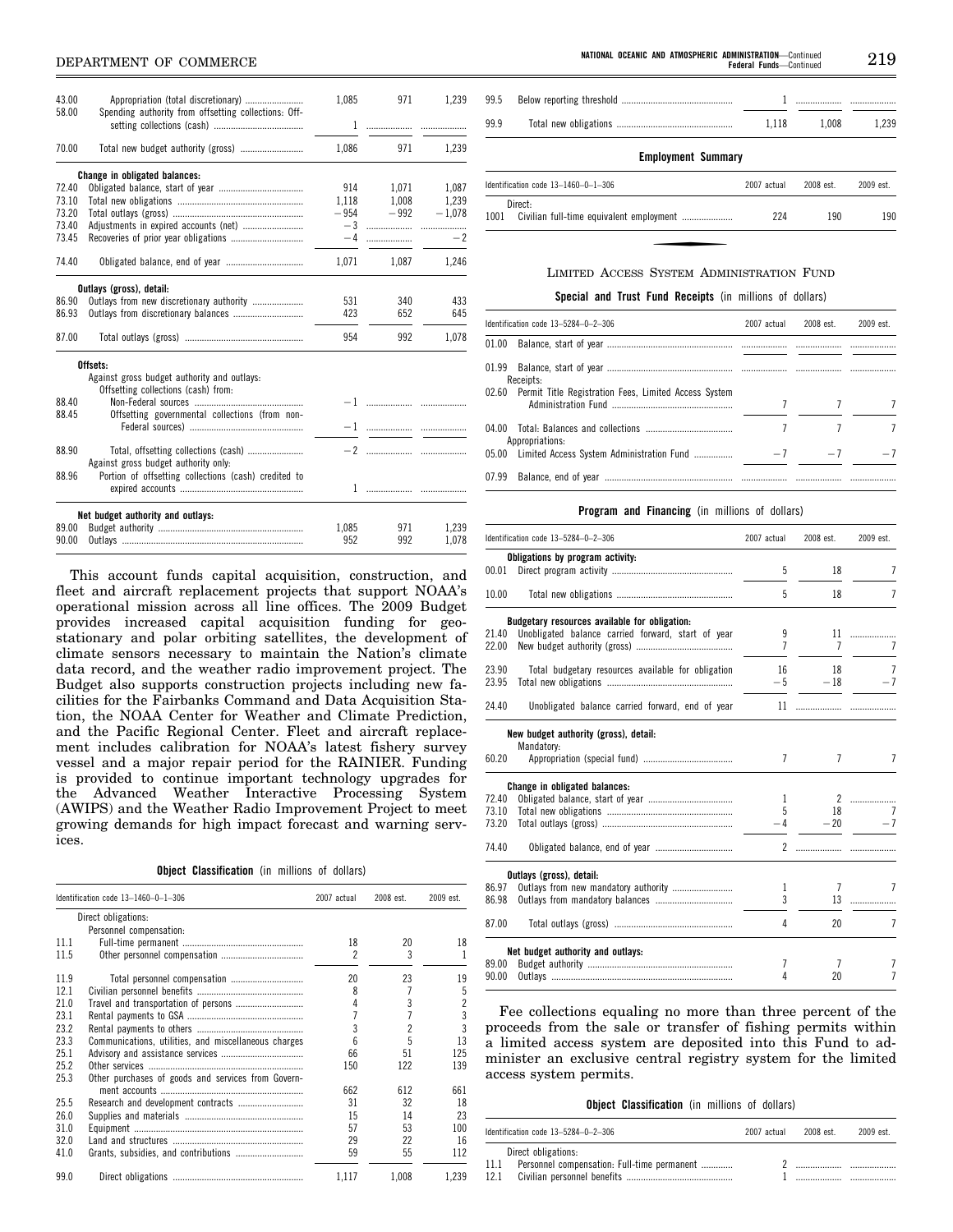#### LIMITED ACCESS SYSTEM ADMINISTRATION FUND—Continued

**Object Classification** (in millions of dollars)—Continued

|                           | Identification code $13-5284-0-2-306$<br>2007 actual |  | 2008 est. | 2009 est. |  |
|---------------------------|------------------------------------------------------|--|-----------|-----------|--|
| 25.2<br>41.0              |                                                      |  | 18        |           |  |
| 99.9                      |                                                      |  | 18        |           |  |
| <b>Employment Summary</b> |                                                      |  |           |           |  |

| Identification code $13-5284-0-2-306$                       | 2007 actual | 2008 est. | 2009 est. |
|-------------------------------------------------------------|-------------|-----------|-----------|
| Direct:<br>1001<br>Civilian full-time equivalent employment |             |           |           |

#### PACIFIC COASTAL SALMON RECOVERY

For necessary expenses associated with the restoration of Pacific salmon populations, [\$67,000,000] \$35,000,000, to remain available until September 30, [2009] 2010: Provided, That of the funds pro*vided herein the Secretary of Commerce may issue grants to the States of Washington, Oregon, Idaho, California, and Alaska, and Federallyrecognized tribes of the Columbia River and Pacific Coast for projects necessary for restoration of salmon and steelhead populations that are listed as threatened or endangered, or identified by a State as at-risk to be so-listed, for maintaining populations necessary for exercise of tribal treaty fishing rights or native subsistence fishing, or for conservation of Pacific coastal salmon and steelhead habitat, based on guidelines to be developed by the Secretary of Commerce: Provided further, That funds disbursed to States shall be subject to a matching requirement of funds or documented in-kind contributions of at least thirty-three percent of the Federal funds*. *(Department of Commerce Appropriations Act, 2008.)* 

#### **Program and Financing** (in millions of dollars)

|       | Identification code 13-1451-0-1-306           | 2007 actual | 2008 est. | 2009 est. |
|-------|-----------------------------------------------|-------------|-----------|-----------|
|       | Obligations by program activity:              |             |           |           |
| 00.08 |                                               | 67          | 67        | 35        |
| 10.00 |                                               | 67          | 67        | 35        |
|       | Budgetary resources available for obligation: |             |           |           |
| 22.00 |                                               | 67          | 67        | 35        |
| 23.95 |                                               | $-67$       | $-67$     | $-35$     |
| 24.40 |                                               |             |           |           |
|       | New budget authority (gross), detail:         |             |           |           |
|       | Discretionary:                                |             |           |           |
| 40.00 |                                               | 67          | 67        | 35        |
|       | Change in obligated balances:                 |             |           |           |
| 72.40 |                                               | 240         | 228       | 221       |
| 73.10 |                                               | 67          | 67        | 35        |
| 73.20 |                                               | $-79$       | $-74$     | $-67$     |
| 74.40 |                                               | 228         | 221       | 189       |
|       | Outlays (gross), detail:                      |             |           |           |
| 86.90 |                                               |             | 17        | 9         |
| 86.93 |                                               | 79          | 57        | 58        |
| 87.00 |                                               | 79          | 74        | 67        |
|       | Net budget authority and outlays:             |             |           |           |
| 89.00 |                                               | 67          | 67        | 35        |
| 90.00 |                                               | 79          | 74        | 67        |

This account funds State, Tribal and local conservation initiatives to help recover Pacific salmon populations. State and local recipients of this funding will provide matching contributions of at least thirty-three percent of Federal funds. In addition, funds will be available to Tribes that do not require matching dollars. A 2006 Program Assessment Rating Tool analysis found that the program has substantially improved

its ability to demonstrate effectiveness. The program has developed performance measures and has demonstrated progress in salmon recovery efforts. However, the program should be permitted to target funding based on the recovery needs of threatened, endangered, or other sensitive salmon populations. The language proposed here states that the Secretary will establish terms and conditions for the effective use of the funds to help address this concern.

# **Object Classification** (in millions of dollars)

|              | Identification code $13-1451-0-1-306$ | 2007 actual | 2008 est | 2009 est |
|--------------|---------------------------------------|-------------|----------|----------|
| 25.2<br>41.0 | Direct obligations:                   | 66          | Б.       | 35       |
| 99.9         |                                       | 67          | 67       | 35       |

#### COASTAL IMPACT ASSISTANCE

#### **Program and Financing** (in millions of dollars)

|       | Identification code 13-1462-0-1-302                     | 2007 actual | 2008 est.      | 2009 est.      |
|-------|---------------------------------------------------------|-------------|----------------|----------------|
|       | Obligations by program activity:                        |             |                |                |
| 00.01 |                                                         |             |                |                |
| 10.00 | Total new obligations (object class 25.2)               |             |                |                |
|       | Budgetary resources available for obligation:           |             |                |                |
| 22.10 | Resources available from recoveries of prior year obli- |             |                |                |
| 23.95 |                                                         |             |                |                |
| 24.40 |                                                         |             |                |                |
|       | Change in obligated balances:                           |             |                |                |
| 72.40 |                                                         |             | 31 14          | $\overline{7}$ |
| 73.10 |                                                         |             |                |                |
| 73.20 |                                                         |             | $-17$          | $-7$<br>$-6$   |
| 73.45 |                                                         |             |                |                |
| 74.40 |                                                         | 14          | 7              | 1              |
|       | Outlays (gross), detail:                                |             |                |                |
| 86.93 |                                                         | 17          | 7              | ĥ              |
|       | Net budget authority and outlays:                       |             |                |                |
| 89.00 |                                                         |             |                |                |
| 90.00 |                                                         | 17          | $\overline{7}$ | 6              |

No funds have been proposed for this account since 2001, as the program has been terminated. Similar activities are covered by other sources of funding.

#### MEDICARE-ELIGIBLE RETIREE HEALTH FUND CONTRIBUTION, NOAA

#### **Program and Financing** (in millions of dollars)

|       | Identification code $13-1465-0-1-306$         |                         | 2008 est. | 2009 est.      |  |
|-------|-----------------------------------------------|-------------------------|-----------|----------------|--|
| 00.01 | Obligations by program activity:              | $\overline{\mathbf{c}}$ | 2         | 2              |  |
| 10.00 | Total new obligations (object class 25.3)     | 2                       | 2         | $\overline{c}$ |  |
|       | Budgetary resources available for obligation: |                         |           |                |  |
| 22.00 |                                               |                         |           |                |  |
| 23.95 |                                               | $-2$                    | $-2$      |                |  |
|       | New budget authority (gross), detail:         |                         |           |                |  |
|       | Discretionary:                                |                         |           |                |  |
| 40.00 |                                               |                         | 2         |                |  |
|       | Change in obligated balances:                 |                         |           |                |  |
|       |                                               |                         |           | 2              |  |
| 73.20 |                                               |                         |           |                |  |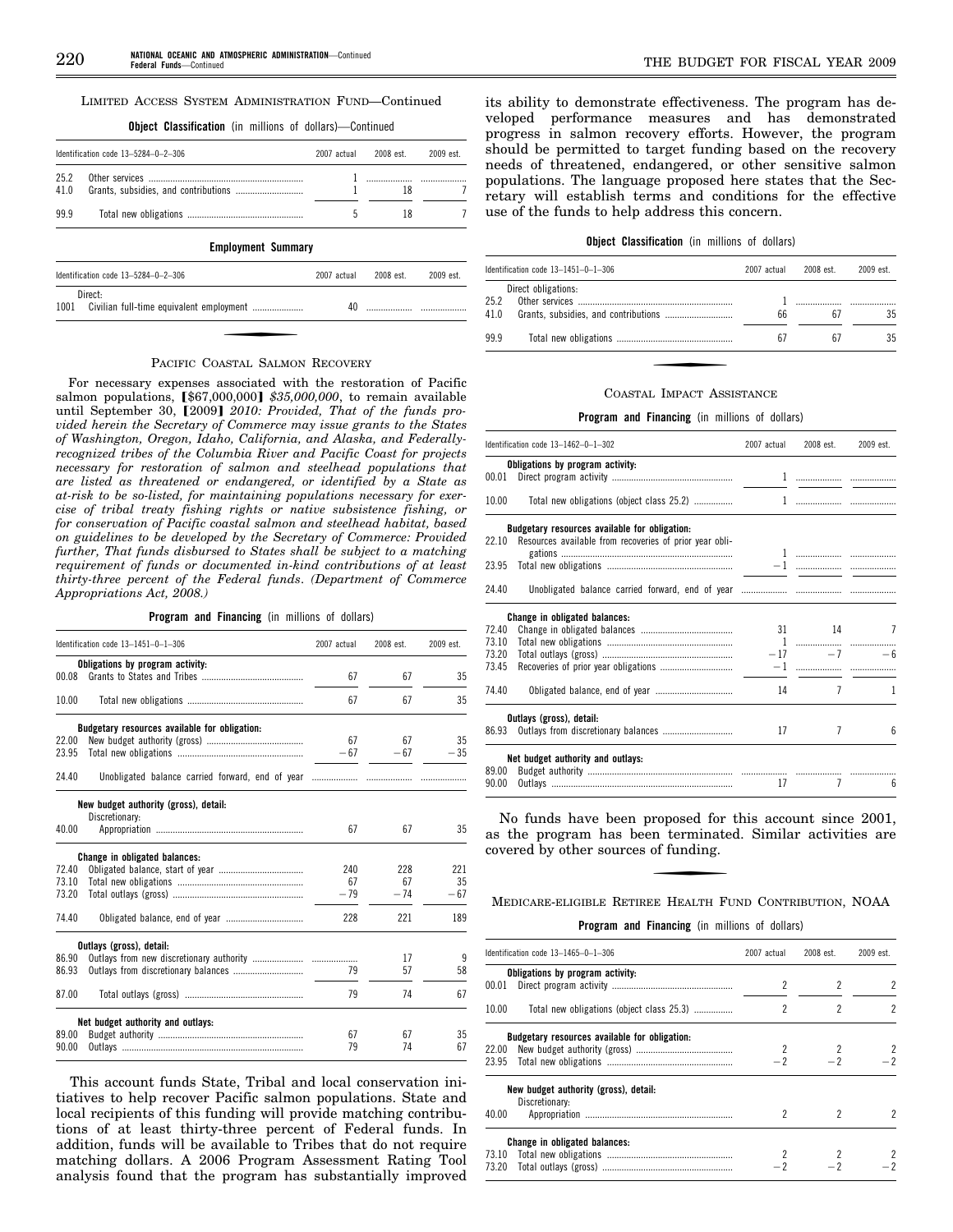| Outlays (gross), detail:<br>86.90 Outlays from new discretionary authority |  |  |
|----------------------------------------------------------------------------|--|--|
| Net budget authority and outlays:                                          |  |  |

This account includes amounts necessary to finance the cost of Tricare retirement health care benefits accrued by the active duty members of the NOAA Commissioned Corps. The Ronald W. Reagan National Defense Authorization Act for 2005 (P.L. 108–375) provided permanent, indefinite appropriations to finance these costs for all uniformed service members. As these costs are borne in support of NOAA's mission, they are shown as part of the NOAA discretionary total. Total obligations on behalf of active NOAA Commissioned Corps personnel include both the wages and related amounts requested for appropriation and amounts paid from the permanent, indefinite authority.

#### PROMOTE AND DEVELOP FISHERY PRODUCTS AND RESEARCH PERTAINING TO AMERICAN FISHERIES

**Program and Financing** (in millions of dollars)

|       | Identification code 13-5139-0-2-376           | 2007 actual | 2008 est.      | 2009 est. |
|-------|-----------------------------------------------|-------------|----------------|-----------|
|       | Obligations by program activity:              |             |                |           |
| 00.01 |                                               | 4           | 8              | 6         |
|       |                                               |             |                |           |
| 10.00 | Total new obligations (object class 41.0)     | 4           | 8              | 6         |
|       | Budgetary resources available for obligation: |             |                |           |
| 22.00 |                                               | 4           | 8              | 6         |
| 23.95 |                                               | $-4$        | $-8$           | $-6$      |
| 24.40 |                                               |             |                |           |
|       | New budget authority (gross), detail:         |             |                |           |
|       | Discretionary:                                |             |                |           |
| 41.00 |                                               |             |                | $-79$     |
|       | Mandatory:                                    |             |                |           |
| 61.00 |                                               |             | $-77$          | .         |
| 62.00 |                                               | 83          | 85             | 85        |
| 62.50 | Appropriation (total mandatory)               | 83          | 8              | 85        |
| 70.00 |                                               | 4           | 8              | 6         |
|       | Change in obligated balances:                 |             |                |           |
| 72.40 |                                               | 7           | 5              | 6         |
| 73.10 |                                               | 4           | 8              | 6         |
| 73.20 |                                               | $-6$        | $-7$           | - 6       |
|       |                                               |             |                |           |
| 74.40 |                                               | 5           | 6              | 6         |
|       | Outlays (gross), detail:                      |             |                |           |
| 86.90 |                                               |             |                | $-47$     |
| 86.97 |                                               | 6           | 5              | 51        |
| 86.98 |                                               |             | 2              | 2         |
| 87.00 |                                               | 6           | $\overline{7}$ | 6         |
|       | Net budget authority and outlays:             |             |                |           |
| 89.00 |                                               | 4           | 8              | 6         |
| 90.00 |                                               | 6           | 7              | 6         |
|       |                                               |             |                |           |

An amount equal to 30 percent of the gross receipts from customs duties on imported fishery products is transferred to the Department of Commerce annually from the Department of Agriculture. A portion of the funds is transferred to offset the appropriation requirements for fisheries research and management in the Operations, Research, and Facilities account. The remainder of the funds support the Saltonstall-Kennedy grants program for fisheries research and development projects to enhance the productivity and improve the sustainable yield of domestic marine fisheries resources.

#### **Employment Summary**

| Identification code 13-5139-0-2-376 | 2007 actual | 2008 est. | 2009 est. |
|-------------------------------------|-------------|-----------|-----------|
| Direct:<br>1001                     |             |           |           |

#### FISHERMEN'S CONTINGENCY FUND

### **Special and Trust Fund Receipts** (in millions of dollars)

| Identification code 13-5120-0-2-376<br>01.00<br>Receipts: | 2007 actual | 2008 est. | 2009 est. |  |
|-----------------------------------------------------------|-------------|-----------|-----------|--|
|                                                           |             |           |           |  |
|                                                           |             |           |           |  |
|                                                           |             |           |           |  |
| 07.99                                                     |             |           |           |  |

### **Program and Financing** (in millions of dollars)

|       | Identification code $13-5120-0-2-376$                                                               | 2007 actual | 2008 est. | 2009 est. |
|-------|-----------------------------------------------------------------------------------------------------|-------------|-----------|-----------|
| 21.40 | Budgetary resources available for obligation:<br>Unobligated balance carried forward, start of year |             |           |           |
| 24.40 | Unobligated balance carried forward, end of year                                                    |             |           |           |
| 89.00 | Net budget authority and outlays:                                                                   |             |           |           |
| 90.00 |                                                                                                     |             |           |           |

This program provides compensation to commercial fishermen for damages to or loss of fishing gear related to oil and gas exploration, development, and production on the Outer Continental Shelf. The fund is supported by assessments to holders of leases, permits, easements, and rights of way in areas of the Outer Continental Shelf. No new funds are proposed for this account in 2009; remaining unobligated balances are sufficient to carry out this program for the year.

#### **Employment Summary**

| Identification code 13-5120-0-2-376 | 2007 actual | 2008 est. | 2009 est. |
|-------------------------------------|-------------|-----------|-----------|
| Direct:<br>1001                     |             |           |           |

#### ENVIRONMENTAL IMPROVEMENT AND RESTORATION FUND

#### **Special and Trust Fund Receipts** (in millions of dollars)

|       | Identification code 13-5362-0-2-302                       | 2007 actual | 2008 est. | 2009 est. |
|-------|-----------------------------------------------------------|-------------|-----------|-----------|
| 01.00 |                                                           |             |           |           |
| 01.99 | Receipts:                                                 |             |           |           |
|       | 02.40 Interest Earned, Environmental Improvement and Res- | 9           | 8         | 9         |
|       | Appropriations:                                           | 9           | 8         | 9         |
|       | 05.00 Environmental Improvement and Restoration Fund      | $-9$        | -8        | — q       |
| 07.99 |                                                           |             |           |           |

#### **Program and Financing** (in millions of dollars)

|       | Identification code $13-5362-0-2-302$<br>Obligations by program activity: | 2007 actual | 2008 est | 2009 est |  |
|-------|---------------------------------------------------------------------------|-------------|----------|----------|--|
| 00 01 |                                                                           | 8           |          | q        |  |
| 10.00 | Total new obligations (object class 41.0)                                 |             |          | q        |  |
|       | <b>Budgetary resources available for obligation:</b>                      |             |          |          |  |

 $21.40$  Unobligated balance carried forward, start of year  $8$  9...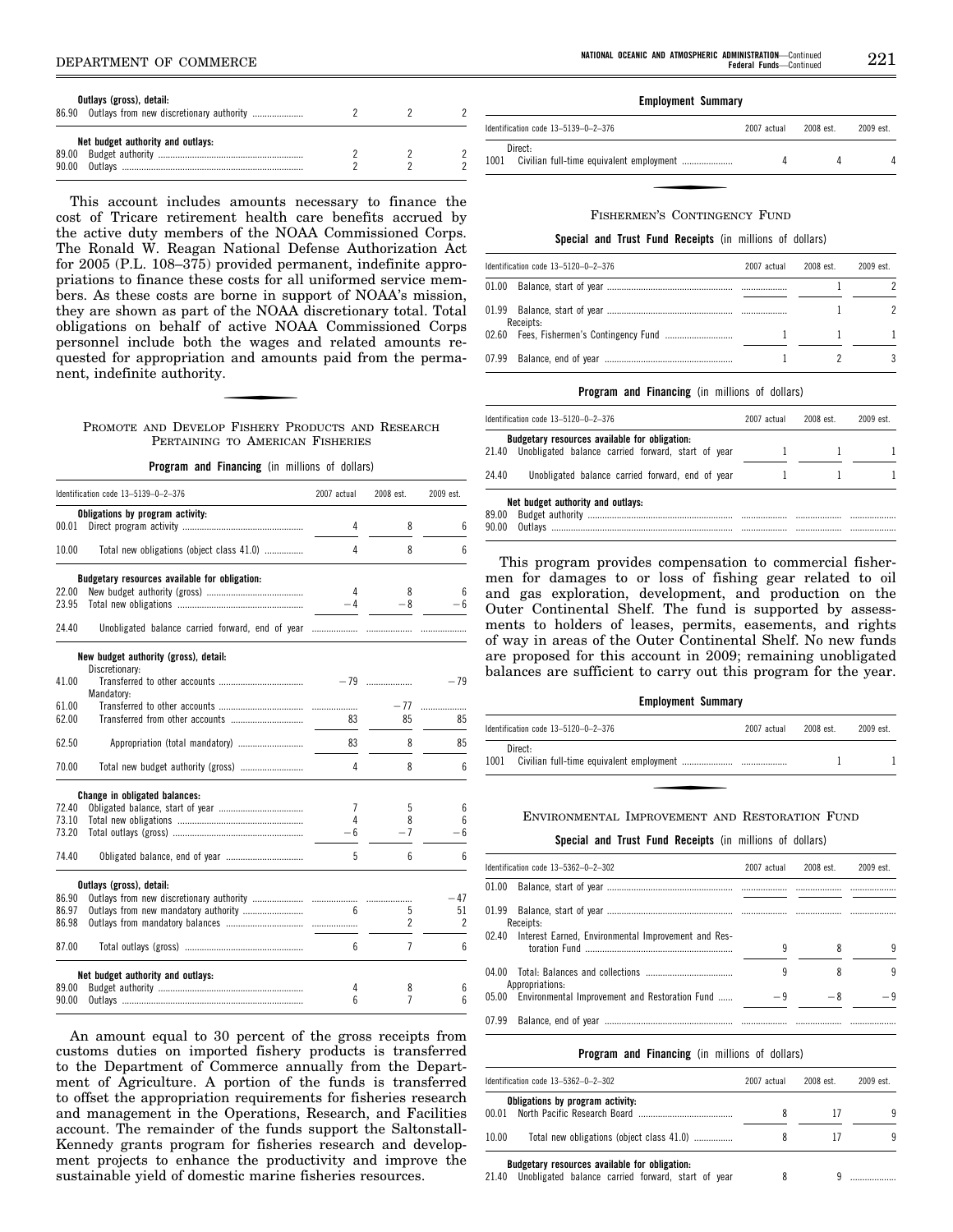#### ENVIRONMENTAL IMPROVEMENT AND RESTORATION FUND—Continued

**Program and Financing** (in millions of dollars)—Continued

|                | Identification code 13-5362-0-2-302                | 2007 actual    | 2008 est.   | 2009 est.      |
|----------------|----------------------------------------------------|----------------|-------------|----------------|
| 22.00          |                                                    | 9              | 8           | 9              |
| 23.90<br>23.95 | Total budgetary resources available for obligation | 17<br>$-8$     | 17<br>$-17$ | 9<br>$-9$      |
| 24.40          | Unobligated balance carried forward, end of year   | 9              |             |                |
|                | New budget authority (gross), detail:              |                |             |                |
| 60.20          | Mandatory:                                         | 9              | 8           | 9              |
|                | Change in obligated balances:                      |                |             |                |
| 72.40          |                                                    | 17             | 21          | 29             |
| 73.10          |                                                    | 8              | 17          | 9              |
| 73.20          |                                                    | -4             | -9          | $-11$          |
| 74.40          |                                                    | 21             | 29          | 27             |
|                | Outlays (gross), detail:                           |                |             |                |
| 86.97          |                                                    | 2              | 2           | $\overline{c}$ |
| 86.98          |                                                    | $\overline{c}$ | 7           | 9              |
| 87.00          |                                                    | 4              | 9           | 11             |
|                | Net budget authority and outlays:                  |                |             |                |
| 89.00          |                                                    | 9              | 8           | 9              |
| 90.00          |                                                    | 4              | 9           | 11             |

This fund was established by Title IV of P.L. 105–83. Twenty percent of the interest earned from this fund is made available to the Department of Commerce. Funds are to be used by Federal, State, private or foreign organizations or individuals to conduct research activities on or relating to the fisheries or marine ecosystems in the North Pacific Ocean, Bering Sea, and Arctic Ocean. Research priorities and grant requests are reviewed and approved by the North Pacific Research Board with emphasis placed on cooperative research efforts designed to address pressing fishery management or marine ecosystem information needs.

# COASTAL ZONE MANAGEMENT FUND (INCLUDING TRANSFER OF FUNDS)

Of amounts collected pursuant to section 308 of the Coastal Zone Management Act of 1972 (16 U.S.C. 1456a), not to exceed \$3,000,000 shall be transferred to the "Operations, Research, and Facilities" account to offset the costs of implementing such Act. *(Department of Commerce Appropriations Act, 2008.)* 

|  |  | <b>Program and Financing</b> (in millions of dollars) |  |  |  |  |  |
|--|--|-------------------------------------------------------|--|--|--|--|--|
|--|--|-------------------------------------------------------|--|--|--|--|--|

|       | Identification code 13-4313-0-3-306                                                                                                                                                                                            | 2007 actual<br>2008 est. |           | 2009 est.      |  |
|-------|--------------------------------------------------------------------------------------------------------------------------------------------------------------------------------------------------------------------------------|--------------------------|-----------|----------------|--|
|       | New budget authority (gross), detail:                                                                                                                                                                                          |                          |           |                |  |
|       | Discretionary:                                                                                                                                                                                                                 |                          |           |                |  |
|       | Spending authority from offsetting collections:                                                                                                                                                                                |                          |           |                |  |
| 58.00 |                                                                                                                                                                                                                                |                          |           |                |  |
| 58.26 | Offsetting collections (previously unavailable)                                                                                                                                                                                | $\mathbf{1}$             |           |                |  |
| 58.61 |                                                                                                                                                                                                                                | $-3$                     |           |                |  |
|       |                                                                                                                                                                                                                                |                          |           |                |  |
| 58.90 | Spending authority from offsetting collections                                                                                                                                                                                 |                          |           |                |  |
|       |                                                                                                                                                                                                                                |                          |           |                |  |
|       | Offsets:                                                                                                                                                                                                                       |                          |           |                |  |
|       | Against gross budget authority and outlays:                                                                                                                                                                                    |                          |           |                |  |
| 88.40 | Offsetting collections (cash) from: Non-Federal                                                                                                                                                                                |                          |           |                |  |
|       | SOUTCES AND RESIDENCE OF A STRONG CONTROL CONTROL CONTROL CONTROL CONTROL CONTROL CONTROL CONTROL CONTROL CONTROL CONTROL CONTROL CONTROL CONTROL CONTROL CONTROL CONTROL CONTROL CONTROL CONTROL CONTROL CONTROL CONTROL CONT | $-2$                     | $-2$      |                |  |
|       |                                                                                                                                                                                                                                |                          |           |                |  |
|       | Net budget authority and outlays:                                                                                                                                                                                              |                          |           |                |  |
| 89.00 |                                                                                                                                                                                                                                |                          | $-2$ $-2$ |                |  |
| 90.00 |                                                                                                                                                                                                                                |                          |           | $\frac{-2}{2}$ |  |
|       |                                                                                                                                                                                                                                |                          |           |                |  |
|       | Memorandum (non-add) entries:                                                                                                                                                                                                  |                          |           |                |  |
| 94.01 | Unavailable balance, start of year: Offsetting collec-                                                                                                                                                                         |                          |           |                |  |
|       |                                                                                                                                                                                                                                | 29                       | 28        | 27             |  |

| Unavailable balance, end of year: Offsetting collec- |  |  |
|------------------------------------------------------|--|--|
|                                                      |  |  |

This fund was established by the Coastal Zone Act Reauthorization Amendments of 1990 (CZARA). The fund consists of loan repayments from the former Coastal Energy Impact Program. The proceeds are to be used to offset the Operations, Research, and Facilities account for the costs of implementing the Coastal Zone Management Act of 1972, as amended.

DAMAGE ASSESSMENT AND RESTORATION REVOLVING FUND

**Program and Financing** (in millions of dollars)

| Obligations by program activity:<br>09.01<br>21<br>21<br>10.00<br>Budgetary resources available for obligation:<br>21.40<br>Unobligated balance carried forward, start of year<br>21<br>22.00<br>11<br>22.22<br>Unobligated balance transferred from other accounts<br>14 | 37<br>37<br>25<br>9<br>3<br>37<br>$-37$ | 12<br>12<br>.<br>9<br>3 |
|---------------------------------------------------------------------------------------------------------------------------------------------------------------------------------------------------------------------------------------------------------------------------|-----------------------------------------|-------------------------|
|                                                                                                                                                                                                                                                                           |                                         |                         |
|                                                                                                                                                                                                                                                                           |                                         |                         |
|                                                                                                                                                                                                                                                                           |                                         |                         |
|                                                                                                                                                                                                                                                                           |                                         |                         |
|                                                                                                                                                                                                                                                                           |                                         |                         |
|                                                                                                                                                                                                                                                                           |                                         |                         |
|                                                                                                                                                                                                                                                                           |                                         |                         |
| 23.90<br>46<br>Total budgetary resources available for obligation                                                                                                                                                                                                         |                                         | 12                      |
| 23.95<br>$-21$                                                                                                                                                                                                                                                            |                                         | $-12$                   |
| 24.40<br>Unobligated balance carried forward, end of year<br>25                                                                                                                                                                                                           | .                                       |                         |
| New budget authority (gross), detail:                                                                                                                                                                                                                                     |                                         |                         |
| Mandatory:<br>62.00<br>4                                                                                                                                                                                                                                                  | 1                                       | 1                       |
| Spending authority from offsetting collections: Off-<br>69.00                                                                                                                                                                                                             |                                         |                         |
| 7                                                                                                                                                                                                                                                                         | 8                                       | 8                       |
| 11<br>70.00                                                                                                                                                                                                                                                               | 9                                       | 9                       |
|                                                                                                                                                                                                                                                                           |                                         |                         |
| Change in obligated balances:<br>72.40<br>7                                                                                                                                                                                                                               | 8                                       | 18                      |
| 73.10<br>21                                                                                                                                                                                                                                                               | 37                                      | 12                      |
| 73.20<br>$-20$                                                                                                                                                                                                                                                            | $-27$                                   | $-29$                   |
| 74.40<br>Obligated balance, end of year<br>8                                                                                                                                                                                                                              | 18                                      | $\mathbf{1}$            |
| Outlays (gross), detail:                                                                                                                                                                                                                                                  |                                         |                         |
| 86.97<br>Outlays from new mandatory authority<br>10                                                                                                                                                                                                                       | 5                                       | 5                       |
| 86.98<br>10                                                                                                                                                                                                                                                               | 22                                      | 24                      |
| 87.00<br>20                                                                                                                                                                                                                                                               | 27                                      | 29                      |
| Offsets:                                                                                                                                                                                                                                                                  |                                         |                         |
| Against gross budget authority and outlays:                                                                                                                                                                                                                               |                                         |                         |
| Offsetting collections (cash) from:                                                                                                                                                                                                                                       |                                         |                         |
| 88.40<br>Offsetting governmental collections (from non-<br>88.45                                                                                                                                                                                                          | - 8                                     | - 8                     |
| $-7$                                                                                                                                                                                                                                                                      | $\ldots \ldots \ldots \ldots$           |                         |
| $-7$<br>88.90                                                                                                                                                                                                                                                             | $-8$                                    | $-8$                    |
|                                                                                                                                                                                                                                                                           |                                         |                         |
| Net budget authority and outlays:<br>89.00<br>4                                                                                                                                                                                                                           | 1                                       | 1                       |
| 13<br>90.00                                                                                                                                                                                                                                                               | 19                                      | 21                      |

Pursuant to the Oil Pollution Act of 1990, sums recovered from awards or settlements for natural resource damages to NOAA trust resources are retained in this revolving trust account. NOAA will utilize funds transferred to this account to respond to hazardous materials spills in the coastal and marine environments by conducting damage assessments, providing scientific support during litigation, and using recovered damages to restore injured resources.

| <b>Object Classification</b> (in millions of dollars) |  |  |  |  |  |
|-------------------------------------------------------|--|--|--|--|--|
|-------------------------------------------------------|--|--|--|--|--|

| Identification code $13-4316-0-3-306$               | 2007 actual | 2008 est. | 2009 est. |
|-----------------------------------------------------|-------------|-----------|-----------|
| Reimbursable obligations:                           |             |           |           |
| 11.1<br>Personnel compensation: Full-time permanent |             |           |           |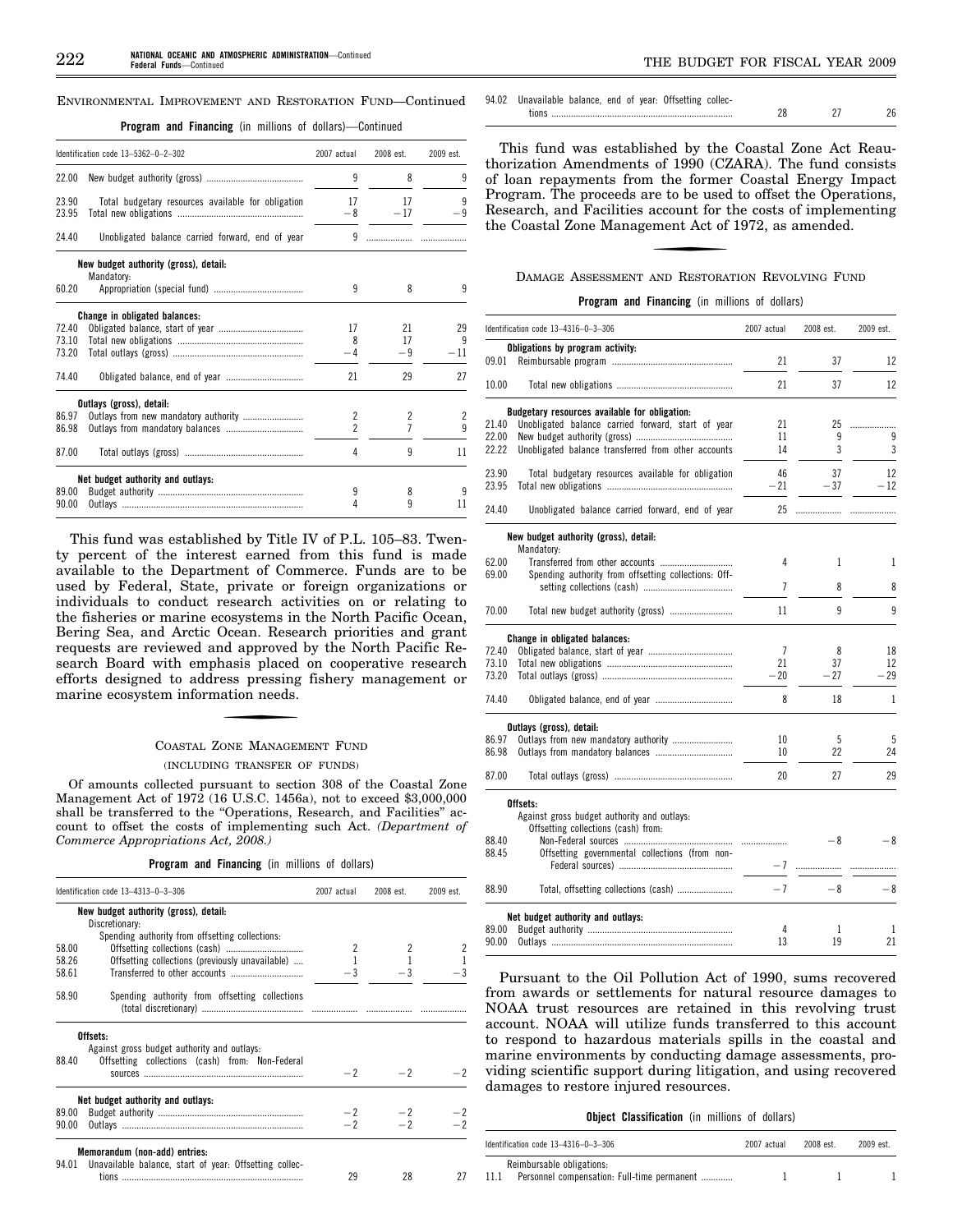# **NBEPARTMENT OF COMMERCE**

|                      | <b>Employment Summary</b> |         |    |  |
|----------------------|---------------------------|---------|----|--|
| 999                  |                           |         |    |  |
| 99.0                 |                           | 21      |    |  |
| 25.1<br>25.2<br>41.0 |                           | 6<br>13 | 29 |  |

| Identification code $13-4316-0-3-306$ | 2007 actual | 2008 est. | 2009 est. |
|---------------------------------------|-------------|-----------|-----------|
| Reimbursable:<br>2001                 |             | 16        |           |

#### FISHERIES FINANCE PROGRAM ACCOUNT

Subject to section 502 of the Congressional Budget Act of 1974, during fiscal year [2008] 2009, obligations of direct loans may not  $exceed$ \$8,000,000 for Individual Fishing Quota loans  $[$ and not to exceed \$59,000,000 for traditional direct loans] as authorized by the Merchant Marine Act of 1936**J**: *Provided*, That none of the funds made available under this heading may be used for direct loans for any new fishing vessel that will increase the harvesting capacity in any United States fishery]. *(Department of Commerce Appropriations Act, 2008.)* 

# **Program and Financing** (in millions of dollars)

|       | Identification code 13-1456-0-1-376                                                                | 2007 actual    | 2008 est. | 2009 est. |
|-------|----------------------------------------------------------------------------------------------------|----------------|-----------|-----------|
|       | Obligations by program activity:                                                                   |                |           |           |
| 00.05 |                                                                                                    | 1              |           | 21        |
| 00.06 |                                                                                                    |                |           | 4         |
| 00.07 |                                                                                                    |                | 2         | .         |
| 00.08 | Interest on reestimates of guaranteed loan subsidy                                                 | $\overline{2}$ |           | 2         |
|       |                                                                                                    |                |           |           |
| 10.00 | Total new obligations (object class 25.2)                                                          | 5              |           |           |
|       | Budgetary resources available for obligation:                                                      |                |           |           |
| 21.40 | Unobligated balance carried forward, start of year                                                 | 4              | 3         | 4         |
| 22.00 |                                                                                                    | 4              |           | 28        |
|       |                                                                                                    |                |           |           |
| 23.90 | Total budgetary resources available for obligation                                                 | 8              | 31        | Δ         |
| 23.95 |                                                                                                    | $-5$           | $-27$     | .         |
| 24.40 | Unobligated balance carried forward, end of year                                                   | 3              | 4         | 4         |
| 40.36 | New budget authority (gross), detail:<br>Discretionary:<br>Unobligated balance permanently reduced |                |           |           |
| 60.00 | Mandatory:                                                                                         | 5              |           | 28        |
|       |                                                                                                    |                |           |           |
| 70.00 |                                                                                                    | 4              |           | 28        |
|       | Change in obligated balances:                                                                      |                |           |           |
| 72.40 |                                                                                                    | $\mathbf{1}$   |           |           |
| 73.10 |                                                                                                    | 5              |           | 27        |
| 73.20 |                                                                                                    | $-5$           |           | $-28$     |
| 74.40 |                                                                                                    |                |           |           |
|       | Outlays (gross), detail:                                                                           |                |           |           |
| 86.97 |                                                                                                    | 5              |           | 28        |
|       | Net budget authority and outlays:                                                                  |                |           |           |
| 89.00 |                                                                                                    | 4              |           |           |
| 90.00 |                                                                                                    | 5              | 28        | .         |
|       |                                                                                                    |                |           |           |

**Summary of Loan Levels, Subsidy Budget Authority and Outlays by Program** (in millions of dollars)

| Identification code $13-1456-0-1-376$                    | 2007 actual | 2008 est | $2009$ est |  |
|----------------------------------------------------------|-------------|----------|------------|--|
| Direct loan levels supportable by subsidy budget author- |             |          |            |  |
| itv:                                                     |             |          |            |  |
|                                                          | 5           |          |            |  |
|                                                          | 43          | 59       |            |  |
|                                                          |             | 23       |            |  |
|                                                          | 48          | 90       |            |  |
| Direct loan subsidy (in percent):                        |             |          |            |  |

|                                                                                          | $-8.08$<br>$-8.01$<br>0.00 | $-10.58$<br>$-4.63$<br>1.00 | $-12.78$<br>0.00<br>0.00 |
|------------------------------------------------------------------------------------------|----------------------------|-----------------------------|--------------------------|
| Direct loan subsidy budget authority:                                                    | $-8.02$                    | $-3.72$                     | $-12.78$                 |
|                                                                                          | $-4$                       | $-1$                        | $-1$                     |
| Direct loan subsidy outlays:                                                             | $-4$                       | $-3$                        | $-1$                     |
|                                                                                          | $-4$                       |                             | $-1$<br>$-1$<br>$-3$     |
| Direct loan upward reestimates:                                                          | $-4$                       | $-4$                        | $-1$                     |
|                                                                                          |                            |                             | $1$<br>4                 |
|                                                                                          | 1                          |                             | 16                       |
|                                                                                          |                            |                             |                          |
| 135999 Total upward reestimate budget authority<br>Direct loan downward reestimates:     | 1                          |                             |                          |
|                                                                                          |                            |                             |                          |
|                                                                                          | $-6$                       |                             | $-8$                     |
|                                                                                          | $-2$                       |                             | $-9$<br>$-2$             |
|                                                                                          | $-6$                       |                             |                          |
|                                                                                          |                            |                             |                          |
|                                                                                          |                            |                             |                          |
| 137999 Total downward reestimate budget authority<br>Guaranteed loan upward reestimates: | $-14$                      |                             |                          |
|                                                                                          | 4                          |                             | 3                        |
| 235999 Total upward reestimate budget authority<br>Guaranteed loan downward reestimates: | 4                          |                             |                          |
|                                                                                          | $-1$                       |                             |                          |
| 237999 Total downward reestimate subsidy budget authority                                | -1                         |                             |                          |

This account covers the subsidy costs of guaranteed loans (pre—1997) and direct loans (post—1996) obligated or committed subsequent to October 1, 1991, as authorized by the Merchant Marine Act of 1936 as amended. For 2009, loan authority is proposed only for loans to finance the purchase of Individual Fishing Quota loans, which have a negative subsidy rate and do not require appropriations to cover the costs of the loan.

# FISHERIES FINANCE DIRECT LOAN FINANCING ACCOUNT

**Program and Financing** (in millions of dollars)

|       | Identification code 13-4324-0-3-376                     | 2007 actual | 2008 est.   | 2009 est.      |
|-------|---------------------------------------------------------|-------------|-------------|----------------|
|       | Obligations by program activity:                        |             |             |                |
| 00.01 |                                                         | 48          | 90          | 8              |
| 00.02 |                                                         | 24          | 24          | 22             |
| 00.91 |                                                         | 72          | 114         | 30             |
| 08.01 |                                                         | 4           | 3           | $\overline{1}$ |
| 08.02 |                                                         | 13          | 10          | .              |
| 08.04 |                                                         |             | 11          |                |
| 08.91 |                                                         | 17          | 24          | $\mathbf{1}$   |
| 10.00 |                                                         | 89          | 138         | 31             |
|       | Budgetary resources available for obligation:           |             |             |                |
| 22.00 |                                                         | 89          | 138         | 38             |
| 22.10 | Resources available from recoveries of prior year obli- |             |             |                |
|       |                                                         |             |             |                |
| 22.60 |                                                         |             |             | $-7$           |
| 23.90 | Total budgetary resources available for obligation      | 89          | 138         | 31             |
| 23.95 |                                                         |             | $-89 - 138$ | $-31$          |
| 24.40 |                                                         |             |             |                |
|       | New financing authority (gross), detail:<br>Mandatory.  |             |             |                |

| 67.10 | _________                                       |  |  |
|-------|-------------------------------------------------|--|--|
|       | Spending authority from offsetting collections: |  |  |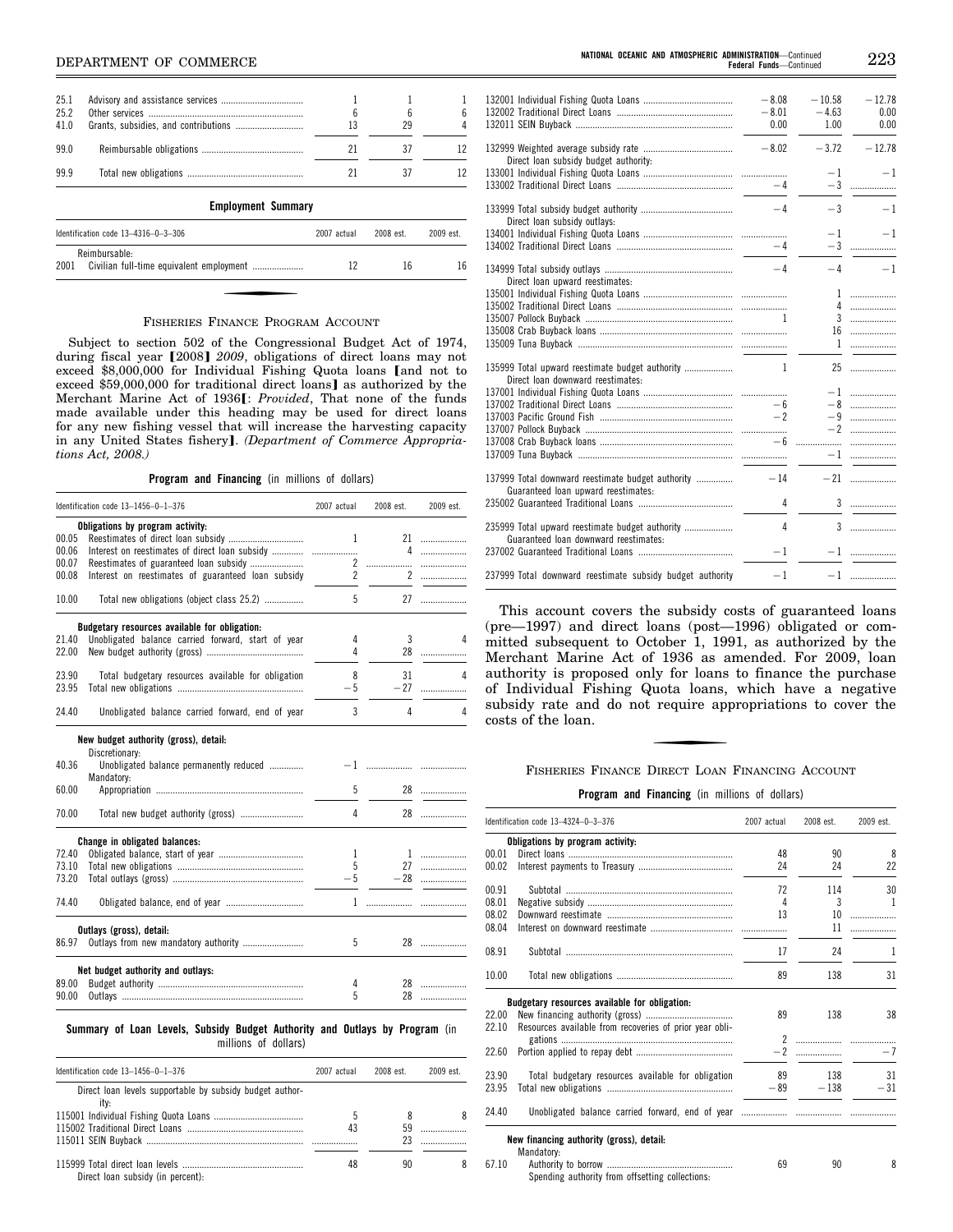#### FISHERIES FINANCE DIRECT LOAN FINANCING ACCOUNT—Continued

**Program and Financing** (in millions of dollars)—Continued

|                | Identification code 13-4324-0-3-376                                                                                    | 2007 actual | 2008 est. | 2009 est. |
|----------------|------------------------------------------------------------------------------------------------------------------------|-------------|-----------|-----------|
| 69.00<br>69.10 | Change in uncollected customer payments from                                                                           | 59          | 48        | 30        |
| 69.47          | Federal sources (unexpired)                                                                                            | -1<br>$-38$ | <br>.     | .         |
| 69.90          | Spending authority from offsetting collections                                                                         | 20          | 48        | 30        |
| 70.00          | Total new financing authority (gross)                                                                                  | 89          | 138       | 38        |
|                | Change in obligated balances:                                                                                          |             |           |           |
| 72.40          |                                                                                                                        | 245         | 208       | 262       |
| 73.10          |                                                                                                                        | 89          | 138       | 31        |
| 73.20          |                                                                                                                        | $-125$      | $-84$     | $-65$     |
| 73.45          |                                                                                                                        | $-2$        | .         | .         |
| 74.00          | Change in uncollected customer payments from Fed-                                                                      |             |           |           |
|                |                                                                                                                        | 1           | .         |           |
| 74.40          |                                                                                                                        | 208         | 262       | 228       |
|                | Outlays (gross), detail:                                                                                               |             |           |           |
| 87.00          | Total financing disbursements (gross)                                                                                  | 125         | 84        | 65        |
|                | Offsets:<br>Against gross financing authority and financing dis-<br>bursements:<br>Offsetting collections (cash) from: |             |           |           |
| 88.00          |                                                                                                                        | -1          | $-25$     | .         |
| 88.25          |                                                                                                                        | $-1$        | .         | .         |
| 88.40          |                                                                                                                        | $-35$       | $-10$     | $-11$     |
| 88.40          |                                                                                                                        | $-22$       | $-13$     | $-19$     |
|                |                                                                                                                        |             |           |           |
| 88.90          | Against gross financing authority only:                                                                                | $-59$       | $-48$     | $-30$     |
| 88.95          | Change in receivables from program accounts                                                                            | 1           |           |           |
|                | Net financing authority and financing disbursements:                                                                   |             |           |           |
| 89.00          |                                                                                                                        | 31          | 90        | 8         |
| 90.00          |                                                                                                                        | 66          | 36        | 35        |
|                | Status of Direct Loans (in millions of dollars)                                                                        |             |           |           |
|                | Identification code 13-4324-0-3-376                                                                                    | 2007 actual | 2008 est. | 2009 est. |
|                | Position with respect to appropriations act limitation                                                                 |             |           |           |
|                | on obligations:                                                                                                        |             |           |           |
| 1111           |                                                                                                                        | 48          | 90        | 8         |
| 1150           |                                                                                                                        | 48          | 90        | 8         |
|                | Cumulative halance of direct leans outstanding.                                                                        |             |           |           |

|      | Cumulative balance of direct loans outstanding: |       |      |       |
|------|-------------------------------------------------|-------|------|-------|
| 1210 |                                                 | 352   | 401  | 444   |
| 1231 | Disbursements: Direct loan disbursements        | 84    | 52   | 39    |
| 1251 | Repayments: Repayments and prepayments          | $-35$ | $-9$ | $-11$ |
|      |                                                 |       |      |       |
| 1290 |                                                 | 401   | 444  | 472   |

This account covers the financing of direct loans as authorized by the Magnuson-Stevens Fishery Conservation and Management Act to promote market-based approaches to sustainable fisheries management. Funds are not used for purposes that would contribute to the overcapitalization of the fishing industry. The amounts in this account are a means of financing and are not included in the budget totals.

**Balance Sheet** (in millions of dollars)

|              | Identification code 13-4324-0-3-376                                    |     | 2007 actual |  |
|--------------|------------------------------------------------------------------------|-----|-------------|--|
|              | ASSETS:                                                                |     |             |  |
|              | Federal assets:                                                        |     |             |  |
|              | Investments in US securities:                                          | h   |             |  |
|              | Net value of assets related to post-1991 direct loans receiv-<br>able: |     | 24          |  |
| 1401<br>1402 | Interest receivable                                                    | 353 | 401         |  |

|                                                             | 59        | 72        |
|-------------------------------------------------------------|-----------|-----------|
| 1499<br>Net present value of assets related to direct loans | 417       | 480       |
| 1999<br>LIABILITIES:<br>Federal liabilities:                | 422       | 506       |
| 2101<br>2103                                                | 15<br>407 | 36<br>470 |
| 2999                                                        | 422       | 506       |
| 4999                                                        | 422       | 506       |

# FISHERIES FINANCE GUARANTEED LOAN FINANCING ACCOUNT

# **Program and Financing** (in millions of dollars)

|                | Identification code 13-4314-0-3-376                                 | 2007 actual<br>2008 est. |                | 2009 est. |  |
|----------------|---------------------------------------------------------------------|--------------------------|----------------|-----------|--|
|                | Obligations by program activity:                                    |                          |                |           |  |
| 00.02          |                                                                     | 1                        | 1              | 1         |  |
| 08.02          |                                                                     | 1                        | 1              | .         |  |
| 10.00          |                                                                     | $\overline{c}$           | $\overline{c}$ | 1         |  |
|                | Budgetary resources available for obligation:                       |                          |                |           |  |
| 21.40          | Unobligated balance carried forward, start of year                  | 4                        | 4              | 5         |  |
| 22.00          |                                                                     | 5                        | 3              | 1         |  |
| 22.60          |                                                                     | $-3$                     |                |           |  |
| 23.90          | Total budgetary resources available for obligation                  | 6                        | $\overline{7}$ | 6         |  |
| 23.95          |                                                                     | $-2$                     | $-2$           | - 1       |  |
| 24.40          | Unobligated balance carried forward, end of year                    | 4                        | 5              | 5         |  |
|                |                                                                     |                          |                |           |  |
|                | New financing authority (gross), detail:<br>Mandatory:              |                          |                |           |  |
| 67.10          |                                                                     | 1                        | .              |           |  |
|                | Spending authority from offsetting collections:                     |                          |                |           |  |
| 69.00          |                                                                     | 5                        | 3              | 1         |  |
| 69.47          | Offsetting collections used for repayment of                        | $-1$                     | .              |           |  |
|                |                                                                     |                          |                |           |  |
| 69.90          | Spending authority from offsetting collections                      |                          |                |           |  |
|                |                                                                     | 4                        | 3              | 1         |  |
| 70.00          | Total new financing authority (gross)                               | 5                        | 3              | 1         |  |
|                | Change in obligated balances:                                       |                          |                |           |  |
| 72.40          |                                                                     |                          |                | 1         |  |
| 73.10          |                                                                     | 2                        | 2              | 1         |  |
| 73.20          |                                                                     | $-2$                     | $-1$           | $-1$      |  |
| 74.40          |                                                                     |                          | 1              | 1         |  |
|                |                                                                     |                          |                |           |  |
|                | Outlays (gross), detail:                                            |                          |                |           |  |
| 87.00          | Total financing disbursements (gross)                               | $\overline{c}$           | 1              | 1         |  |
|                | Offsets:                                                            |                          |                |           |  |
|                | Against gross financing authority and financing dis-<br>bursements: |                          |                |           |  |
|                | Offsetting collections (cash) from:                                 |                          |                |           |  |
| 88.00          | Payments from program account                                       | $-4$                     | $-3$           | $-1$      |  |
| 88.40          |                                                                     | $-1$                     |                |           |  |
| 88.90          | Total, offsetting collections (cash)                                | $-5$                     | $-3$           | $-1$      |  |
|                |                                                                     |                          |                |           |  |
|                | Net financing authority and financing disbursements:                |                          |                |           |  |
| 89.00<br>90.00 |                                                                     | -3                       | $-2$           |           |  |
|                |                                                                     |                          |                |           |  |

# **Status of Guaranteed Loans** (in millions of dollars)

| Identification code $13-4314-0-3-376$                                     | 2007 actual | 2008 est. | 2009 est. |
|---------------------------------------------------------------------------|-------------|-----------|-----------|
| Cumulative balance of guaranteed loans outstanding.<br>2210<br>2251       | 8           | 6<br>$-3$ | 3         |
| 2290                                                                      |             |           |           |
| Memorandum:<br>Guaranteed amount of guaranteed loans outstanding.<br>2299 |             |           |           |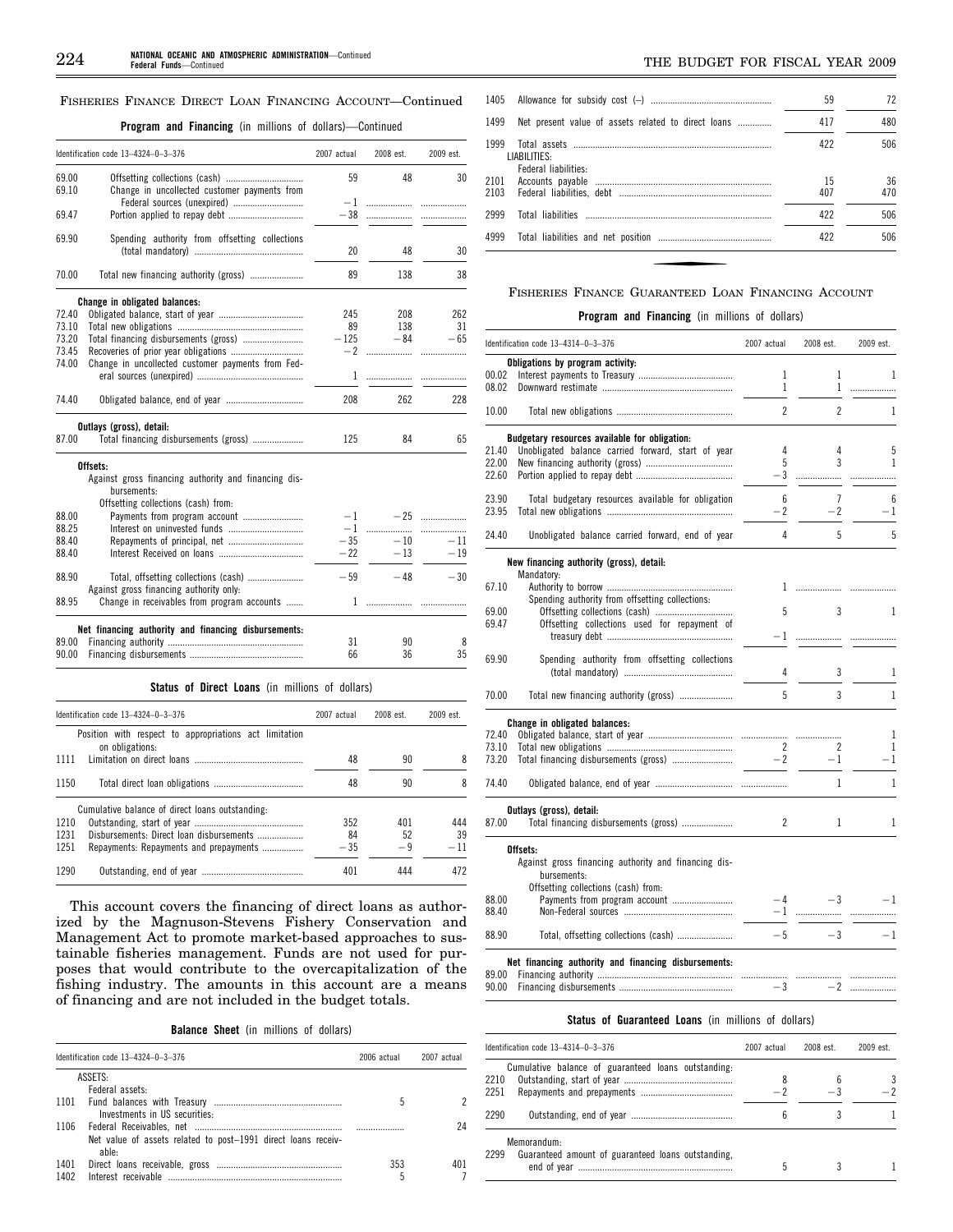|      | Addendum:                                        |    |    |  |
|------|--------------------------------------------------|----|----|--|
|      | Cumulative balance of defaulted guaranteed loans |    |    |  |
|      | that result in loans receivable:                 |    |    |  |
| 2310 |                                                  | 15 | 18 |  |
| 2364 |                                                  |    |    |  |
|      |                                                  |    |    |  |
| 2390 |                                                  |    | 18 |  |

This account covers the financing of guaranteed loans obligated or committed subsequent to October 1, 1991 as authorized by the Merchant Marine Act of 1936 as amended. Funds are not used for purposes which would contribute to the overcapitalization of the fishing industry. The amounts in this account are a means of financing and are not included in the budget totals.

**Balance Sheet** (in millions of dollars)

|      | Identification code 13-4314-0-3-376                                                         | 2006 actual | 2007 actual    |
|------|---------------------------------------------------------------------------------------------|-------------|----------------|
|      | ASSETS:                                                                                     |             |                |
|      | Federal assets:                                                                             |             |                |
| 1101 |                                                                                             | 4           | Δ              |
|      | Investments in US securities:                                                               |             |                |
| 1106 |                                                                                             | 4           | 3              |
|      | Net value of assets related to post-1991 acquired defaulted<br>guaranteed loans receivable: |             |                |
| 1501 | Defaulted guaranteed loans receivable, gross                                                | 15          | 18             |
| 1502 |                                                                                             | 1           |                |
| 1504 | Foreclosed property related to default guarantee                                            | 3           |                |
| 1505 |                                                                                             | $-8$        | -15            |
| 1599 | Net present value of assets related to defaulted guaranteed                                 |             |                |
|      |                                                                                             | 11          | 5              |
| 1999 |                                                                                             | 19          | 12             |
|      | LIABILITIES:                                                                                |             |                |
|      | Federal liabilities:                                                                        |             |                |
| 2101 |                                                                                             | 1           | $\overline{c}$ |
| 2103 |                                                                                             | 12          | 9              |
| 2204 | Non-Federal liabilities: Liabilities for loan guarantees                                    | 6           |                |
| 2999 |                                                                                             | 19          | 12             |
| 4999 |                                                                                             | 19          | 12             |

#### FEDERAL SHIP FINANCING FUND FISHING VESSELS LIQUIDATING ACCOUNT

**Program and Financing** (in millions of dollars)

|       | Identification code 13-4417-0-3-376                 | 2007 actual | 2008 est.    | 2009 est.     |
|-------|-----------------------------------------------------|-------------|--------------|---------------|
|       | Obligations by program activity:                    |             |              |               |
| 00.07 |                                                     |             | 1            | 1             |
| 10.00 |                                                     |             | 1            | ı             |
|       | Budgetary resources available for obligation:       |             |              |               |
| 22.00 |                                                     |             | $\mathbf{1}$ | 1             |
| 23.95 |                                                     |             | $-1$         |               |
|       | New budget authority (gross), detail:<br>Mandatory: |             |              |               |
|       | Spending authority from offsetting collections:     |             |              |               |
| 69.00 |                                                     |             | 2            |               |
| 69.27 |                                                     |             | $-1$         |               |
| 69.90 | Spending authority from offsetting collections      |             | 1            | 1             |
|       | Change in obligated balances:                       |             |              |               |
| 73.10 |                                                     |             |              |               |
| 73.20 |                                                     |             |              | $-1$ and $-1$ |
| 74.40 |                                                     |             |              |               |
|       | Outlays (gross), detail:                            |             |              |               |
| 86.97 |                                                     |             | 1            | 1             |

#### **Offsets:**

Against gross budget authority and outlays:

| 88 40 |                                   |  | Offsetting collections (cash) from: Non-Federal |  |  |
|-------|-----------------------------------|--|-------------------------------------------------|--|--|
|       | Net budget authority and outlays: |  |                                                 |  |  |
|       |                                   |  |                                                 |  |  |
|       |                                   |  |                                                 |  |  |

**Status of Guaranteed Loans** (in millions of dollars)

|              | Identification code 13-4417-0-3-376                                                               | 2007 actual | 2008 est. | 2009 est. |
|--------------|---------------------------------------------------------------------------------------------------|-------------|-----------|-----------|
| 2210         | Cumulative balance of guaranteed loans outstanding:                                               | 9           | 8         | 5         |
| 2251         |                                                                                                   | $-1$        | $-3$      | $-3$      |
| 2290         |                                                                                                   | 8           | 5         | 2         |
| 2299         | Memorandum:<br>Guaranteed amount of guaranteed loans outstanding,                                 | 8           | 3         |           |
|              | Addendum:<br>Cumulative balance of defaulted guaranteed loans<br>that result in loans receivable: |             |           |           |
| 2310         |                                                                                                   | 14          | 14        | 13        |
| 2351<br>2361 |                                                                                                   |             | $-1$      |           |
| 2390         |                                                                                                   | 14          | 13        | 12        |

Premiums and fees collected under the Fishing Vessel Obligations Guarantee program for loan commitments made prior to October 1, 1991 are deposited in this fund to pay the costs of defaults, foreclosures, and federal upkeep activities. Proceeds from the sale of collateral are also deposited in the Fund for defaults on loans committed prior to October 1, 1991 (46 U.S.C. 1272, 1273(f), and 1274).

**Balance Sheet** (in millions of dollars)

| Identification code $13-4417-0-3-376$                                                     | 2006 actual    | 2007 actual    |  |
|-------------------------------------------------------------------------------------------|----------------|----------------|--|
| ASSETS:<br>1701<br>1703<br>Allowance for estimated uncollectible loans and interest $(-)$ | 15<br>$-13$    | 15<br>$-13$    |  |
| 1704<br>Defaulted guaranteed loans and interest receivable, net                           | $\overline{c}$ | $\mathfrak{p}$ |  |
| 1799                                                                                      | $\overline{c}$ | $\overline{2}$ |  |
| 1999<br>LIABILITIES:                                                                      | 2              | $\overline{2}$ |  |
| 2104 Federal liabilities: Resources payable to Treasury                                   | $\overline{c}$ | $\mathfrak{p}$ |  |
| 2999                                                                                      | $\overline{c}$ | $\mathfrak{p}$ |  |
| 4999                                                                                      | 2              | $\mathfrak{p}$ |  |

#### $[$ (RESCISSION) $]$

[Of the unobligated balances available in accounts under this heading from prior year appropriations, \$11,372,000 are rescinded.] (De*partment of Commerce Appropriations Act, 2008.)* 

# **U.S. PATENT AND TRADEMARK OFFICE**

#### *Federal Funds*

#### SALARIES AND EXPENSES

For necessary expenses of the United States Patent and Trademark Office *(USPTO)* provided for by law, including defense of suits instituted against the Under Secretary of Commerce for Intellectual Property and Director of the United States Patent and Trademark Office,  $\left[ $1,915,500,000 \right] $2,074,773,000$ , to remain available until expended: *Provided*, That the sum herein appropriated from the general fund shall be reduced as offsetting collections assessed and collected pursuant to 15 U.S.C. 1113 and 35 U.S.C. 41 and 376 are received during fiscal year  $[2008]$   $2009$ , so as to result in a fiscal year  $[2008]$ *2009* appropriation from the general fund estimated at \$0: *Provided further*, That during fiscal year [2008] 2009, should the total amount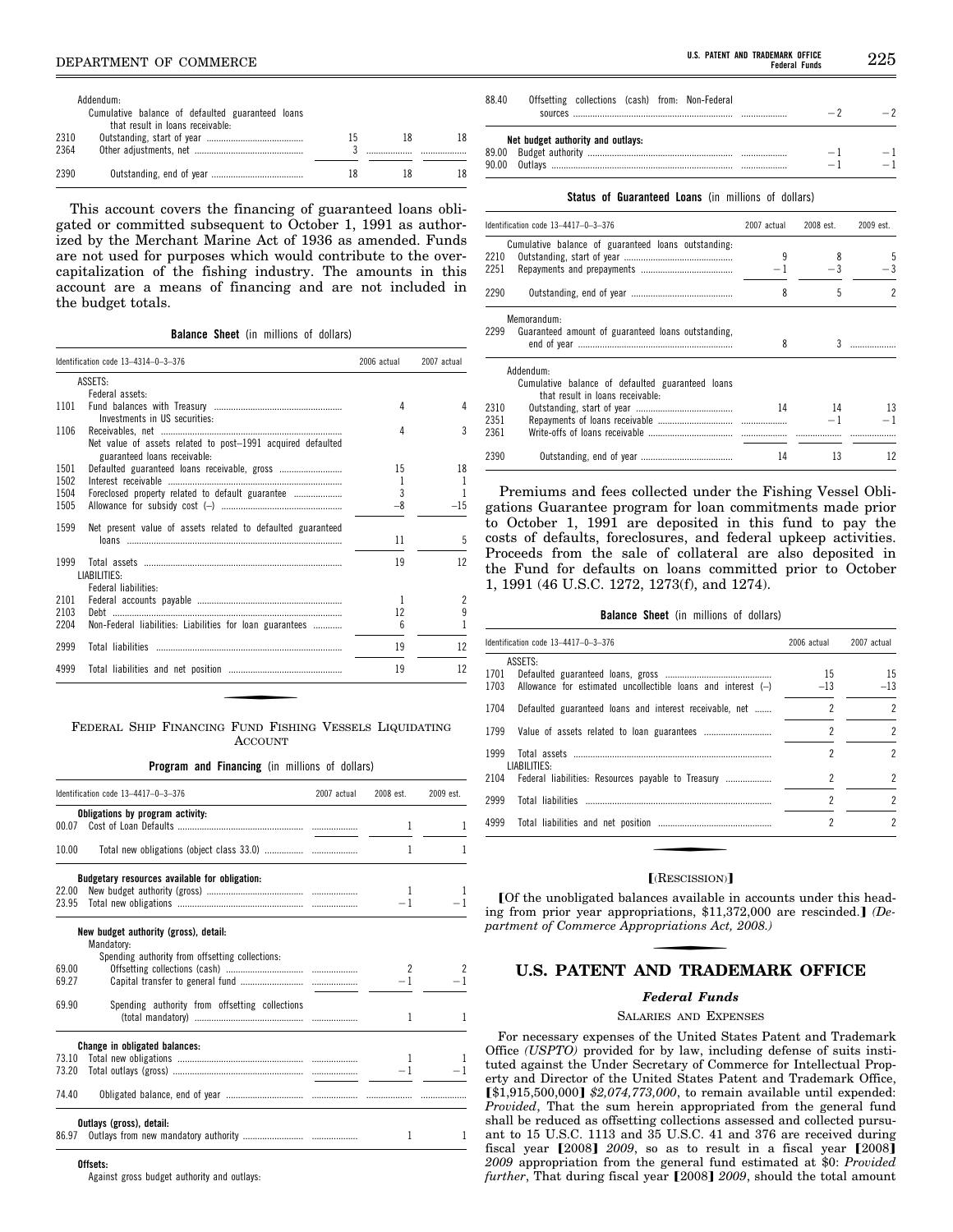#### SALARIES AND EXPENSES—Continued

offsetting fee collections be less than  $$\mathfrak{g}1,915,500,000$$ *\$2,074,773,000*, this amount shall be reduced accordingly: *Provided*   $further$ , That any amount received in excess of  $[\$1,915,500,000]$ \$2,074,773,000 in fiscal year [2008] 2009, in an amount up to \$100,000,000, shall remain available until expended: [Provided fur*ther*, That not less than 1,020 full-time equivalents, 1,082 positions and \$214,150,000 shall be for the examination of trademark applications; and not less than 8,522 full-time equivalents, 9,000 positions and \$1,701,402,000 shall be for the examination and searching of patent applications: *Provided further*, That not less than \$16,015,000 shall be for training of personnel: *Provided further*, That \$1,000,000 may be transferred to ''Departmental Management'', ''Salaries and Expenses'' for activities associated with the National Intellectual Property Law Enforcement Coordination Council: *Provided further*, That any deviation from the full-time equivalent, position, and funding designations set forth in the preceding provisos shall be subject to the procedures set forth in section 505 of this Act:] Provided *further*, That from amounts provided herein, not to exceed \$1,000 shall be made available in fiscal year [2008] 2009 for official reception and representation expenses: *Provided further*, That in fiscal year [2008] 2009 and hereafter, from the amounts made available for "Salaries and Expenses" for the [United States Patent and Trademark Office (PTO)] *USPTO*, the amounts necessary to pay: (1) the difference between the percentage of basic pay contributed by the *US* PTO and employees under section 8334(a) of title 5, United States Code, and the normal cost percentage (as defined by section 8331(17) of that title) of basic pay, of employees subject to subchapter III of chapter 83 of that title; and (2) the present value of the otherwise unfunded accruing costs, as determined by the Office of Personnel Management, of post-retirement life insurance and post-retirement health benefits coverage for all PTO employees, shall be transferred to the Civil Service Retirement and Disability Fund, the Employees Life Insurance Fund, and the Employees Health Benefits Fund, as appropriate, and shall be available for the authorized purposes of those accounts: *Provided further*, That sections 801, 802, and 803 of division B, Public Law 108–447 shall remain in effect during fiscal year [2008] 2009: Provided further, That the Director may, this year, reduce *by regulation* [patent filing] fees payable [in 2008] *for documents in patent and trademark matters,* [for] *in connection with the filing of documents filed electronically [consistent with Federal* regulation] in a form prescribed by the Director. (Department of Com*merce Appropriations Act, 2008.)* 

**Program and Financing** (in millions of dollars)

|       | Identification code 13-1006-0-1-376                     | 2007 actual | 2008 est.         | 2009 est.       |
|-------|---------------------------------------------------------|-------------|-------------------|-----------------|
|       | Obligations by program activity:                        |             |                   |                 |
| 09.01 |                                                         | 1,556       | 1.714             | 1,839           |
| 09.02 |                                                         | 210         | 243               | 249             |
| 09.09 |                                                         | 1.766       | 1.957             | 2,088           |
| 10.00 |                                                         | 1,766       | 1,957             | 2,088           |
|       | Budgetary resources available for obligation:           |             |                   |                 |
| 21.40 | Unobligated balance carried forward, start of year      | 6           |                   | 29              |
| 22.00 |                                                         | 1,779       | 1,924             | 2,084           |
| 22.10 | Resources available from recoveries of prior year obli- |             |                   |                 |
|       |                                                         | 10          | 4                 | 4               |
| 23.90 | Total budgetary resources available for obligation      |             | 1,795 1,957 2,088 |                 |
| 23.95 |                                                         | $-1,766$    |                   | $-1,957 -2,088$ |
| 24.40 | Unobligated balance carried forward, end of year        |             |                   |                 |
|       | New budget authority (gross), detail:                   |             |                   |                 |
|       | Discretionary:                                          |             |                   |                 |
| 58.00 | Spending authority from offsetting collections:         |             | 1,791 1,924       | 2,084           |
| 58.45 | Portion precluded from obligation (limitation on        |             |                   |                 |
|       |                                                         |             |                   |                 |
|       |                                                         |             |                   |                 |
| 58.90 | Spending authority from offsetting collections          |             |                   |                 |
|       |                                                         | 1,779       | 1,924             | 2,084           |
|       | Change in obligated balances:                           |             |                   |                 |
| 72.40 |                                                         | 555         | 513               | 645             |
| 73.10 |                                                         | 1,766       | 1,957             | 2,088           |
| 73.20 |                                                         | $-1.798$    | $-1.821$          | $-1.960$        |

|                                             | $-10$                                                                                                                                            | $-4$            | $-4$                                                                                                           |
|---------------------------------------------|--------------------------------------------------------------------------------------------------------------------------------------------------|-----------------|----------------------------------------------------------------------------------------------------------------|
|                                             | 513                                                                                                                                              | 645             | 769                                                                                                            |
|                                             |                                                                                                                                                  |                 |                                                                                                                |
|                                             |                                                                                                                                                  | 1,443           | 1,563                                                                                                          |
|                                             |                                                                                                                                                  | 378             | 397                                                                                                            |
|                                             | 1,798                                                                                                                                            | 1,821           | 1,960                                                                                                          |
| Offsets:                                    |                                                                                                                                                  |                 |                                                                                                                |
| Against gross budget authority and outlays: |                                                                                                                                                  |                 |                                                                                                                |
|                                             |                                                                                                                                                  |                 |                                                                                                                |
|                                             |                                                                                                                                                  |                 |                                                                                                                |
|                                             |                                                                                                                                                  |                 |                                                                                                                |
|                                             |                                                                                                                                                  |                 |                                                                                                                |
|                                             |                                                                                                                                                  |                 |                                                                                                                |
|                                             |                                                                                                                                                  | $8 - 103 - 124$ |                                                                                                                |
|                                             | Outlays (gross), detail:<br>Outlays from new discretionary authority<br>Offsetting collections (cash) from:<br>Net budget authority and outlays: |                 | 1,352<br>446<br>$-8$ $-9$ $-9$<br>$-\,1,783 \qquad \quad -1,915 \qquad \quad -2,075$<br>$-1,791 -1,924 -2,084$ |

| 516 | 529 | 529 |
|-----|-----|-----|
|     |     |     |
| 529 | 529 | 529 |
|     |     |     |

The United States Patent and Trademark Office (USPTO) issues patents and registers trademarks, which provide protection to inventors and businesses for their inventions and corporate and product identifications. USPTO also advises other U.S. government agencies on intellectual property issues and promotes stronger intellectual property protections in other countries. USPTO is funded through fees that are paid to obtain patents and trademarks; the 2009 Budget requests a program level of \$2,075 million for USPTO and full access for the agency to its fee collections. Legislation restructuring and increasing patent fees was enacted for 2005 and 2006 and subsequently extended through 2008. The Budget requests an extension of these provisions through 2009.

*Patent program*.—Resources requested in 2009 will be used to fund additional patent examiner staff workload; continue the implementation of e-Government to more efficiently process patent applications; competitively source the classification and reclassification functions currently performed by patent examiners; continue retention incentives to retain a highly qualified and productive workforce; and to improve patent practices worldwide. These resources will help optimize patent quality and timeliness.

*Trademark program*.—The 2009 Budget provides resources to fund increased staffing levels and the expansion of e-Government to achieve a fully electronic workflow. In addition, resources will be used to improve trademark practices domestically and worldwide, thereby optimizing trademark quality and timeliness.

*Performance measures*.—A detailed presentation of the performance outcomes, measures, and targets is found in USPTO's 2009 budget submission.

**Object Classification** (in millions of dollars)

|      | Identification code 13-1006-0-1-376 | 2007 actual | 2008 est. | 2009 est. |
|------|-------------------------------------|-------------|-----------|-----------|
| 99.0 |                                     | 1.766       | 1.957     | 2.088     |
| 99.9 |                                     | 1.766       | 1957      | 2.088     |

### **Employment Summary**

| ldentification code 13-1006-0-1-376 | 2007 actual | 2008 est. | 2009 est. |
|-------------------------------------|-------------|-----------|-----------|
| Reimbursable:<br>2001               | 8.291       | 9.549     | 10.723    |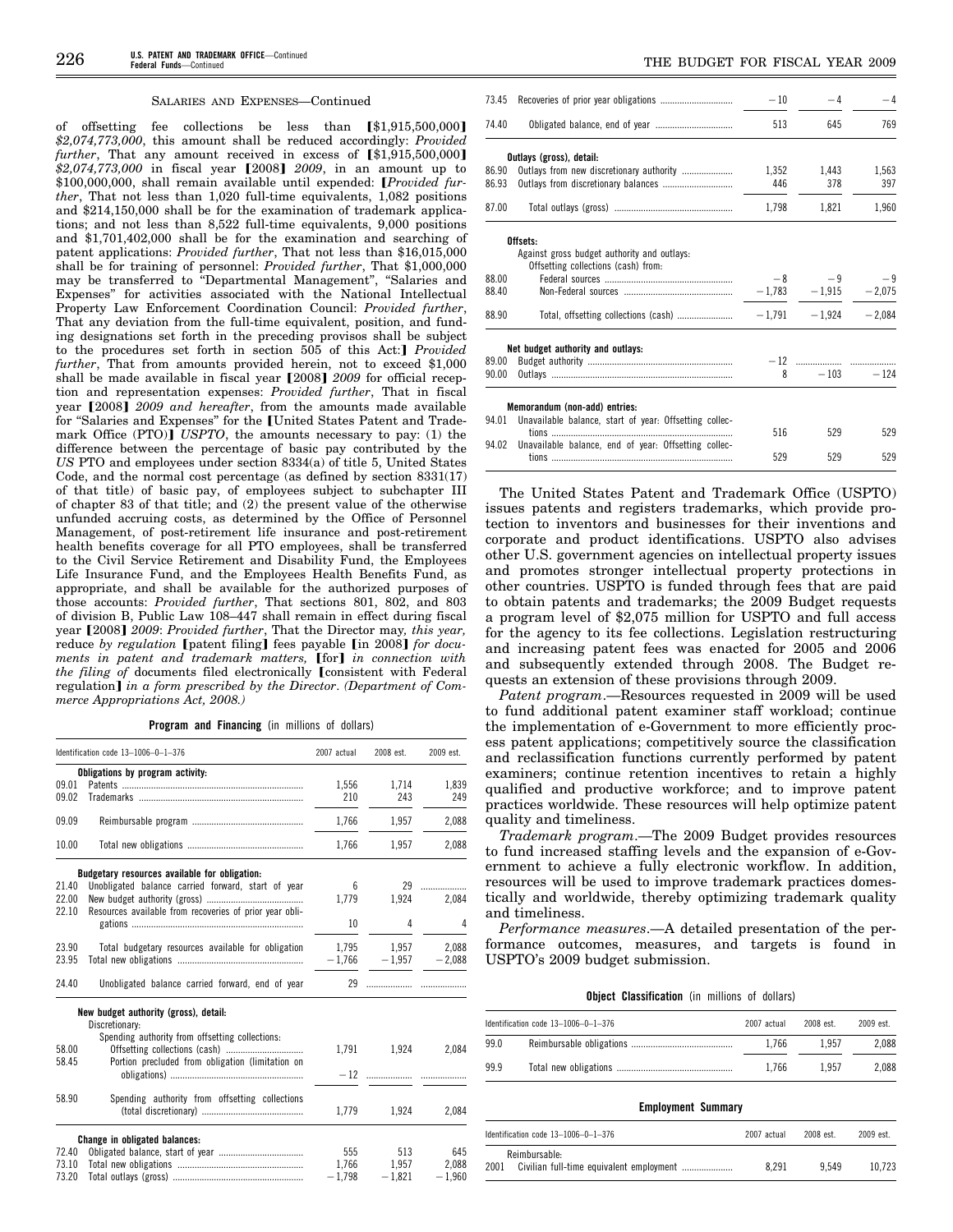# **TECHNOLOGY ADMINISTRATION**

#### *Federal Funds*

SALARIES AND EXPENSES

**Program and Financing** (in millions of dollars)

|       | Identification code 13-1100-0-1-376           | 2007 actual | 2008 est.                                                                                                                                                                                                                                                                                                           | 2009 est.         |
|-------|-----------------------------------------------|-------------|---------------------------------------------------------------------------------------------------------------------------------------------------------------------------------------------------------------------------------------------------------------------------------------------------------------------|-------------------|
|       | Obligations by program activity:              |             |                                                                                                                                                                                                                                                                                                                     |                   |
| 00.01 |                                               |             |                                                                                                                                                                                                                                                                                                                     |                   |
| 10.00 |                                               |             |                                                                                                                                                                                                                                                                                                                     |                   |
|       | Budgetary resources available for obligation: |             |                                                                                                                                                                                                                                                                                                                     |                   |
| 22.00 |                                               |             |                                                                                                                                                                                                                                                                                                                     |                   |
| 23.95 |                                               |             |                                                                                                                                                                                                                                                                                                                     |                   |
|       | New budget authority (gross), detail:         |             |                                                                                                                                                                                                                                                                                                                     |                   |
|       | Discretionary:                                |             |                                                                                                                                                                                                                                                                                                                     |                   |
| 40.00 |                                               |             |                                                                                                                                                                                                                                                                                                                     |                   |
|       | Change in obligated balances:                 |             |                                                                                                                                                                                                                                                                                                                     |                   |
| 72.40 |                                               |             |                                                                                                                                                                                                                                                                                                                     |                   |
| 73.10 |                                               |             |                                                                                                                                                                                                                                                                                                                     |                   |
| 73.20 |                                               |             |                                                                                                                                                                                                                                                                                                                     |                   |
| 74.40 |                                               |             |                                                                                                                                                                                                                                                                                                                     |                   |
|       | Outlays (gross), detail:                      |             |                                                                                                                                                                                                                                                                                                                     |                   |
| 86.90 | Outlays from new discretionary authority      |             |                                                                                                                                                                                                                                                                                                                     |                   |
| 86.93 |                                               |             | $\frac{1}{2}$ $\frac{1}{2}$ $\frac{1}{2}$ $\frac{1}{2}$ $\frac{1}{2}$ $\frac{1}{2}$ $\frac{1}{2}$ $\frac{1}{2}$ $\frac{1}{2}$ $\frac{1}{2}$ $\frac{1}{2}$ $\frac{1}{2}$ $\frac{1}{2}$ $\frac{1}{2}$ $\frac{1}{2}$ $\frac{1}{2}$ $\frac{1}{2}$ $\frac{1}{2}$ $\frac{1}{2}$ $\frac{1}{2}$ $\frac{1}{2}$ $\frac{1}{2}$ |                   |
| 87.00 |                                               | 3           |                                                                                                                                                                                                                                                                                                                     | $1 \qquad \qquad$ |
|       | Net budget authority and outlays:             |             |                                                                                                                                                                                                                                                                                                                     |                   |
| 89.00 |                                               |             |                                                                                                                                                                                                                                                                                                                     |                   |
| 90.00 |                                               | 3           |                                                                                                                                                                                                                                                                                                                     |                   |

The America COMPETES Act (P.L. 110–69) and the Consolidated Appropriations Act of 2008 (P.L. 110–161) eliminated the Technology Administration and distributed its functions elsewhere in the Department.

**Object Classification** (in millions of dollars)

|      | Identification code $13-1100-0-1-376$                                                                                              | 2007 actual 2008 est. | 2009 est. |
|------|------------------------------------------------------------------------------------------------------------------------------------|-----------------------|-----------|
|      | Direct obligations:<br>11.1 Personnel compensation: Full-time permanent<br>25.3 Other purchases of goods and services from Govern- |                       |           |
| 99.9 |                                                                                                                                    |                       |           |

| <b>Employment Summary</b>                                |             |           |           |
|----------------------------------------------------------|-------------|-----------|-----------|
| Identification code $13-1100-0-1-376$                    | 2007 actual | 2008 est. | 2009 est. |
| Direct:<br>1001 Civilian full-time equivalent employment |             |           |           |

# **NATIONAL TECHNICAL INFORMATION SERVICE**

# *Federal Funds*

NTIS REVOLVING FUND

# **Program and Financing** (in millions of dollars)

|       | Identification code 13-4295-0-3-376                | 2007 actual | 2008 est | 2009 est |
|-------|----------------------------------------------------|-------------|----------|----------|
|       | Obligations by program activity:                   |             |          |          |
| 09.01 |                                                    | 28          | 41       | 42       |
| 10.00 |                                                    | 28          | 41       |          |
|       | Budgetary resources available for obligation:      |             |          |          |
| 21.40 | Unobligated balance carried forward, start of year | 10          |          | 10       |
| 22.00 |                                                    | 27          | 42       | 42       |

| 23.90 | Total budgetary resources available for obligation | 37    | 51    | 52    |
|-------|----------------------------------------------------|-------|-------|-------|
| 23.95 |                                                    | $-28$ | $-41$ | - 42  |
|       |                                                    |       |       |       |
| 24.40 | Unobligated balance carried forward, end of year   | 9     | 10    | 10    |
|       | New budget authority (gross), detail:              |       |       |       |
|       | Discretionary:                                     |       |       |       |
|       | Spending authority from offsetting collections:    |       |       |       |
| 58.00 |                                                    | 29    | 42    | 42    |
| 58.10 | Change in uncollected customer payments from       |       |       |       |
|       | Federal sources (unexpired)                        | $-2$  |       |       |
| 58.90 | Spending authority from offsetting collections     |       |       |       |
|       |                                                    | 27    | 42    | 42    |
|       |                                                    |       |       |       |
|       | Change in obligated balances:                      |       |       |       |
| 72.40 |                                                    | 12    | 18    | 9     |
| 73.10 |                                                    | 28    | 41    | 42    |
| 73.20 |                                                    | $-24$ | $-50$ | $-42$ |
| 74.00 | Change in uncollected customer payments from Fed-  |       |       |       |
|       |                                                    | 2     |       |       |
| 74.40 |                                                    | 18    | 9     | 9     |
|       | Outlays (gross), detail:                           |       |       |       |
| 86.90 | Outlays from new discretionary authority           | 13    | 23    | 23    |
| 86.93 |                                                    | 11    | 27    | 19    |
|       |                                                    |       |       |       |
| 87.00 |                                                    | 24    | 50    | 42    |
|       | Offsets:                                           |       |       |       |
|       | Against gross budget authority and outlays:        |       |       |       |
|       | Offsetting collections (cash) from:                |       |       |       |
| 88.00 |                                                    | $-17$ | $-23$ | $-23$ |
| 88.40 |                                                    | $-12$ | $-19$ | $-19$ |
| 88.90 |                                                    | $-29$ | $-42$ | $-42$ |
|       | Against gross budget authority only:               |       |       |       |
| 88.95 | Change in uncollected customer payments from       |       |       |       |
|       |                                                    | 2     |       |       |
|       |                                                    |       |       |       |
|       | Net budget authority and outlays:                  |       |       |       |
| 00 PR | Rudget authority                                   |       |       |       |

| 89.00 | <b>Budget authority</b> | <br> |  |
|-------|-------------------------|------|--|
| 90.00 |                         |      |  |

The National Technical Information Service (NTIS) collects and sells government scientific, technical, and business-related information. NTIS operates this revolving fund for the payment of all expenses incurred in performing these activities.

#### **Balance Sheet** (in millions of dollars)

|              | Identification code 13-4295-0-3-376  | 2006 actual | 2007 actual |
|--------------|--------------------------------------|-------------|-------------|
|              | ASSETS:                              |             |             |
| 1101<br>1206 |                                      | 32          | 29          |
| 1901         |                                      | 6           | 5           |
| 1999         | LIABILITIES:<br>Federal liabilities: | 38          | 35          |
| 2101         |                                      | 6           |             |
| 2105         | Non-Federal liabilities:             | 8           |             |
| 2201         |                                      |             |             |
| 2207         |                                      |             | 7           |
| 2999         | NET POSITION:                        | 22          | 20          |
| 3300         |                                      | 16          | 15          |
| 4999         |                                      | 38          | 35          |

# **Object Classification** (in millions of dollars)

|       | Identification code 13-4295-0-3-376         | 2007 actual | 2008 est. | 2009 est. |
|-------|---------------------------------------------|-------------|-----------|-----------|
|       | Reimbursable obligations:                   |             |           |           |
| -11.1 | Personnel compensation: Full-time permanent |             | 14        |           |
| 12.1  |                                             |             |           |           |
| 22.0  |                                             |             |           |           |
| 23.1  |                                             |             |           |           |
| 23.2  |                                             |             |           |           |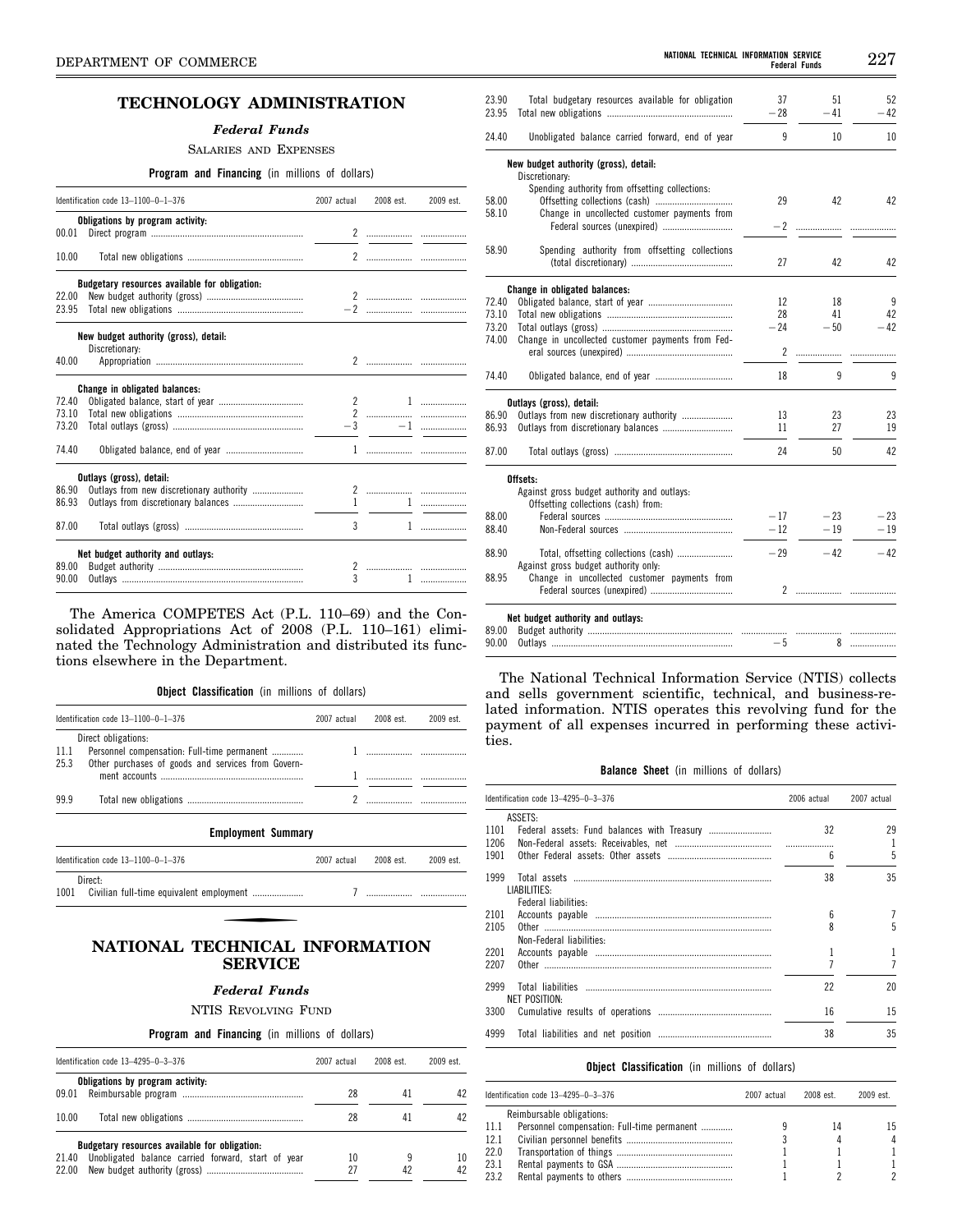#### **Object Classification** (in millions of dollars)—Continued

|      | Identification code 13-4295-0-3-376                  | 2007 actual | 2008 est. | $2009$ est |
|------|------------------------------------------------------|-------------|-----------|------------|
| 23.3 | Communications, utilities, and miscellaneous charges |             |           |            |
| 24.0 |                                                      |             |           |            |
| 25.2 |                                                      | 10          | 5         |            |
| 25.3 | Other purchases of goods and services from Govern-   |             |           |            |
|      |                                                      |             | 2         |            |
| 25.7 | Operation and maintenance of equipment               |             |           |            |
| 26.0 |                                                      |             |           |            |
| 31.0 |                                                      |             |           |            |
| 99 O |                                                      | 28          | 41        | 42         |
| 999  |                                                      | 28          | 41        | 42         |

# **Employment Summary**

| Identification code $13-4295-0-3-376$ | 2007 actual | 2008 est. | 2009 est. |
|---------------------------------------|-------------|-----------|-----------|
| Reimbursable:<br>2001                 | 131         | 150       | 150       |

# **NATIONAL INSTITUTE OF STANDARDS AND TECHNOLOGY**

#### *Federal Funds*

#### SCIENTIFIC AND TECHNICAL RESEARCH AND SERVICES

For necessary expenses of the National Institute of Standards and Technology, [\$440,517,000] \$535,000,000, to remain available until expended, of which not to exceed [\$6,580,000] \$12,300,000 may be transferred to the ''Working Capital Fund'': *Provided*, That not to exceed \$5,000 shall be for official reception and representation expenses. *(15 U.S.C. 272, 273, 278b–j; p, 290b–f, 1454(d), 1454(e), 1511, 1512, 3711; Department of Commerce Appropriations Act, 2008.)* 

**Program and Financing** (in millions of dollars)

|       | Identification code 13-0500-0-1-376                     | 2007 actual    | 2008 est. | 2009 est. |
|-------|---------------------------------------------------------|----------------|-----------|-----------|
|       | Obligations by program activity:                        |                |           |           |
| 00.01 |                                                         | 370            | 382       | 445       |
| 00.02 |                                                         | 63             | 65        | 74        |
|       |                                                         |                |           |           |
| 00.91 |                                                         | 433            | 447       | 519       |
| 01.01 |                                                         | 8              | 8         | 9         |
| 10.00 |                                                         | 441            | 455       | 528       |
|       | Budgetary resources available for obligation:           |                |           |           |
| 21.40 | Budgetary resources available for obligation            | 5              | 9         | .         |
| 22.00 |                                                         | 438            | 445       | 527       |
| 22.10 | Resources available from recoveries of prior year obli- |                |           |           |
|       |                                                         | $\overline{c}$ | 1         | 1         |
| 22.22 | Unobligated balance transferred from other accounts     | 5              |           | .         |
| 23.90 | Total budgetary resources available for obligation      | 450            | 455       | 528       |
| 23.95 |                                                         | $-441$         | $-455$    | $-528$    |
| 24.40 | Unobligated balance carried forward, end of year        | 9              |           |           |
|       | New budget authority (gross), detail:                   |                |           |           |
|       | Discretionary:                                          |                |           |           |
| 40.00 | New budget authority (gross), detail                    | 434            | 441       | 535       |
| 41.00 |                                                         | $-1$           | $-1$      | $-12$     |
| 42.00 |                                                         | 5              | 5         | 4         |
| 43.00 | Appropriation (total discretionary)                     | 438            | 445       | 527       |
|       | Change in obligated balances:                           |                |           |           |
| 72.40 |                                                         | 106            | 131       | 115       |
| 73.10 |                                                         | 441            | 455       | 528       |
| 73.20 |                                                         | $-414$         | $-470$    | $-511$    |
| 73.45 |                                                         | $-2$           | $-1$      | $-1$      |
| 74.40 |                                                         | 131            | 115       | 131       |
|       | Outlays (gross), detail:                                |                |           |           |
| 86.90 |                                                         | 347            | 343       | 406       |

| 86.93 |                                   |     | 127 | 105 |
|-------|-----------------------------------|-----|-----|-----|
| 87.00 |                                   | 414 | 470 | 511 |
|       | Net budget authority and outlays: |     |     |     |
| 89.00 |                                   | 438 | 445 | 527 |
| 90.00 |                                   | 414 | 470 | 511 |

The mission of the National Institute of Standards and Technology (NIST) is to develop and promote measurement, standards, and technology to enhance productivity, facilitate trade, and improve the quality of life. To carry out its mission, NIST has an intramural research program made up of laboratories and technical programs and national research facilities. NIST also manages the Baldrige National Quality Program.

As part of the President's 10-year American Competitiveness Initiative to significantly increase Federal funding for basic research in the physical sciences, NIST will target key investments that promote U.S. innovation and industrial competitiveness, including, among other things: expanding NIST's neutron facility to aid in characterizing novel materials in high-growth research fields; improving nanotechnology manufacturing capabilities; enhancing innovation in the biosciences through measurement and standards development related to complex life systems; increasing communications capabilities through research in optical technologies; and enhancing cyber security by developing infrastructure needed to respond to emerging online threats.

#### **Object Classification** (in millions of dollars)

|      | Identification code 13-0500-0-1-376                  | 2007 actual              | 2008 est.      | 2009 est.       |
|------|------------------------------------------------------|--------------------------|----------------|-----------------|
|      | Direct obligations:                                  |                          |                |                 |
|      | Personnel compensation:                              |                          |                |                 |
| 111  |                                                      | 154                      | 167            | 192             |
| 11.3 |                                                      | 13                       | 14             | 14              |
| 11.5 |                                                      | 6                        | 6              | $6\overline{6}$ |
| 11.9 |                                                      | 173                      | 187            | 212             |
| 121  |                                                      | 45                       | 49             | 58              |
| 21.0 |                                                      | 10                       | 10             | 12              |
| 22.0 |                                                      | 1                        | 1              | 3               |
| 23.2 |                                                      | $\overline{\phantom{a}}$ | 1              | $\overline{2}$  |
| 23.3 | Communications, utilities, and miscellaneous charges | 24                       | 25             | 35              |
| 24.0 |                                                      | 1                        | 1              | 1               |
| 25.1 |                                                      | 5                        | 3              | $\overline{2}$  |
| 25.2 |                                                      | 45                       | 40             | 34              |
| 25.3 | Other purchases of goods and services from Govern-   |                          |                |                 |
|      |                                                      | 24                       | 24             | 30              |
| 25.5 |                                                      | $\mathfrak{p}$           | $\mathfrak{p}$ | 12              |
| 25.7 | Operation and maintenance of equipment               | 14                       | 14             | 16              |
| 26.0 |                                                      | 23                       | 24             | 29              |
| 31.0 |                                                      | 36                       | 37             | 42              |
| 41.0 |                                                      | 36                       | 37             | 40              |
| 99.9 |                                                      | 441                      | 455            | 528             |

#### **Employment Summary**

|      | Identification code 13-0500-0-1-376 | 2007 actual | 2008 est. | 2009 est. |
|------|-------------------------------------|-------------|-----------|-----------|
|      | Direct:                             |             |           |           |
| 1001 |                                     | 1.830       | 1.995     | 2.147     |

#### INDUSTRIAL TECHNOLOGY SERVICES

For necessary expenses of the Hollings Manufacturing Extension Partnership of the National Institute of Standards and Technology, **[\$89,640,000] \$4,000,000, to remain available until expended.** 

øIn addition, for necessary expenses of the Technology Innovation Program of the National Institute of Standards and Technology, \$65,200,000, to remain available until expended: *Provided*, That of the \$70,200,000 provided for in direct obligations under this heading, \$65,200,000 is appropriated from the general fund and \$5,000,000 is derived from recoveries of prior year obligations from the Advanced Technology Program.]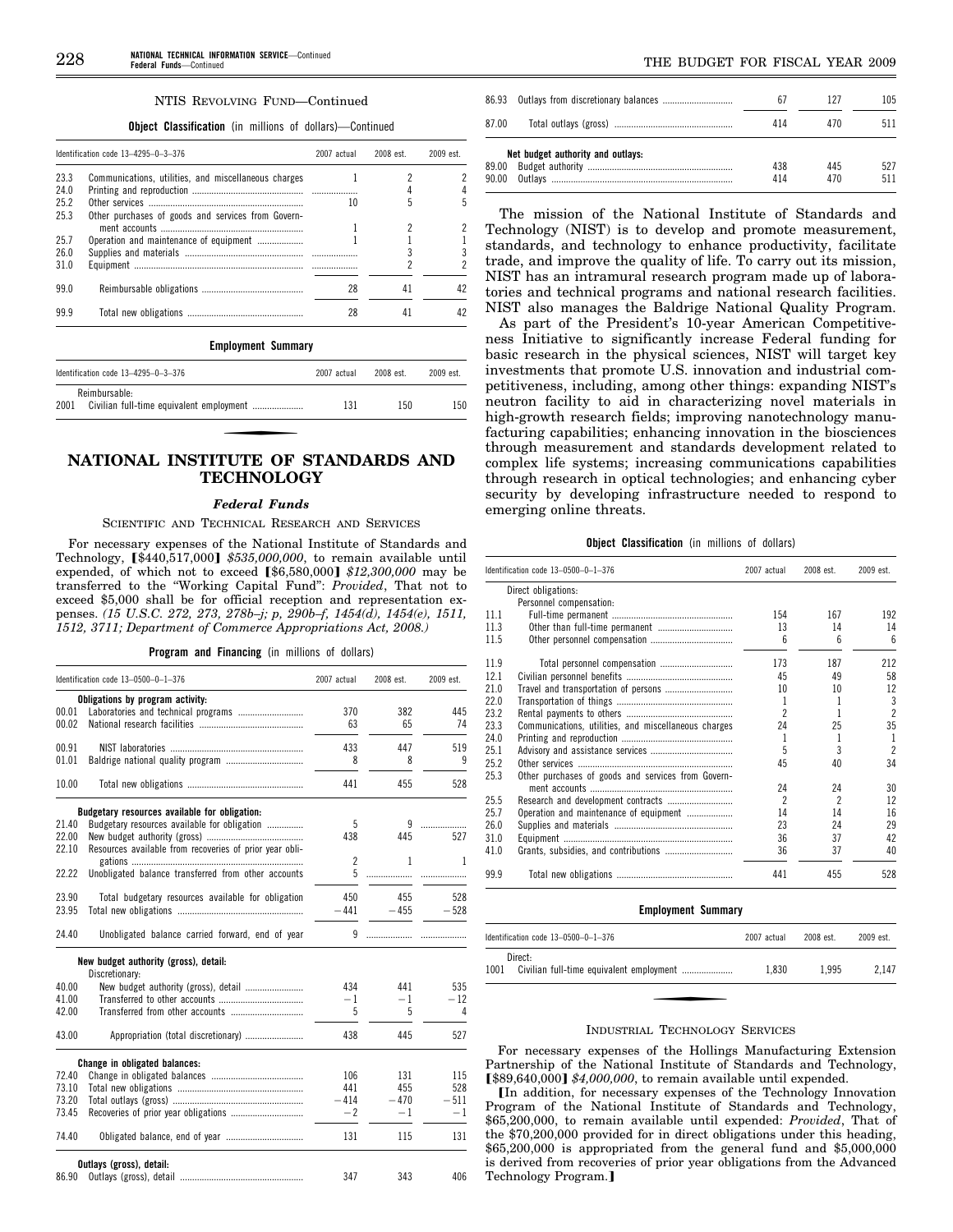#### [(RESCISSION)]

øOf the unobligated balances available under this heading from prior year appropriations, \$18,800,000 are rescinded]. *(Department of Commerce Appropriations Act, 2008.)* 

**Program and Financing** (in millions of dollars)

| Identification code 13-0525-0-1-376                                                                  | 2007 actual | 2008 est. | 2009 est. |
|------------------------------------------------------------------------------------------------------|-------------|-----------|-----------|
| Obligations by program activity:                                                                     |             |           |           |
| 00.01                                                                                                | 93          | 70        | 6         |
| 00.02<br>Manufacturing extension partnership                                                         | 107         | 91        | 4         |
| 01.00                                                                                                | 200         | 161       | 10        |
| 10.00                                                                                                | 200         | 161       | 10        |
|                                                                                                      |             |           |           |
| Budgetary resources available for obligation:                                                        |             |           |           |
| 21.40<br>Unobligated balance carried forward, start of year                                          | 30          | 20        | .         |
| 22.00                                                                                                | 178         | 136       | 4         |
| 22.10<br>Resources available from recoveries of prior year obli-                                     | 12          | 5         | 6         |
| 23.90<br>Total budgetary resources available for obligation                                          | 220         | 161       | 10        |
| 23.95                                                                                                | $-200$      | $-161$    | $-10$     |
|                                                                                                      |             |           |           |
| 24.40<br>Unobligated balance carried forward, end of year                                            | 20          | .         | .         |
| New budget authority (gross), detail:                                                                |             |           |           |
| Discretionary:                                                                                       |             |           |           |
| 40.00                                                                                                | 184         | 155       | 4         |
| 40.36<br>Unobligated balance permanently reduced                                                     | $-7$        | $-19$     | .         |
| 43.00                                                                                                |             |           | 4         |
| Appropriation (total discretionary)<br>58.00<br>Spending authority from offsetting collections: Off- | 177         | 136       |           |
|                                                                                                      | 1           |           |           |
|                                                                                                      |             | .         |           |
| 70.00<br>Total new budget authority (gross)                                                          | 178         | 136       | 4         |
| Change in obligated balances:                                                                        |             |           |           |
| 72.40                                                                                                | 155         | 156       | 114       |
| 73.10                                                                                                | 200         | 161       | 10        |
| 73.20                                                                                                | $-187$      | $-198$    | — 99      |
| 73.45                                                                                                | $-12$       | $-5$      | — 6       |
| 74.40                                                                                                | 156         |           |           |
|                                                                                                      |             | 114       | 19        |
| Outlays (gross), detail:                                                                             |             |           |           |
| 86.90<br>Outlays from new discretionary authority                                                    | 82          | 62        | 2         |
| 86.93                                                                                                | 105         | 136       | 97        |
| 87.00                                                                                                | 187         | 198       | 99        |
| Offsets:                                                                                             |             |           |           |
| Against gross budget authority and outlays:                                                          |             |           |           |
| 88.40<br>Offsetting collections (cash) from: Non-Federal                                             |             |           |           |

| Net budget authority and outlays: | 186 | 136<br>198 |  |
|-----------------------------------|-----|------------|--|

The 2009 Budget phases out Federal funding for the Manufacturing Extension Partnership (MEP). MEP centers will become independent, as intended in the program's original authorization.

**Object Classification** (in millions of dollars)

|       | Identification code $13-0525-0-1-376$                | 2007 actual | 2008 est. | 2009 est. |
|-------|------------------------------------------------------|-------------|-----------|-----------|
|       | Direct obligations:                                  |             |           |           |
|       | Personnel compensation:                              |             |           |           |
| -11.1 |                                                      | 16          | 12        |           |
| 11.3  |                                                      |             |           |           |
| 11.5  |                                                      |             |           |           |
| 11.9  |                                                      | 18          | 13        |           |
| 12.1  |                                                      |             |           |           |
| 13.0  |                                                      |             |           |           |
| 21.0  |                                                      |             |           |           |
| 23.3  | Communications, utilities, and miscellaneous charges |             |           |           |
| 25.1  |                                                      |             |           |           |
| 25.2  | Other services                                       |             |           |           |

| 25.3 | Other purchases of goods and services from Govern- |             |            |                          |
|------|----------------------------------------------------|-------------|------------|--------------------------|
|      |                                                    | 2           |            | $\overline{\phantom{a}}$ |
| 25.5 |                                                    |             |            |                          |
| 25.7 | Operation and maintenance of equipment             |             |            | .                        |
| 26.0 |                                                    |             |            | .                        |
| 31.0 |                                                    |             |            |                          |
| 41 0 |                                                    | 155         | 123        | .                        |
| 99.9 |                                                    | 200         | 161        | 10                       |
|      | <b>Employment Summary</b>                          |             |            |                          |
|      | Identification code $13-0525-0-1-376$              | 2007 actual | $2008$ est | 2009 est                 |
|      | Direct:                                            |             |            |                          |

#### CONSTRUCTION OF RESEARCH FACILITIES

1001 Civilian full-time equivalent employment ..................... 192 133 47

For construction of new research facilities, including architectural and engineering design, and for renovation and maintenance of existing facilities [including agency recreational and welfare facilities], not otherwise provided for the National Institute of Standards and Technology, as authorized by 15 U.S.C. 278c–278e,  $$160,490,000]$ \$99,000,000, to remain available until expended<sub>[, of which</sub> \$30,080,000 is for a competitive construction grant program for research science buildings: *Provided*, That the Secretary of Commerce shall include in the budget justification materials that the Secretary submits to Congress in support of the Department of Commerce budget (as submitted with the budget of the President under section 1105(a) of title 31, United States Code) an estimate for each National Institute of Standards and Technology construction project having a total multi-year program cost of more than \$5,000,000 and simultaneously the budget justification materials shall include an estimate of the budgetary requirements for each such project for each of the five subsequent fiscal years: *Provided further*, That notwithstanding any other provision of law, of the amount made available for construction of research facilities, \$7,332,000 shall be for the University of Mississippi Medical Center Biotechnology Research Park; \$7,332,000 shall be for the Mississippi State University Research, Technology and Economic Development Park; \$1,598,000 shall be for the University of Southern Mississippi Innovation and Commercialization Park Infrastructure and Building Construction and Equipage; \$5,000,000 shall be for the Alabama State University Life Sciences Building; and \$30,000,000 shall be for laboratory and research space at the University of South Alabama Engineering and Science Center]. *(Department of Commerce Appropriations Act, 2008.)* 

#### **Program and Financing** (in millions of dollars)

|       | Identification code 13-0515-0-1-376                     | 2007 actual | 2008 est.  | 2009 est. |
|-------|---------------------------------------------------------|-------------|------------|-----------|
|       | Obligations by program activity:                        |             |            |           |
| 00.01 |                                                         | 52          | 177        | 99        |
| 10.00 |                                                         | 52          | 177        | 99        |
|       | Budgetary resources available for obligation:           |             |            |           |
| 21.40 | Unobligated balance carried forward, start of year      | 9           | 17         | .         |
| 22.00 |                                                         | 59          | 160        | 99        |
| 22.10 | Resources available from recoveries of prior year obli- |             |            |           |
|       |                                                         | 1           |            |           |
| 23.90 | Total budgetary resources available for obligation      | 69          | 177        | 99        |
| 23.95 |                                                         |             | $-52 -177$ | $-99$     |
| 24.40 | Unobligated balance carried forward, end of year        | 17          |            |           |
|       | New budget authority (gross), detail:                   |             |            |           |
|       | Discretionary:                                          |             |            |           |
| 40.00 |                                                         | 59          | 160        | 99        |
|       | Change in obligated balances:                           |             |            |           |
| 72.40 |                                                         | 201         | 193        | 283       |
| 73.10 |                                                         | 52          | 177        | 99        |
| 73.20 |                                                         | $-59$       | $-87$      | $-93$     |
| 73.45 |                                                         | $-1$        |            |           |
| 74.40 |                                                         | 193         | 283        | 289       |
|       | Outlays (gross), detail:                                |             |            |           |
|       |                                                         | 16          | 19         | 12        |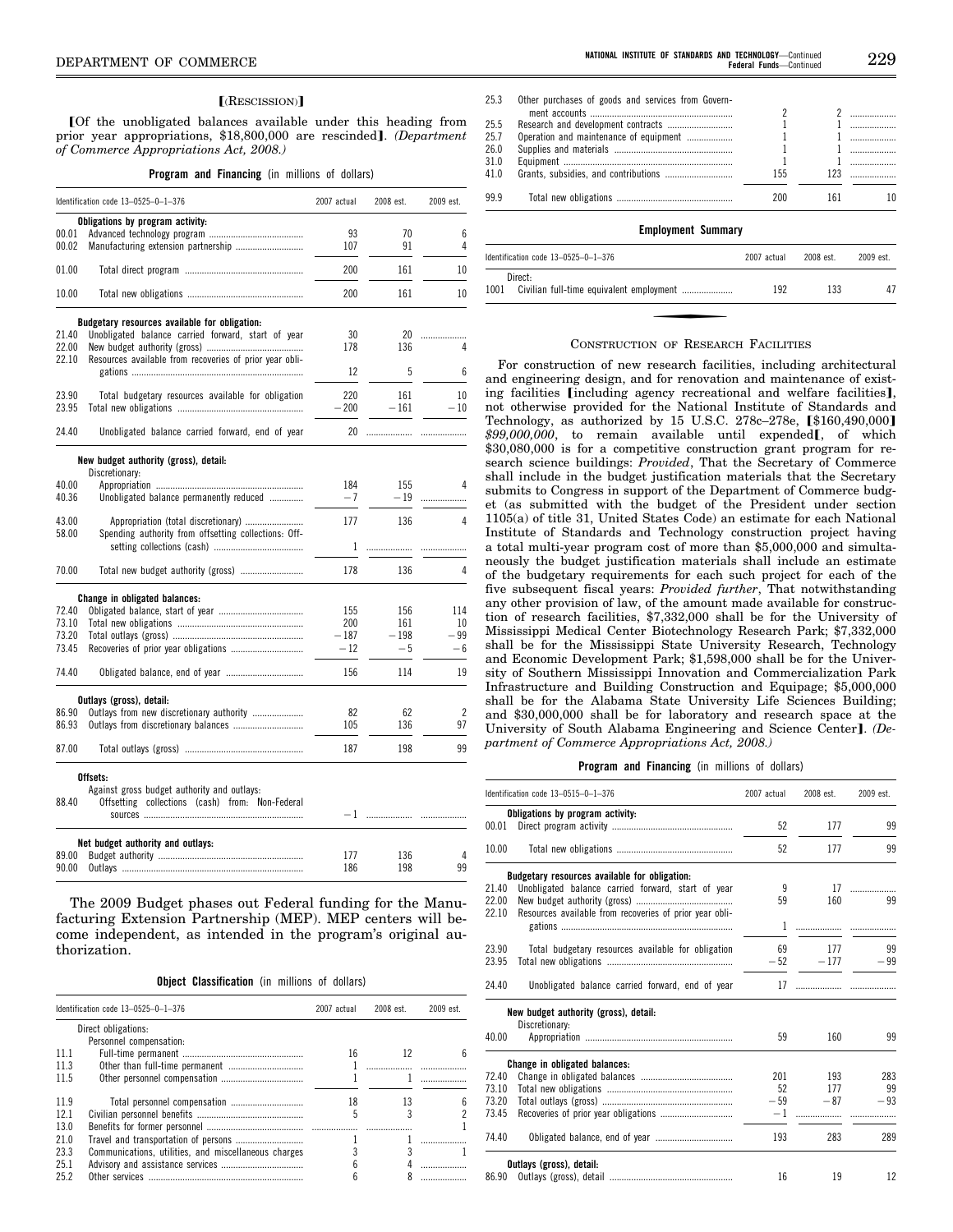# CONSTRUCTION OF RESEARCH FACILITIES—Continued

**Program and Financing** (in millions of dollars)—Continued

|                | Identification code $13-0515-0-1-376$ | 2007 actual | 2008 est  | 2009 est. |
|----------------|---------------------------------------|-------------|-----------|-----------|
| 86.93          |                                       | 43          | 68        | 81        |
| 87.00          |                                       | 59          | 87        | 93        |
| 89.00<br>90.00 | Net budget authority and outlays:     | 59<br>59    | 160<br>87 | 99<br>93  |

This appropriation supports the construction of new facilities and the renovation and maintenance of NIST's current buildings and laboratories to comply with scientific and engineering requirements and to keep pace with Federal, State, and local health and safety regulations. As part of the President's 10-year American Competitiveness Initiative, the 2009 Budget includes \$99 million to complete construction of a new building extension at the NIST labs in Boulder, Colorado, to expand its world-class joint research institute at the University of Colorado, and to strengthen maintenance, repairs, and safety at NIST's facilities.

**Object Classification** (in millions of dollars)

|      | Identification code $13-0515-0-1-376$  |    | 2008 est. | 2009 est. |
|------|----------------------------------------|----|-----------|-----------|
|      | Direct obligations:                    |    |           |           |
|      | Personnel compensation:                |    |           |           |
| 11.1 |                                        |    | 5         |           |
| 11.5 |                                        |    |           |           |
| 119  | Total personnel compensation           |    | 5         | h         |
| 12.1 |                                        |    |           |           |
| 25.2 |                                        | 23 | 35        | 35        |
| 25.7 | Operation and maintenance of equipment |    |           |           |
| 26.0 |                                        |    |           |           |
| 32.0 |                                        |    | 48        | 38        |
| 41.0 |                                        |    | 82        | 13        |
| 99.0 |                                        | 50 | 177       | 99        |
| 99.5 |                                        |    |           |           |
| 99.9 |                                        | 52 |           | 99        |

#### **Employment Summary**

| Identification code $13-0515-0-1-376$ | 2007 actual | 2008 est. | 2009 est. |
|---------------------------------------|-------------|-----------|-----------|
| Direct:<br>1001                       | 50          | 54        | 60        |

### WORKING CAPITAL FUND

#### **Program and Financing** (in millions of dollars)

|       | Identification code 13-4650-0-4-376                | 2007 actual | 2008 est. | 2009 est. |
|-------|----------------------------------------------------|-------------|-----------|-----------|
|       | Obligations by program activity:                   |             |           |           |
| 09.01 |                                                    | 162         | 169       | 151       |
| 09.02 |                                                    | 4           | 4         | 6         |
| 09.09 |                                                    | 166         | 173       | 157       |
| 09.10 |                                                    | 2           | 3         | 4         |
| 09.11 |                                                    |             |           |           |
| 10.00 |                                                    | 169         | 177       | 161       |
|       | Budgetary resources available for obligation:      |             |           |           |
| 21.40 | Unobligated balance carried forward, start of year | 132         | 141       | 141       |
| 22.00 |                                                    | 178         | 177       | 160       |
| 23.90 | Total budgetary resources available for obligation | 310         | 318       | 301       |
| 23.95 |                                                    | $-169$      | $-177$    | $-161$    |
| 24.40 | Unobligated balance carried forward, end of year   | 141         | 141       | 140       |

**New budget authority (gross), detail:**  Discretionary:

| 42.00 |                                                                                    | 1      | 1      | 12     |
|-------|------------------------------------------------------------------------------------|--------|--------|--------|
| 58.00 | Spending authority from offsetting collections:<br>Offsetting collections (cash)   | 174    | 176    | 148    |
| 58.10 | Change in uncollected customer payments from<br>Federal sources (unexpired)        | 3      | .      |        |
| 58.90 | Spending authority from offsetting collections                                     | 177    | 176    | 148    |
| 70.00 | Total new budget authority (gross)                                                 | 178    | 177    | 160    |
|       | Change in obligated balances:                                                      |        |        |        |
| 72.40 |                                                                                    | 98     | 102    | 20     |
| 73.10 |                                                                                    | 169    | 177    | 161    |
| 73.20 |                                                                                    | $-162$ | $-259$ | $-170$ |
| 74.00 |                                                                                    |        |        |        |
|       | Change in uncollected customer payments from Fed-                                  | $-3$   | .      |        |
| 74.40 |                                                                                    | 102    | 20     | 11     |
|       | Outlays (gross), detail:                                                           |        |        |        |
| 86.90 |                                                                                    | 117    | 137    | 120    |
| 86.93 |                                                                                    | 45     | 122    | 50     |
| 87.00 |                                                                                    | 162    | 259    | 170    |
|       | Offsets:                                                                           |        |        |        |
|       | Against gross budget authority and outlays:<br>Offsetting collections (cash) from: |        |        |        |
| 88.00 |                                                                                    | $-116$ | $-128$ | $-101$ |
| 88.40 |                                                                                    | $-58$  | $-48$  | $-47$  |
| 88.90 | Against gross budget authority only:                                               | $-174$ | $-176$ | $-148$ |
| 88.95 | Change in uncollected customer payments from                                       |        |        |        |
|       | Net budget authority and outlays:                                                  |        |        |        |
| 89.00 |                                                                                    | 1      | 1      | 12     |
| 90.00 |                                                                                    | $-12$  | 83     | 22     |
|       |                                                                                    |        |        |        |

The Working Capital Fund finances research and technical services performed for other Government agencies and the public. These activities are funded through advances and reimbursements. The Fund also finances the acquisition of equipment, standard reference materials, and storeroom inventories until issued or sold.

# **Object Classification** (in millions of dollars)

|      | Identification code 13-4650-0-4-376                  | 2007 actual | 2008 est.      | 2009 est.      |
|------|------------------------------------------------------|-------------|----------------|----------------|
|      | Reimbursable obligations:                            |             |                |                |
|      | Personnel compensation:                              |             |                |                |
| 11.1 |                                                      | 57          | 65             | 70             |
| 11.3 |                                                      | 5           | 5              | 5              |
| 11.5 |                                                      |             |                | 1              |
| 11.9 | Total personnel compensation                         | 63          | 71             | 76             |
| 12.1 |                                                      | 17          | 18             | 19             |
| 21.0 |                                                      | 3           | 3              | 1              |
| 22.0 |                                                      |             |                | .              |
| 23.2 |                                                      |             |                |                |
| 23.3 | Communications, utilities, and miscellaneous charges | 8           | 8              | 7              |
| 25.1 |                                                      | 3           | $\mathfrak{p}$ | 1              |
| 25.2 |                                                      | 20          | 20             | $\mathbf{q}$   |
| 25.3 | Other purchases of goods and services from Govern-   |             |                |                |
|      |                                                      | 19          | 19             | 10             |
| 25.7 | Operation and maintenance of equipment               | 4           | 4              | $\overline{2}$ |
| 26.0 |                                                      | 10          | 9              | 5              |
| 31.0 |                                                      | 15          | 17             | 29             |
| 41.0 |                                                      | 5           | 5              | $\overline{c}$ |
| 99.0 |                                                      | 169         | 177            | 161            |
| 99.9 |                                                      | 169         | 177            | 161            |

#### **Employment Summary**

|      | Identification code 13-4650-0-4-376 | 2007 actual | 2008 est. | $2009$ est. |
|------|-------------------------------------|-------------|-----------|-------------|
| 2001 | Reimbursable:                       | 681         | 746       | 779         |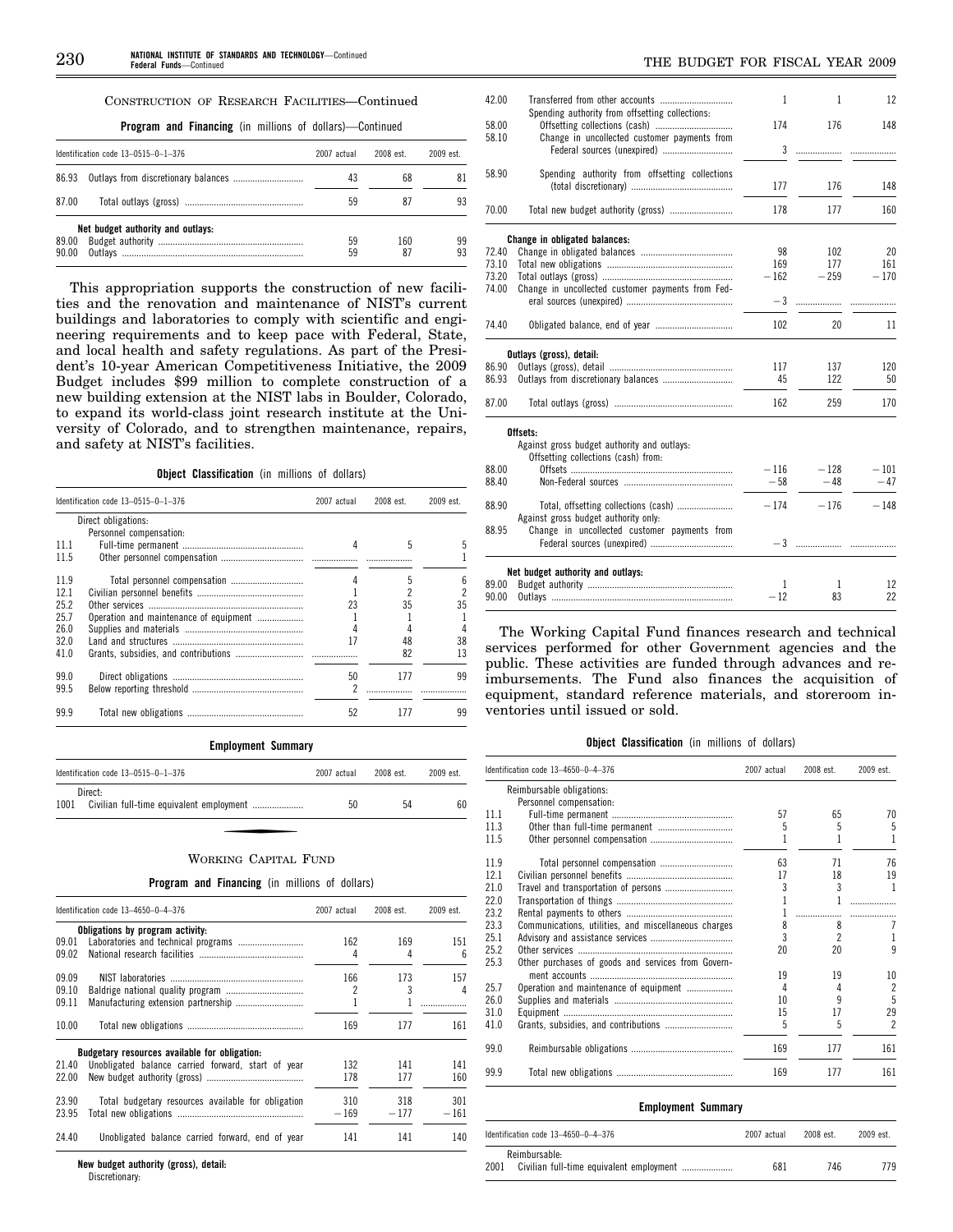# **NATIONAL TELECOMMUNICATIONS AND INFORMATION ADMINISTRATION**

### *Federal Funds*

#### SALARIES AND EXPENSES

For necessary expenses, as provided for by law, of the National Telecommunications and Information Administration (NTIA), **[\$17,466,000] \$19,218,000, to remain available until September 30,** [2009] *2010: Provided*, That, notwithstanding 31 U.S.C. 1535(d), the Secretary of Commerce shall charge Federal agencies for costs incurred in spectrum management, analysis, and operations, and related services and such fees shall be retained and used as offsetting collections for costs of such spectrum services, to remain available until expended: *Provided further*, That the Secretary of Commerce is authorized to retain and use as offsetting collections all funds transferred, or previously transferred, from other Government agencies for all costs incurred in telecommunications research, engineering, and related activities by the Institute for Telecommunication Sciences of NTIA, in furtherance of its assigned functions under this paragraph, and such funds received from other Government agencies shall remain available until expended. *(15 U.S.C. 1512, 1532; 47 U.S.C. 305, 606, 901 et seq.; Department of Commerce Appropriations Act, 2008.)* 

#### **Program and Financing** (in millions of dollars)

|       | Identification code 13-0550-0-1-376                     | 2007 actual    | 2008 est. | 2009 est. |
|-------|---------------------------------------------------------|----------------|-----------|-----------|
|       | Obligations by program activity:                        |                |           |           |
| 00.01 |                                                         | 4              | 6         | 5         |
| 00.02 |                                                         | 7              | 7         | 7         |
| 00.03 |                                                         | 7              | 6         | 7         |
| 01.00 |                                                         | 18             | 19        | 19        |
| 09.01 |                                                         | 26             | 37        | 30        |
| 09.02 |                                                         | 7              | 21        | 8         |
| 09.99 |                                                         | 33             | 58        | 38        |
| 10.00 |                                                         | 51             | 77        | 57        |
|       | Budgetary resources available for obligation:           |                |           |           |
| 21.40 | Unobligated balance carried forward, start of year      | 22             | 25        | .         |
| 22.00 |                                                         | 53             | 52        | 57        |
| 22.10 | Resources available from recoveries of prior year obli- |                |           |           |
|       |                                                         | 1              | .         | .         |
|       |                                                         |                |           |           |
| 23.90 | Total budgetary resources available for obligation      | 76             | 77        | 57        |
| 23.95 |                                                         | $-51$          | $-77$     | $-57$     |
| 24.40 | Unobligated balance carried forward, end of year        |                |           |           |
|       | New budget authority (gross), detail:                   |                |           |           |
|       | Discretionary:                                          |                |           |           |
| 40.00 |                                                         | 18             | 17        | 19        |
|       | Spending authority from offsetting collections:         |                |           |           |
| 58.00 |                                                         | 36             | 35        | 38        |
| 58.10 | Change in uncollected customer payments from            |                |           |           |
|       | Federal sources (unexpired)                             | $-1$           |           |           |
| 58.90 | Spending authority from offsetting collections          |                |           |           |
|       |                                                         | 35             | 35        |           |
|       |                                                         |                |           | 38        |
| 70.00 |                                                         | 53             | 52        | 57        |
|       | Change in obligated balances:                           |                |           |           |
| 72.40 |                                                         | $\overline{7}$ | 12        | 19        |
| 73.10 |                                                         | 51             | 77        | 57        |
| 73.20 |                                                         | - 46           | $-70$     | $-61$     |
|       |                                                         |                |           |           |
| 73.45 |                                                         |                |           |           |
| 74.00 | Change in uncollected customer payments from Fed-       |                |           |           |
|       |                                                         | 1              |           |           |
| 74.40 |                                                         | 12             | 19        | 15        |
|       | Outlays (gross), detail:                                |                |           |           |
| 86.90 | Outlays from new discretionary authority                | 38             | 42        | 45        |
| 86.93 |                                                         | 8              | 28        | 16        |
|       |                                                         |                |           |           |
| 87.00 |                                                         | 46             | 70        | 61        |

#### **Offsets:**

Against gross budget authority and outlays:

| 88.00<br>88.95 | Offsetting collections (cash) from: Federal sources<br>Against gross budget authority only.<br>Change in uncollected customer payments from | $-36$    | $-35$ | $-38$    |
|----------------|---------------------------------------------------------------------------------------------------------------------------------------------|----------|-------|----------|
| 89.00<br>90.00 | Net budget authority and outlays:                                                                                                           | 18<br>10 | 35    | 19<br>23 |

The National Telecommunications and Information Administration (NTIA) is the principal Executive Branch adviser on domestic and international telecommunications policy. NTIA manages the Federal Government's use of the radio frequency spectrum and performs extensive research in telecommunication sciences.

**Object Classification** (in millions of dollars)

|      | Identification code $13-0550-0-1-376$           | 2007 actual | 2008 est. | 2009 est. |
|------|-------------------------------------------------|-------------|-----------|-----------|
|      | Direct obligations:                             |             |           |           |
| 11 1 | Personnel compensation: Full-time permanent     |             | 11        |           |
| 121  |                                                 |             |           | 3         |
| 23.1 |                                                 |             |           |           |
| 25.2 |                                                 |             |           | 3         |
| 25.3 | Other purchases of goods and services from Gov- |             |           |           |
|      |                                                 |             |           |           |
| 31.0 |                                                 |             |           |           |
| 99.0 |                                                 | 18          | 18        | 19        |
| 99.0 |                                                 | 31          | 58        | 38        |
| 99.5 |                                                 | 2           |           |           |
| 99.9 |                                                 | 51          |           | 57        |

#### **Employment Summary**

| ldentification code 13-0550-0-1-376                                          | 2007 actual | 2008 est. | 2009 est. |
|------------------------------------------------------------------------------|-------------|-----------|-----------|
| Direct:<br>1001<br>Civilian full-time equivalent employment<br>Reimbursable: | 93          | 103       | 103       |
| 2001                                                                         | 139         | 155       | 155       |

#### PUBLIC TELECOMMUNICATIONS FACILITIES, PLANNING AND **CONSTRUCTION**

For the administration of *prior year* grants, [authorized by section 392 of the Communications Act of 1934, \$18,800,000, to remain available until expended as authorized by section 391 of the Act: *Provided*, That not to exceed \$2,000,000 shall be available for program administration as authorized by section 391 of the Act: *Provided further*, That, notwithstanding the provisions of section 391 of the Act, the prior year unobligated balances may be made available for grants for projects for which applications have been submitted and approved during any fiscal year] *recoveries and unobligated balances of funds previously appropriated are hereafter available for the administration of all open grants until their expiration*. *(Department of Commerce Appropriations Act, 2008.)* 

#### **Program and Financing** (in millions of dollars)

|       | Identification code 13-0551-0-1-503                     | 2007 actual         | 2008 est. | $2009$ est.                   |
|-------|---------------------------------------------------------|---------------------|-----------|-------------------------------|
|       | Obligations by program activity:                        |                     |           |                               |
| 00.01 |                                                         | 22                  |           |                               |
| 00.02 |                                                         | $\boldsymbol{\eta}$ | 3         | .                             |
| 10.00 |                                                         | 24                  |           |                               |
|       | Budgetary resources available for obligation:           |                     |           |                               |
| 21.40 | Unobligated balance carried forward, start of year      | $\overline{2}$      |           | $\overline{3}$ $\overline{3}$ |
| 22.00 |                                                         | 22                  |           |                               |
| 22.10 | Resources available from recoveries of prior year obli- |                     |           |                               |
|       |                                                         | 3                   |           |                               |
| 23.90 | Total budgetary resources available for obligation      | 27                  |           |                               |
| 23.95 |                                                         | $-24$               |           |                               |
| 24.40 | Unobligated balance carried forward, end of year        | 3                   |           |                               |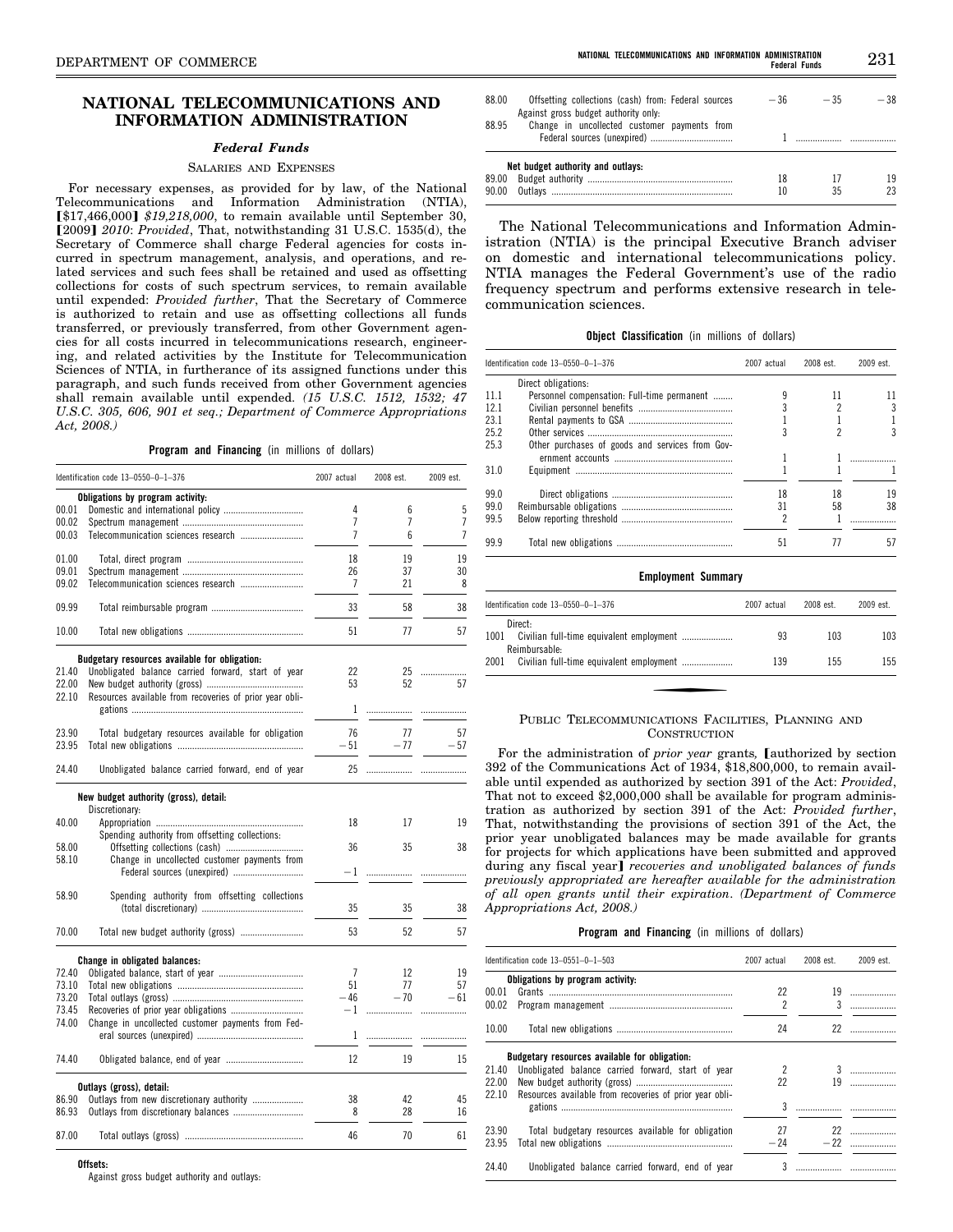PUBLIC TELECOMMUNICATIONS FACILITIES, PLANNING AND CONSTRUCTION—Continued

**Program and Financing** (in millions of dollars)—Continued

|       | Identification code 13-0551-0-1-503   | 2007 actual    | 2008 est. | 2009 est.     |
|-------|---------------------------------------|----------------|-----------|---------------|
|       | New budget authority (gross), detail: |                |           |               |
|       | Discretionary:                        |                |           |               |
| 40.00 |                                       | 22             |           | $19$ and $19$ |
|       | Change in obligated balances:         |                |           |               |
| 72.40 |                                       | 52             | 51        | 41            |
| 73.10 |                                       | 24             |           | 22            |
| 73.20 |                                       | $-22$          | $-32$     | $-24$         |
| 73.45 |                                       |                |           |               |
|       |                                       |                |           |               |
| 74.40 |                                       | 51             | 41        | 17            |
|       | Outlays (gross), detail:              |                |           |               |
| 86.90 |                                       | $\overline{c}$ | 2         |               |
| 86.93 |                                       | 20             | 30        | 24            |
|       |                                       |                |           |               |
| 87.00 |                                       | 22             | 32        | 24            |
|       | Net budget authority and outlays:     |                |           |               |
| 89.00 |                                       | 22             | 19        |               |
| 90.00 |                                       | 22             | 32        | 24            |
|       |                                       |                |           |               |

The awarding of new Public Telecommunications Facilities, Planning and Construction grants is proposed for termination in 2009. Since 2000, almost 70 percent of PTFP awards have supported public television stations' conversion to digital broadcasting, and mandated conversion efforts are now largely completed. Funding for remaining digital conversion and other activities is available from a number of other sources.

**Object Classification** (in millions of dollars)

|              | Identification code $13-0551-0-1-503$                              | 2007 actual | 2008 est. | 2009 est.                |
|--------------|--------------------------------------------------------------------|-------------|-----------|--------------------------|
| 11.1         | Direct obligations:<br>Personnel compensation: Full-time permanent |             |           |                          |
| 25.2         |                                                                    |             |           |                          |
| 41 0         |                                                                    | 22          | 19        |                          |
| 99.0<br>99.5 |                                                                    | 24          |           | $\overline{\phantom{a}}$ |
| 99.9         |                                                                    | 24          |           |                          |

**Employment Summary** 

| Identification code 13-0551-0-1-503 | 2007 actual | 2008 est. | 2009 est. |
|-------------------------------------|-------------|-----------|-----------|
| Direct:<br>1001                     | u           |           |           |

# INFORMATION INFRASTRUCTURE GRANTS

 $\overline{a}$ 

**Program and Financing** (in millions of dollars)

|       | Identification code 13-0552-0-1-503                | 2007 actual  | 2008 est. | 2009 est.    |
|-------|----------------------------------------------------|--------------|-----------|--------------|
|       | Obligations by program activity:                   |              |           |              |
| 00.02 |                                                    |              |           |              |
| 10.00 |                                                    |              |           |              |
|       | Budgetary resources available for obligation:      |              |           |              |
| 21.40 | Unobligated balance carried forward, start of year | $\mathbf{2}$ |           | 2            |
| 23.95 |                                                    |              |           |              |
| 24.40 | Unobligated balance carried forward, end of year   |              |           |              |
|       | Change in obligated balances:                      |              |           |              |
| 72.40 |                                                    | 13           | 6         | 5            |
| 73.10 |                                                    |              |           |              |
| 73.20 |                                                    | $-7$         |           | $-3$<br>$-2$ |
| 74.40 |                                                    | 6            | 5         | 3            |

| Outlays (gross), detail:          |  |  |
|-----------------------------------|--|--|
| Net budget authority and outlays: |  |  |

This program was discontinued in 2005.

# **Employment Summary**

| Direct:<br>1001 |  |
|-----------------|--|

# DIGITAL TELEVISION TRANSITION AND PUBLIC SAFETY FUND

**Special and Trust Fund Receipts** (in millions of dollars)

|                | Identification code 13-5396-0-2-376                  | 2007 actual | 2008 est. | $2009$ est.          |
|----------------|------------------------------------------------------|-------------|-----------|----------------------|
| 01.00          |                                                      |             |           | 11.036               |
| 01.99          | Receipts:                                            |             |           | 11.036               |
| 02.00          |                                                      |             | 11.800    | 2.058                |
| 04.00          | Appropriations:                                      |             | 11.800    | 13.094               |
| 05.00<br>05.01 | Digital Television Transition and Public Safety Fund |             | $-11.800$ | $-2.058$<br>$-5,897$ |
| 05.02          | Digital Television Transition and Public Safety Fund |             | 11.036    | .                    |
| 05.99          |                                                      |             | $-764$    | $-7.955$             |
| 07.99          |                                                      |             | 11.036    | 5.139                |

# **Program and Financing** (in millions of dollars)

|       | Identification code 13-5396-0-2-376                | 2007 actual | 2008 est.      | 2009 est.      |
|-------|----------------------------------------------------|-------------|----------------|----------------|
|       | Obligations by program activity:                   |             |                |                |
| 00.01 | Digital-to-Analog Converter Box Program            | 87          | 429            | 472            |
| 00.02 | Public Safety Interoperable Communications Program | 975         | 13             | $\overline{7}$ |
| 00.03 |                                                    | 8           | 21             |                |
| 00.04 |                                                    |             | 8              | 1              |
| 00.05 |                                                    |             | $\overline{c}$ | 60             |
| 00.06 |                                                    |             | 90             | $\overline{2}$ |
| 00.07 |                                                    |             | 10             | .              |
| 00.08 |                                                    |             | 42             | .              |
| 00.09 |                                                    |             | 15             | .              |
| 00.10 |                                                    |             |                | 50             |
| 10.00 |                                                    | 1,070       | 630            | 592            |
|       | Budgetary resources available for obligation:      |             |                |                |
| 21.40 | Unobligated balance carried forward, start of year |             |                | 14             |
| 22.00 |                                                    | 1.084       | 616            | 592            |
| 23.90 | Total budgetary resources available for obligation | 1.084       | 630            | 592            |
| 23.95 |                                                    | $-1,070$    | $-630$         | $-592$         |
| 24.40 | Unobligated balance carried forward, end of year   |             |                |                |
|       | New budget authority (gross), detail:              |             |                |                |
|       | Mandatory:                                         |             |                |                |
| 60.20 |                                                    |             | 11,800         | 2,058          |
| 60.28 |                                                    |             |                | 5,897          |
| 60.45 |                                                    |             |                | .              |
| 60.47 |                                                    |             | $-598$         | .              |
| 60.47 |                                                    |             |                | $-7,363$       |
| 62.50 |                                                    |             | 166            | 592            |
| 67.10 |                                                    |             | 450            | .              |
|       |                                                    |             |                |                |
| 70.00 |                                                    |             | 616            | 592            |
|       | Change in obligated balances:                      |             |                |                |
| 72.40 |                                                    |             | 1,010          | 788            |
| 73.10 |                                                    | 1,070       | 630            | 592            |
| 73.20 |                                                    | $-60$       | $-852$         | $-1.032$       |
| 74.40 |                                                    | 1,010       | 788            | 348            |
|       |                                                    |             |                |                |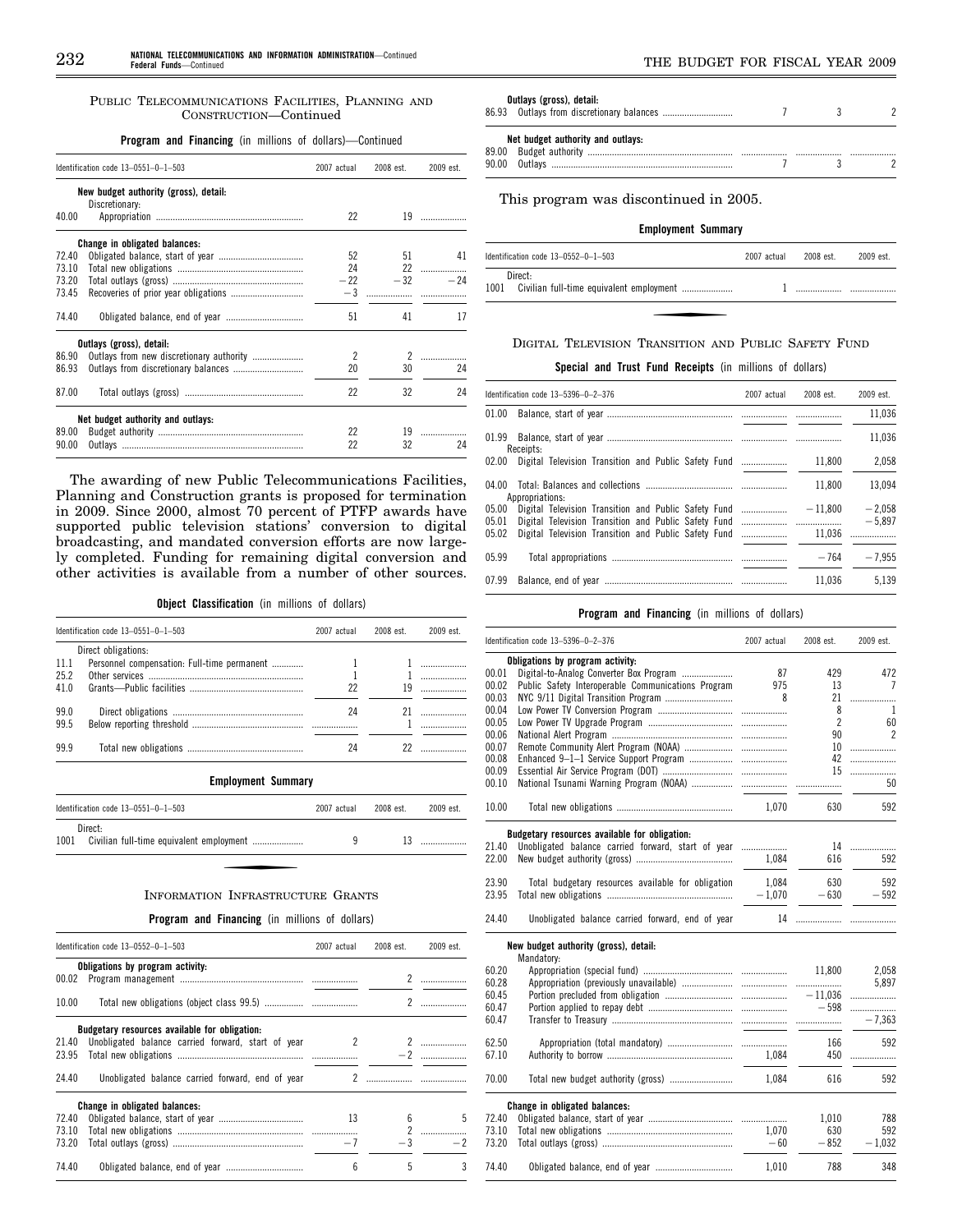|       | Outlays (gross), detail:          |       |     |       |
|-------|-----------------------------------|-------|-----|-------|
| 86.97 |                                   | 60    | 430 | 464   |
| 86.98 |                                   |       | 422 | 568   |
| 87.00 |                                   | 60    | 852 | 1.032 |
|       | Net budget authority and outlays: |       |     |       |
| 89.00 |                                   | 1.084 | 616 | 592   |
| 90.00 |                                   | 60    | 852 | 1.032 |

The Digital Television Transition and Public Safety Fund, created by the Deficit Reduction Act of 2005, receives offsetting receipts from the auction of licenses to use electromagnetic spectrum recovered from analog television signals to be discontinued in February 2009, and provides funding for several one-time programs from these receipts. The Act, as amended, specifies that recovered spectrum, aside from 24 megahertz dedicated to public safety use, will be auctioned by the Federal Communications Commission in 2008 and identifies the distribution of revenue for deficit reduction and program purposes as identified below. Receipts exceeding amounts specified for authorized programs will be returned to the general fund of the Treasury. The Act also provides borrowing authority to the Department of Commerce to commence specified programs prior to the availability of auction receipts. Amounts borrowed from the Treasury will be returned without interest upon the availability of auction revenue.

*Digital-to-Analog Converter Box Program*.—To assist consumers during the transition from analog to digital television, coupons will be provided, upon request, a maximum of two per qualifying household, to be used to offset the cost of digital-to-analog television converter boxes. Coupons may be requested between January 1, 2008, and March 31, 2009, and will expire three months after issuance.

*Public Safety Interoperable Communications*.—Grants have been awarded in consultation with the Department of Homeland Security to public safety agencies to assist efforts to make their communications systems interoperable (i.e., capable of sharing voice and data signals). Public safety agencies are required to provide not less than twenty percent of the costs of acquiring and deploying the interoperable communications systems funded under this program from non-Federal sources. The program awarded the grants by September 30, 2007, in accordance with the Call Home Act of 2006 and will administer the grants to completion.

*New York City 9/11 Digital Transition*.—Federal assistance has been provided to the Metropolitan Television Alliance of New York City for the design and deployment of a temporary digital television broadcast system until a permanent facility atop the planned Freedom Tower is constructed. The project is scheduled to be completed by September 30, 2008.

*Assistance to Low-Power Television Stations*.—Eligible lowpower stations may receive compensation for a digital-to-analog conversion device to convert the incoming digital signal of a full-power television station to analog for transmission on the low-power station's analog channel. Applications will be accepted and awarded through February 17, 2009. Subsequent to the completion of the digital-to-analog conversion program, eligible low-power stations may receive reimbursement to upgrade their television signals from analog to digital format.

*National and Remote Alert Programs*.—Title VI of the SAFE Port Act of 2006 specified the use of funds in these programs and requires the following: that public and educational broadcasters modify their towers to enable the distribution of targeted alerts by commercial mobile service providers, in consultation with the Department of Homeland Security; the establishment of a research program to support the development of technologies to increase the number of commercial mobile service devices that receive emergency alerts; and the establishment in the National Oceanic and Atmospheric Ad-

ministration (NOAA) of a grant program for outdoor alerting technologies in remote communities to enable receipt of emergency alerts.

*National Tsunami Warning Program*.—A tsunami warning system will be implemented by NOAA using a variety of communications technologies capable of alerting the public to emergency situations, including tsunamis and coastal vulnerability.

*ENHANCE 911*.—Funds will be used to implement the EN-HANCE 911 Act of 2004, which created a joint effort of the Department of Commerce and the Department of Transportation to assist State and local governments in providing caller location identification capabilities for emergency 911 services and established a matching grant program for that purpose.

*Essential Air Service*.—Funds will be provided to the Department of Transportation for the Essential Air Service program.

**Object Classification** (in millions of dollars)

| Identification code 13-5396-0-2-376 |                                             | 2007 actual | 2008 est. | 2009 est. |
|-------------------------------------|---------------------------------------------|-------------|-----------|-----------|
|                                     | Direct obligations:                         |             |           |           |
| 11.1                                | Personnel compensation: Full-time permanent |             |           |           |
| 12.1                                |                                             |             |           |           |
| 25.2                                |                                             | 1.068       | 603       | 540       |
| 94.0                                |                                             |             | 25        | 50        |
| 99.0                                |                                             | 1.070       | 630       | 592       |
| 99.9                                |                                             | 1.070       | 630       | 592       |
|                                     | <b>Employment Summary</b>                   |             |           |           |

|                 | Identification code $13-5396-0-2-376$ | 2007 actual | 2008 est. | 2009 est. |
|-----------------|---------------------------------------|-------------|-----------|-----------|
| Direct:<br>1001 |                                       |             | 16        | 22        |

# **GENERAL FUND RECEIPT ACCOUNTS**

(in millions of dollars)

|                                                       | 2007 actual | 2008 est. | 2009 est. |
|-------------------------------------------------------|-------------|-----------|-----------|
| Offsetting receipts from the public.                  |             |           |           |
| 13-143500 General Fund Proprietary Interest Receipts, |             |           |           |
|                                                       |             |           |           |
| 13-271710 Fisheries Finance, Negative Subsidies       | 4           | 4         |           |
| 13-271730 Fisheries Finance, Downward Reestimates of  |             |           |           |
| <b>Subsidies</b>                                      | 15          |           |           |
| 13-275910 Emergency Steel Guaranteed Loans, Negative  |             |           |           |
|                                                       | 19          |           |           |
| 13-275930 Emergency Steel Guaranteed Loans Downward   |             |           |           |
|                                                       |             |           |           |
| 13-322000 All Other General Fund Proprietary Receipts |             |           |           |
|                                                       |             |           |           |
|                                                       | 71          | 26        |           |
| 13-388500 Undistributed Intragovernmental Payments    |             |           |           |
|                                                       |             |           |           |
|                                                       |             |           |           |

# **GENERAL PROVISIONS—DEPARTMENT OF COMMERCE**

# (INCLUDING TRANSFER OF FUNDS)

SEC. 101. During the current fiscal year, applicable appropriations and funds made available to the Department of Commerce by this Act shall be available for the activities specified in the Act of October 26, 1949 (15 U.S.C. 1514), to the extent and in the manner prescribed by the Act, and, notwithstanding 31 U.S.C. 3324, may be used for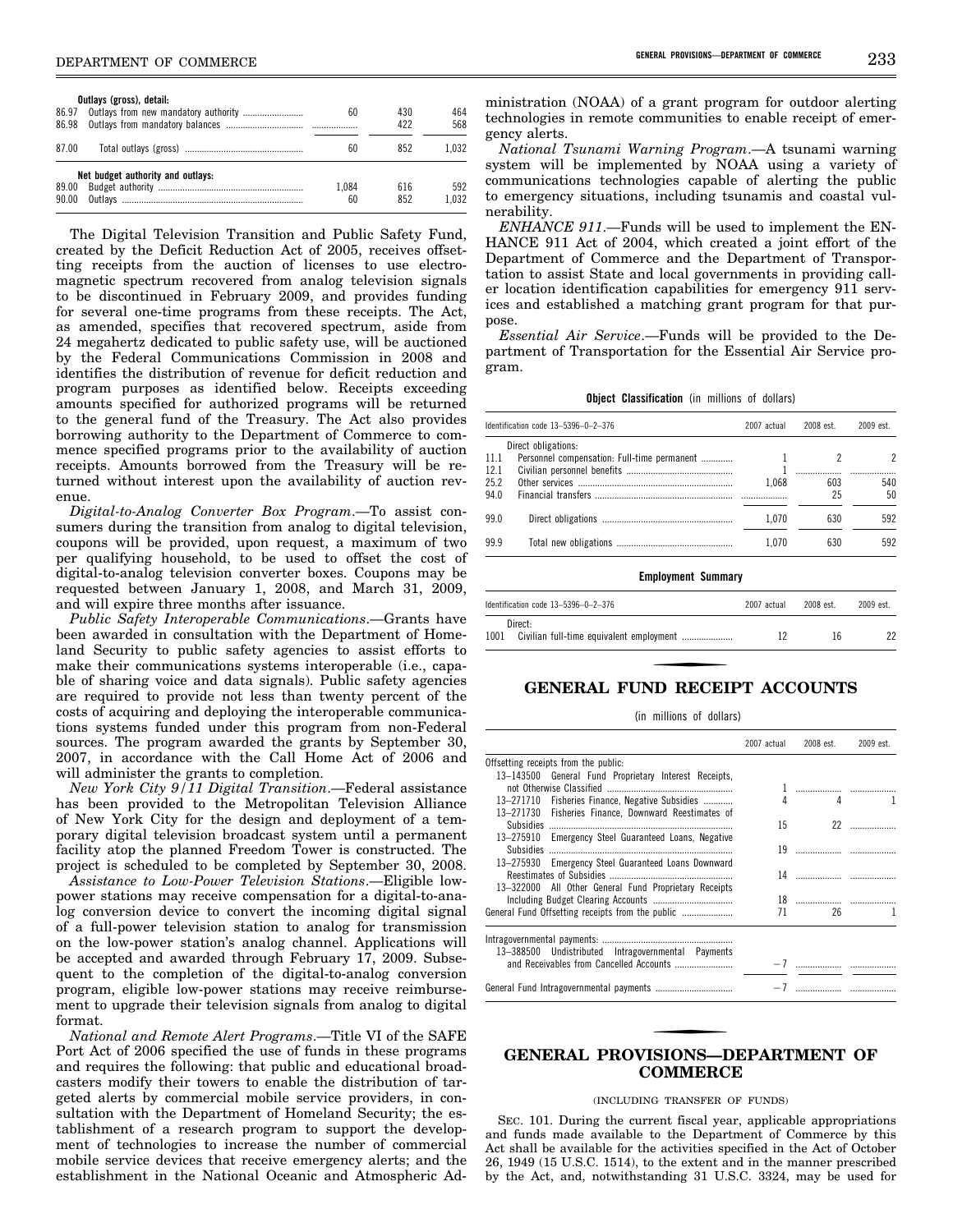#### (INCLUDING TRANSFER OF FUNDS)—Continued

advanced payments not otherwise authorized only upon the certification of officials designated by the Secretary of Commerce that such payments are in the public interest.

SEC. 102. During the current fiscal year, appropriations made available to the Department of Commerce by this Act for salaries and expenses shall be available for hire of passenger motor vehicles as authorized by 31 U.S.C. 1343 and 1344; services as authorized by 5 U.S.C. 3109; and uniforms or allowances therefor, as authorized by law (5 U.S.C. 5901–5902).

SEC. 103. Not to exceed 5 percent of any appropriation made available for the current fiscal year for the Department of Commerce in this Act may be transferred between such appropriations, but no such appropriation shall be increased by more than 10 percent by any such transfers: *Provided*, That any transfer pursuant to this section shall be treated as a reprogramming of funds under section 505 of this Act and shall not be available for obligation or expenditure except in compliance with the procedures set forth in that section: *Provided further*, That the Secretary of Commerce shall notify the Committees on Appropriations at least 15 days in advance of the acquisition or disposal of any capital asset (including land, structures, and equipment) not specifically provided for in this Act or any other law appropriating funds for the Department of Commerce<sup>[</sup>: Provided *further*, That for the National Oceanic and Atmospheric Administration this section shall provide for transfers among appropriations made only to the National Oceanic and Atmospheric Administration and such appropriations may not be transferred and reprogrammed to other Department of Commerce bureaus and appropriation accounts].

SEC. 104. Any costs incurred by a department or agency funded under this title resulting from personnel actions taken in response to funding reductions included in this title or from actions taken for the care and protection of loan collateral or grant property shall be absorbed within the total budgetary resources available to such department or agency: *Provided*, That the authority to transfer funds between appropriations accounts as may be necessary to carry out this section is provided in addition to authorities included elsewhere in this Act: *Provided further*, That use of funds to carry out this section shall be treated as a reprogramming of funds under section 505 of this Act and shall not be available for obligation or expenditure except in compliance with the procedures set forth in that section.

[SEC. 105. (a) Section  $101(k)$  of the Emergency Steel Loan Guarantee Act of 1999 (15 U.S.C. 1841 note) is amended by striking "2007" and inserting "2009".

(b) Paragraphs (1) and (2) of section 101(b) of the Emergency Steel Loan Guarantee Act of 1999 (15 U.S.C. 1841 note) are each amended by striking "in 1998" and inserting "since 1998".

(c) Subparagraph (C) of section 101(c)(3) of the Emergency Steel Loan Guarantee Act of 1999 (15 U.S.C. 1841 note) is amended by striking ", in 1998" and inserting "in 1998, and thereafter,'

(d) The Emergency Steel Loan Guarantee Act of 1999 (15 U.S.C. 1841 note) is amended by adding at the end the following:

#### ''SEC. 103. SALARIES AND ADMINISTRATIVE EXPENSES.

"(a) In addition to funds made available under section 101(j) of the Emergency Steel Loan Guarantee Act of 1999 (15 U.S.C. 1841 note), up to \$1,000,000 in funds made available under section 101(f) of such Act may be used for salaries and administrative expenses to administer the Emergency Steel Loan Guarantee Program.

''(b) Funds made available for salaries and administrative expenses to administer the Emergency Steel Loan Guarantee Program shall remain available until expended.".]

[SEC. 106. Hereafter, notwithstanding any other provision of law, no funds appropriated under this Act shall be used to register, issue, transfer, or enforce any trademark of the phrase "Last Best Place".]

øSEC. 107. Section 3315(b) of title 19, United States Code, is amended by inserting '', including food when sequestered,'' following ''for the establishment and operations of the United States Section and for the payment of the United States share of the expenses".]

 $[$ SEC. 108. Notwithstanding the requirements of subsection 4703 $(d)$ , the personnel management demonstration project established by the Department of Commerce pursuant to 5 U.S.C. 4703 may be expanded to involve more than 5,000 individuals, and is extended indefinitely.]

øSEC. 109. Section 212(b) of the National Technical Information Act of 1988 (15 U.S.C. 3704b) is amended by striking ''Under Secretary of Commerce for Technology'' and inserting ''Director of the National Institute of Standards and Technology".]

SEC. [110] 105. The Secretary of Commerce is permitted to prescribe and enforce standards or regulations affecting safety and health in the context of scientific and occupational diving within the National Oceanic and Atmospheric Administration.

SEC. 111. (a) The Secretary of Commerce is authorized to provide compensation to fishery participants who will be displaced by the 2011 fishery closure resulting from the creation by Presidential proclamation of the Papahanaumokuakea Marine National Monument.

(b) The Secretary shall promulgate regulations for the voluntary capacity reduction program that:

(1) identifies eligible participants as those individuals holding commercial Federal fishing permits for either lobster or bottomfish in the designated waters within the Papahanaumokuaea Marine National Monument;

(2) provides a mechanism to compensate eligible participants for no more than the economic value of their permits;

(3) at the option of each eligible permit holder, provides an optional mechanism for additional compensation based on the value of the fishing vessel and gear of such participants who so elect to receive these additional funds, provided that the commercial fishing vessels of such participants will not be used for fishing.

(c) There is authorized to be appropriated to the National Oceanic and Atmospheric Administration's National Marine Fisheries Service, \$6,697,500 for fiscal year 2008.

(d) Nothing in this section is intended to enlarge or diminish Federal or State title, jurisdiction, or authority with respect to the waters of the Northwestern Hawaiian Islands or the tidal or submerged lands under any provision of State or Federal law.]

 $[$ SEC. 112. (a) For purposes of this section-

(1) the term ''Under Secretary'' means Under Secretary of Commerce for Oceans and Atmosphere;

(2) the term ''appropriate congressional committees'' means—

(A) the Committee on Appropriations and the Committee on

Commerce, Science, and Transportation of the Senate; and (B) the Committee on Appropriations and the Committee on

Science and Technology of the House of Representatives;

(3) the term "satellite" means the satellites proposed to be acquired for the National Oceanic and Atmospheric Administration, other than the National Polar-orbiting Operational Environmental Satellite System (NPOESS);

(4) the term "development" means the phase of a program following the formulation phase and beginning with the approval to proceed to implementation, as defined in NOAA Administrative Order 216–108, Department of Commerce Administrative Order 208–3, and NASA's Procedural Requirements 7120.5c, dated March 22, 2005;

(5) the term ''development cost'' means the total of all costs, including construction of facilities and civil servant costs, from the period beginning with the approval to proceed to implementation through the achievement of operational readiness, without regard to funding source or management control, for the life of the program;

 $(6)$  the term "life-cycle cost" means the total of the direct, indirect, recurring, and nonrecurring costs, including the construction of facilities and civil servant costs, and other related expenses incurred or estimated to be incurred in the design, development, verification, production, operation, maintenance, support, and retirement of a program over its planned lifespan, without regard to funding source or management control;

(7) the term ''major program'' means an activity approved to proceed to implementation that has an estimated life-cycle cost of more than \$250,000,000;

(8) the term ''baseline'' means the program as set following contract award and critical design review of the space and ground systems.

(b)(1) NOAA shall not enter into a contract for development of a major program, unless the Under Secretary determines that—

(A) the technical, cost, and schedule risks of the program are clearly identified and the program has developed a plan to manage those risks;

(B) the technologies required for the program have been demonstrated in a relevant laboratory or test environment;

(C) the program complies with all relevant policies, regulations, and directives of NOAA and the Department of Commerce;

(D) the program has demonstrated a high likelihood of accomplishing its intended goals; and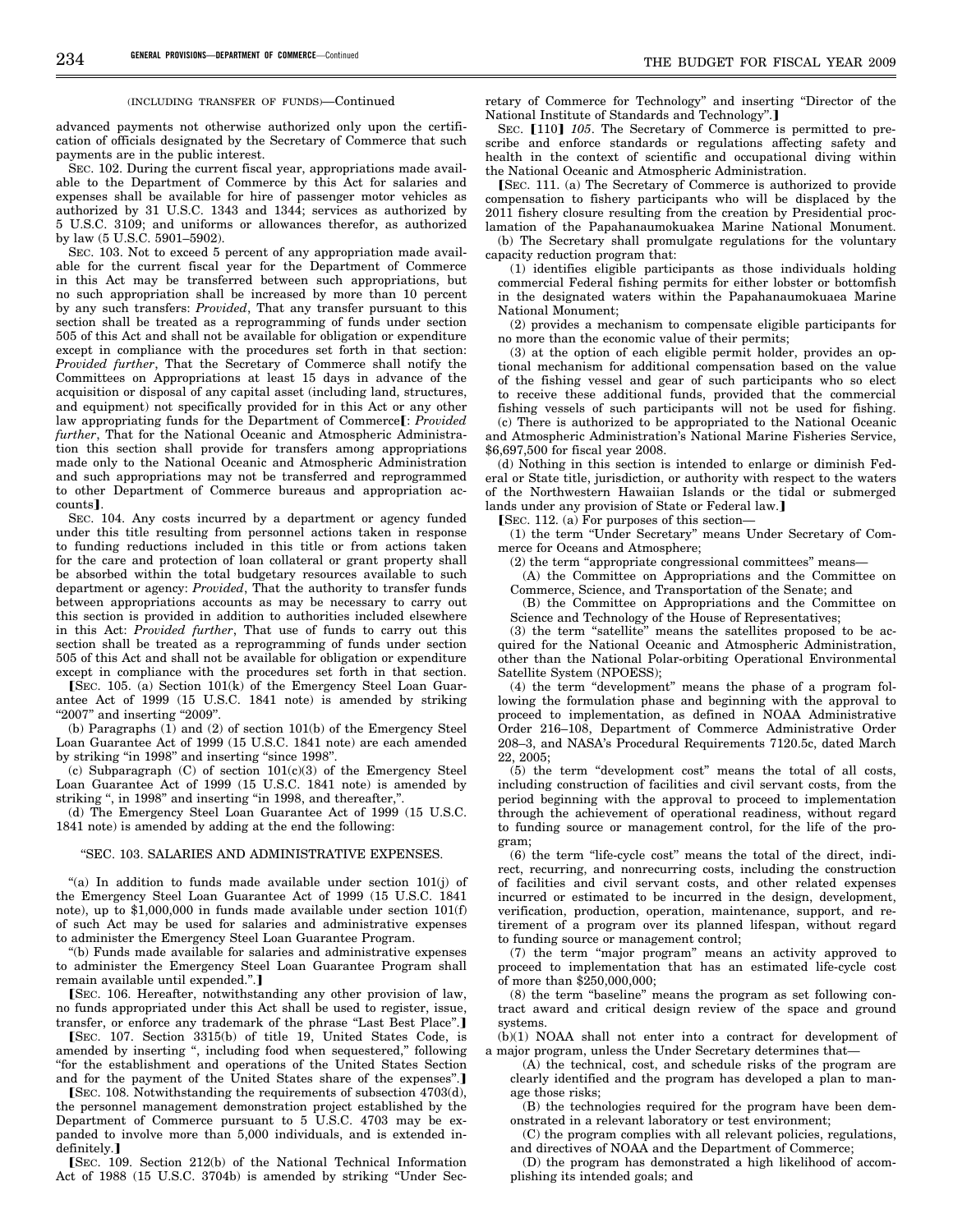(E) the acquisition of satellites for use in the program represents a good value to accomplishing NOAA's mission.

(2) The Under Secretary shall transmit a report describing the basis for the determination required under paragraph (1) to the appropriate congressional committees at least 30 days before entering into a contract for development under a major program.

(3) The Under Secretary may not delegate the determination requirement under this subsection, except in cases in which the Under Secretary has a conflict of interest.

(c)(1) Annually, at the same time as the President's annual budget submission to the Congress, the Under Secretary shall transmit to the appropriate congressional committees a report that includes the information required by this section for the satellite development program for which NOAA proposes to expend funds in the subsequent fiscal year. The report under this paragraph shall be known as the Major Program Annual Report.

(2) The first Major Program Annual Report for NOAA's satellite development program shall include a Baseline Report that shall, at a minimum, include—

(A) the purposes of the program and key technical characteristics necessary to fulfill those purposes;

(B) an estimate of the life-cycle cost for the program, with a detailed breakout of the development cost, program reserves, and an estimate of the annual costs until development is completed;

(C) the schedule for development, including key program milestones;

(D) the plan for mitigating technical, cost, and schedule risks identified in accordance with subsection  $(b)(1)(A)$ ; and

(E) the name of the person responsible for making notifications under subsection (d), who shall be an individual whose primary responsibility is overseeing the program.

(3) For the major program for which a Baseline Report has been submitted, subsequent Major Program Annual Reports shall describe any changes to the information that had been provided in the Baseline Report, and the reasons for those changes.

(d)(1) The individual identified under subsection ( $c(2)(E)$  shall immediately notify the Under Secretary any time that individual has reasonable cause to believe that, for the major program for which he or she is responsible, the development cost of the program has exceeded the estimate provided in the Baseline Report of the program by 20 percent or more.

(2) Not later than 30 days after the notification required under paragraph (1), the individual identified under subsection  $(c)(2)(E)$ shall transmit to the Under Secretary a written notification explaining the reasons for the change in the cost of the program for which notification was provided under paragraph (1).

(3) Not later than 15 days after the Under Secretary receives a written notification under paragraph (2), the Under Secretary shall transmit the notification to the appropriate congressional committees.

(e) Not later than 30 days after receiving a written notification under subsection (d)(2), the Under Secretary shall determine whether the development cost of the program has exceeded the estimate provided in the Baseline Report of the program by 20 percent or more. If the determination is affirmative, the Under Secretary shall—

(1) transmit to the appropriate congressional committees, not later than 15 days after making the determination, a report that includes—

(A) a description of the increase in cost and a detailed explanation for the increase;

(B) a description of actions taken or proposed to be taken in response to the cost increase; and

(C) a description of any impacts the cost increase, or the actions described under subparagraph (B), will have on any other program within NOAA.

(2) if the Under Secretary intends to continue with the program, promptly initiate an analysis of the program, which shall include, at a minimum—

(A) the projected cost and schedule for completing the program if current requirements of the program are not modified;

(B) the projected cost and the schedule for completing the program after instituting the actions described under paragraph  $(1)(B)$ ; and

(C) a description of, and the projected cost and schedule for, a broad range of alternatives to the program. NOAA shall complete an analysis initiated under paragraph (2) not later than 6 months after the Under Secretary makes a determination under

this subsection. The Under Secretary shall transmit the analysis to the appropriate congressional committees not later than 30 days after its completion.

(f) For the purposes of determining whether cost of the Geostationary Operational Environmental Satellite Program exceeds 20 percent more than the baseline under this section, the estimate of the total life-cycle cost for GOES-R shall be the estimate provided with the NOAA Fiscal Year 2008 Presidential Budget justification  $(page 513).$ 

[SEC. 113. (a) The Secretary of Commerce may-

(1) develop, maintain, and make public a list of vessels and vessel owners engaged in illegal, unreported, or unregulated fishing, including vessels or vessel owners identified by an international fishery management organization, whether or not the United States is a party to the agreement establishing such organization; and

(2) take appropriate action against listed vessels and vessel owners, including action against fish, fish parts, or fish products from such vessels, in accordance with applicable United States law and consistent with applicable international law, including principles, rights, and obligations established in applicable international fishery management and trade agreements.

(b) Action taken by the Secretary under subsection (a)(2) that include measures to restrict use of or access to ports or port services shall apply to all ports of the United States and its territories.

(c) The Secretary may promulgate regulations to implement this section.<sup>1</sup>

[SEC. 114. (a) Of the amounts provided for the "National Oceanic and Atmospheric Administration, Operations, Research and Facilities'', \$5,856,600 shall be for necessary expenses in support of an agreement between the Administrator of the National Oceanic and Atmospheric Administration and the National Academy of Sciences under which the National Academy of Sciences shall establish the Climate Change Study Committee to investigate and study the serious and sweeping issues relating to global climate change and make recommendations regarding what steps must be taken and what strategies must be adopted in response to global climate change, including the science and technology challenges thereof.

(b) The agreement shall provide for: establishment of and appointment of members to the Climate Change Study Committee by the National Academy of Sciences; organization by the National Academy of Sciences of a Summit on Global Climate Change to help define the parameters of the study, not to exceed 3 days in length and to be attended by preeminent experts on global climate change selected by the National Academy of Sciences; and issuance of a report by the Climate Change Study Committee not later than 2 years after the date the Climate Change Study Committee is first convened, containing its findings, conclusions, and recommendations. Of such amount, \$856,600 shall be for the Summit on Global Climate Change and \$5,000,000 shall be for the other activities of the Climate Change Study Committee.]

*SEC. 106*. *Notwithstanding any other law, the Secretary may furnish services (including but not limited to utilities, telecommunications, and security services) necessary to support the operation, maintenance, and improvement of space that persons, firms or organizations are authorized pursuant to the Public Buildings Cooperative Use Act of 1976 or other authority to use or occupy in the Herbert C. Hoover Building, Washington, D.C., or other buildings the maintenance, operation, and protection of which has been delegated to the Secretary from the Administrator of General Services pursuant to the Federal Property and Administrative Services Act of 1949, as amended, on a reimbursable or non-reimbursable basis. Amounts received as reimbursement for services provided under this section or the authority under which the use or occupancy of the space is authorized, up to \$200,000, shall be credited to the appropriation or fund which initially bears the costs of such services. (Department of Commerce Appropriations Act, 2008.)* 

# **TITLE V—GENERAL PROVISIONS**

#### (INCLUDING TRANSFER OF FUNDS)

SEC. 501. No part of any appropriation contained in this Act shall be used for publicity or propaganda purposes not authorized by the **Congress** 

SEC. 502. No part of any appropriation contained in this Act shall remain available for obligation beyond the current fiscal year unless expressly so provided herein.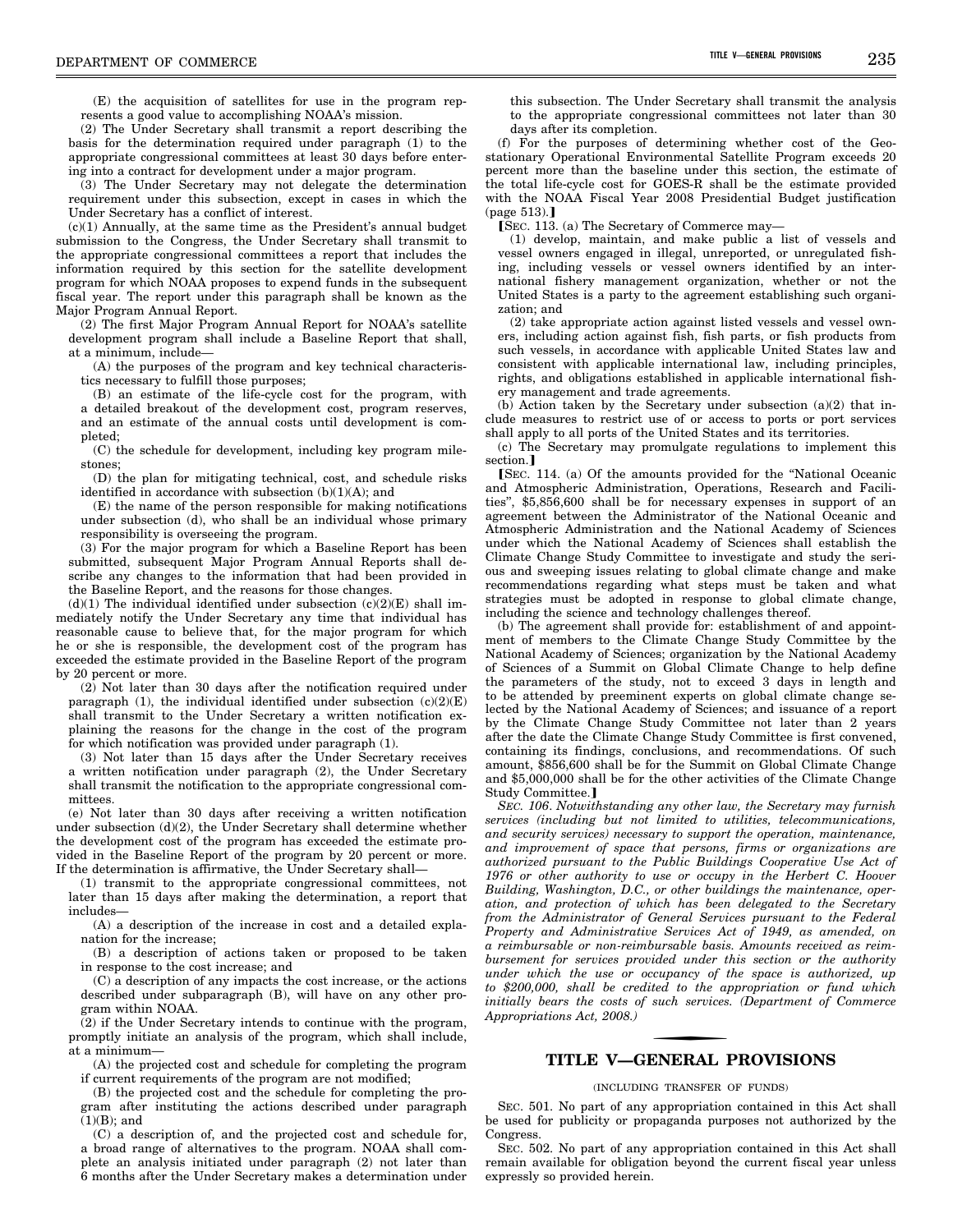#### (INCLUDING TRANSFER OF FUNDS)—Continued

SEC. 503. The expenditure of any appropriation under this Act for any consulting service through procurement contract, pursuant to 5 U.S.C. 3109, shall be limited to those contracts where such expenditures are a matter of public record and available for public inspection, except where otherwise provided under existing law, or under existing Executive order issued pursuant to existing law.

SEC. 504. If any provision of this Act or the application of such provision to any person or circumstances shall be held invalid, the remainder of the Act and the application of each provision to persons or circumstances other than those as to which it is held invalid shall not be affected thereby.

SEC. 505. (a) None of the funds provided under this Act, or provided under previous appropriations Acts to the agencies funded by this Act that remain available for obligation or expenditure in fiscal year [2008] *2009*, or provided from any accounts in the Treasury of the United States derived by the collection of fees available to the agencies funded by this Act, shall be available for obligation or expenditure through a reprogramming of funds that: (1) creates new programs; (2) eliminates a program, project, or activity; (3) increases funds or personnel by any means for any project or activity for which funds have been denied or restricted; (4) relocates an office or employees; (5) reorganizes or renames offices, programs, or activities; or (6) contracts out or privatizes any functions or activities presently performed by Federal employees; unless the House and Senate Committees on Appropriations are notified 15 days in advance of such reprogramming of funds.

(b) None of the funds provided under this Act, or provided under previous appropriations Acts to the agencies funded by this Act that remain available for obligation or expenditure in fiscal year [2008] *2009*, or provided from any accounts in the Treasury of the United States derived by the collection of fees available to the agencies funded by this Act, shall be available for obligation or expenditure for activities, programs, or projects through a reprogramming of funds in excess of  $\hat{I}$ \$500,000 $\hat{J}$  \$1,000,000 or 10 percent, whichever is less, that: (1) augments existing programs, projects, or activities; (2) reduces by 10 percent funding for any existing program, project, or activity, or numbers of personnel by 10 percent as approved by Congress; or (3) results from any general savings, including savings from a reduction in personnel, which would result in a change in existing programs, activities, or projects as approved by Congress; unless the House and Senate Committees on Appropriations are notified 15 days in advance of such reprogramming of funds.

[SEC. 506. Hereafter, none of the funds made available in this Act or any other Act may be used for the construction, repair (other than emergency repair), overhaul, conversion, or modernization of vessels for the National Oceanic and Atmospheric Administration in shipyards located outside of the United States.]

øSEC. 507. Hereafter, none of the funds made available in this Act may be used to implement, administer, or enforce any guidelines of the Equal Employment Opportunity Commission covering harassment based on religion, when it is made known to the Federal entity or official to which such funds are made available that such guidelines do not differ in any respect from the proposed guidelines published by the Commission on October 1, 1993 (58 Fed. Reg. 51266).]

SEC. [508] 506. If it has been finally determined by a court or Federal agency that any person intentionally affixed a label bearing a ''Made in America'' inscription, or any inscription with the same meaning, to any product sold in or shipped to the United States that is not made in the United States, the person shall be ineligible to receive any contract or subcontract made with funds made available in this Act, pursuant to the debarment, suspension, and ineligibility procedures described in sections 9.400 through 9.409 of title 48, Code of Federal Regulations.

øSEC. 509. The Departments of Commerce and Justice, the National Science Foundation, and the National Aeronautics and Space Administration, shall provide to the House and Senate Committees on Appropriations a quarterly accounting of the cumulative balances of any unobligated funds that were received by such agency during any previous fiscal year.]

SEC. [510] 507. Any costs incurred by a department or agency funded under this Act resulting from, or to prevent, personnel actions taken in response to funding reductions included in this Act shall be absorbed within the total budgetary resources available to such department or agency: *Provided*, That the authority to transfer funds between appropriations accounts as may be necessary to carry out this section is provided in addition to authorities included elsewhere

in this Act: *Provided further*, That use of funds to carry out this section shall be treated as a reprogramming of funds under section 505 of this Act and shall not be available for obligation or expenditure except in compliance with the procedures set forth in that section.

[SEC. 511. None of the funds provided by this Act shall be available to promote the sale or export of tobacco or tobacco products, or to seek the reduction or removal by any foreign country of restrictions on the marketing of tobacco or tobacco products, except for restrictions which are not applied equally to all tobacco or tobacco products of the same type.]

SEC. [512] 508. None of the funds appropriated pursuant to this Act or any other provision of law may be used for—

(1) the implementation of any tax or fee in connection with the implementation of subsection 922(t) of title 18, United States Code; and

(2) any system to implement subsection 922(t) of title 18, United States Code, that does not require and result in the destruction of any identifying information submitted by or on behalf of any person who has been determined not to be prohibited from possessing or receiving a firearm no more than 24 hours after the system advises a Federal firearms licensee that possession or receipt of a firearm by the prospective transferee would not violate subsection (g) or (n) of section 922 of title 18, United States Code, or State law.

SEC. 513. Notwithstanding any other provision of law, amounts deposited or available in the Fund established under 42 U.S.C. 10601 in any fiscal year in excess of \$590,000,000 shall not be available for obligation until the following fiscal year.

SEC. [514] 509. None of the funds made available to the Department of Justice in this Act may be used to discriminate against or denigrate the religious or moral beliefs of students who participate in programs for which financial assistance is provided from those funds, or of the parents or legal guardians of such students.

øSEC. 515. None of the funds made available in this Act may be transferred to any department, agency, or instrumentality of the United States Government, except pursuant to a transfer made by, or transfer authority provided in, this Act or any other appropriations  $Act.$   $\blacksquare$ 

[SEC. 516. With the consent of the President, the Secretary of Commerce shall represent the United States Government in negotiating and monitoring international agreements regarding fisheries, marine mammals, or sea turtles: *Provided*, That the Secretary of Commerce shall be responsible for the development and interdepartmental coordination of the policies of the United States with respect to the international negotiations and agreements referred to in this section.]

[SEC. 517. Any funds provided in this Act used to implement E-Government Initiatives shall be subject to the procedures set forth in section 505 of this Act.]

[SEC. 518. (a) Tracing studies conducted by the Bureau of Alcohol, Tobacco, Firearms and Explosives are released without adequate disclaimers regarding the limitations of the data.

(b) The Bureau of Alcohol, Tobacco, Firearms and Explosives shall include in all such data releases, language similar to the following that would make clear that trace data cannot be used to draw broad conclusions about firearms-related crime:

(1) Firearm traces are designed to assist law enforcement authorities in conducting investigations by tracking the sale and possession of specific firearms. Law enforcement agencies may request firearms traces for any reason, and those reasons are not necessarily reported to the Federal Government. Not all firearms used in crime are traced and not all firearms traced are used in crime.

(2) Firearms selected for tracing are not chosen for purposes of determining which types, makes, or models of firearms are used for illicit purposes. The firearms selected do not constitute a random sample and should not be considered representative of the larger universe of all firearms used by criminals, or any subset of that universe. Firearms are normally traced to the first retail seller, and sources reported for firearms traced do not necessarily represent the sources or methods by which firearms in general are acquired for use in crime.]

[SEC. 519. (a) The Inspectors General of the Department of Commerce, the Department of Justice, the National Aeronautics and Space Administration, and the National Science Foundation shall conduct audits, pursuant to the Inspector General Act (5 U.S.C. App.), of grants or contracts for which funds are appropriated by this Act, and shall submit reports to Congress on the progress of such audits, which may include preliminary findings and a description of areas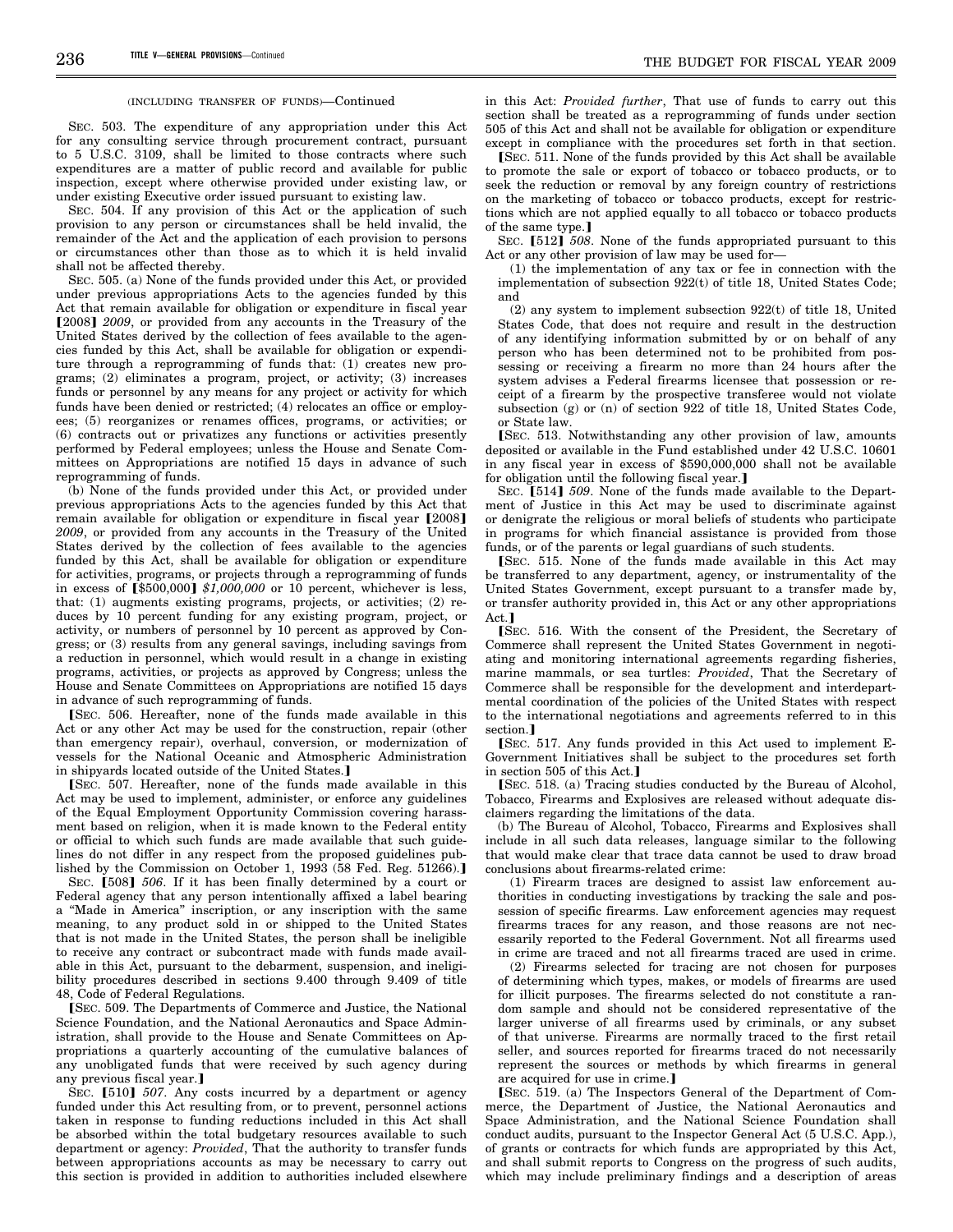of particular interest, within 180 days after initiating such an audit and every 180 days thereafter until any such audit is completed.

(b) Within 60 days after the date on which an audit described in subsection (a) by an Inspector General is completed, the Secretary, Attorney General, Administrator, or Director, as appropriate, shall make the results of the audit available to the public on the Internet website maintained by the Department, Administration, or Foundation, respectively. The results shall be made available in redacted form to exclude-

(1) any matter described in section 552(b) of title 5, United States Code; and

(2) sensitive personal information for any individual, the public access to which could be used to commit identity theft or for other inappropriate or unlawful purposes.

(c) A grant or contract funded by amounts appropriated by this Act may not be used for the purpose of defraying the costs of a banquet or conference that is not directly and programmatically related to the purpose for which the grant or contract was awarded, such as a banquet or conference held in connection with planning, training, assessment, review, or other routine purposes related to a project funded by the grant or contract.

(d) Any person awarded a grant or contract funded by amounts appropriated by this Act shall submit a statement to the Secretary of Commerce, the Attorney General, the Administrator, or the Director, as appropriate, certifying that no funds derived from the grant or contract will be made available through a subcontract or in any other manner to another person who has a financial interest in the person awarded the grant or contract.

(e) The provisions of the preceding subsections of this section shall take effect 30 days after the date on which the Director of the Office of Management and Budget, in consultation with the Director of the Office of Government Ethics, determines that a uniform set of rules and requirements, substantially similar to the requirements in such subsections, consistently apply under the executive branch ethics program to all Federal departments, agencies, and entities.

SEC. [520] 510. None of the funds appropriated or otherwise made available under this Act may be used to issue patents on claims directed to or encompassing a human organism.

SEC. [521] 511. None of the funds made available in this Act shall be used in any way whatsoever to support or justify the use of torture by any official or contract employee of the United States Government.

[SEC. 522. (a) Notwithstanding any other provision of law or treaty, none of the funds appropriated or otherwise made available under this Act or any other Act may be expended or obligated by a department, agency, or instrumentality of the United States to pay administrative expenses or to compensate an officer or employee of the United States in connection with requiring an export license for the export to Canada of components, parts, accessories or attachments for firearms listed in Category I, section 121.1 of title 22, Code of Federal Regulations (International Trafficking in Arms Regulations (ITAR), part 121, as it existed on April 1, 2005) with a total value not exceeding \$500 wholesale in any transaction, provided that the conditions of subsection (b) of this section are met by the exporting party for such articles.

(b) The foregoing exemption from obtaining an export license— (1) does not exempt an exporter from filing any Shipper's Export Declaration or notification letter required by law, or from being otherwise eligible under the laws of the United States to possess, ship, transport, or export the articles enumerated in subsection  $(a)$ ; and

(2) does not permit the export without a license of—

(A) fully automatic firearms and components and parts for such firearms, other than for end use by the Federal Government, or a Provincial or Municipal Government of Canada;

(B) barrels, cylinders, receivers (frames) or complete breech mechanisms for any firearm listed in Category I, other than for end use by the Federal Government, or a Provincial or Municipal Government of Canada; or

(C) articles for export from Canada to another foreign destination.

(c) In accordance with this section, the District Directors of Customs and postmasters shall permit the permanent or temporary export without a license of any unclassified articles specified in subsection (a) to Canada for end use in Canada or return to the United States, or temporary import of Canadian-origin items from Canada for end use in the United States or return to Canada for a Canadian citizen.

(d) The President may require export licenses under this section on a temporary basis if the President determines, upon publication first in the Federal Register, that the Government of Canada has implemented or maintained inadequate import controls for the articles specified in subsection (a), such that a significant diversion of such articles has and continues to take place for use in international terrorism or in the escalation of a conflict in another nation. The President shall terminate the requirements of a license when reasons for the temporary requirements have ceased.]

[SEC. 523. Notwithstanding any other provision of law, no department, agency, or instrumentality of the United States receiving appropriated funds under this Act or any other Act shall obligate or expend in any way such funds to pay administrative expenses or the compensation of any officer or employee of the United States to deny any application submitted pursuant to  $22$  U.S.C.  $2778(b)(1)(B)$ and qualified pursuant to 27 CFR section 478.112 or .113, for a permit to import United States origin "curios or relics" firearms, parts, or ammunition.]

[SEC. 524. None of the funds made available in this Act may be used to include in any new bilateral or multilateral trade agreement the text of—

(1) paragraph 2 of article 16.7 of the United States-Singapore Free Trade Agreement;

(2) paragraph 4 of article 17.9 of the United States-Australia Free Trade Agreement; or

(3) paragraph 4 of article 15.9 of the United States-Morocco Free Trade Agreement.]

[SEC.  $525.$  (a)(1) The Administrator of the National Aeronautics and Space Administration shall modify the Administration's financial management system and perform all appropriate testing and assurance activities necessary for the system to be capable of properly budgeting, accounting for, controlling, and reporting on appropriations made to the Administration for fiscal year 2009 and thereafter under the appropriation accounts set out for the Administration in H.R. 3093 of the 110th Congress, as passed by the House of Representatives.

(2) The Administrator shall transmit to the Committee on Appropriations of the House of Representatives and the Committee on Appropriations of the Senate a written report, on a monthly basis until the certification under paragraph (3) is transmitted, on progress in complying with this subsection.

(3) Not later than April 1, 2008, the Administrator shall transmit to the Committee on Appropriations of the House of Representatives and the Committee on Appropriations of the Senate a written certification that the Administration's financial management system meets the requirements of this section.

(b) Beginning for the first full month after the date of enactment of this Act, the Administrator shall report in writing to the Committee on Appropriations of the House of Representatives and the Committee on Appropriations of the Senate, on the 15th business day of each month, financial information on the execution of the Administration's budget for the preceding month and for the fiscal year to date. Each report under this subsection shall provide information on the Administration's budget, obligations incurred, and disbursements made, presented by—

(1) mission area (as reflected in the appropriation accounts set out for the Administration in H.R. 3093 of the 110th Congress, as passed by the House of Representatives);

(2) program or project;

(3) Center; and

(4) object class, as well as any other financial information requested by the Committee on Appropriations of the House of Representatives or the Committee on Appropriations of the Senate.]

SEC. [526] 512. None of the funds made available in this Act may be used to authorize or issue a national security letter in contravention of any of the following laws authorizing the Federal Bureau of Investigation to issue national security letters: The Right to Financial Privacy Act; The Electronic Communications Privacy Act; The Fair Credit Reporting Act; The National Security Act of 1947; USA PATRIOT Act; and the laws amended by these Acts.

[SEC. 527. None of the funds appropriated or otherwise made available by this Act may be made available for a public-private competition conducted under Office of Management and Budget Circular A–76 or to convert a function performed by Federal employees to private sector performance without such a competition unless a representative designated by a majority of the employees engaged in the performance of the activity or function for which the publicprivate competition is conducted or which is to be converted without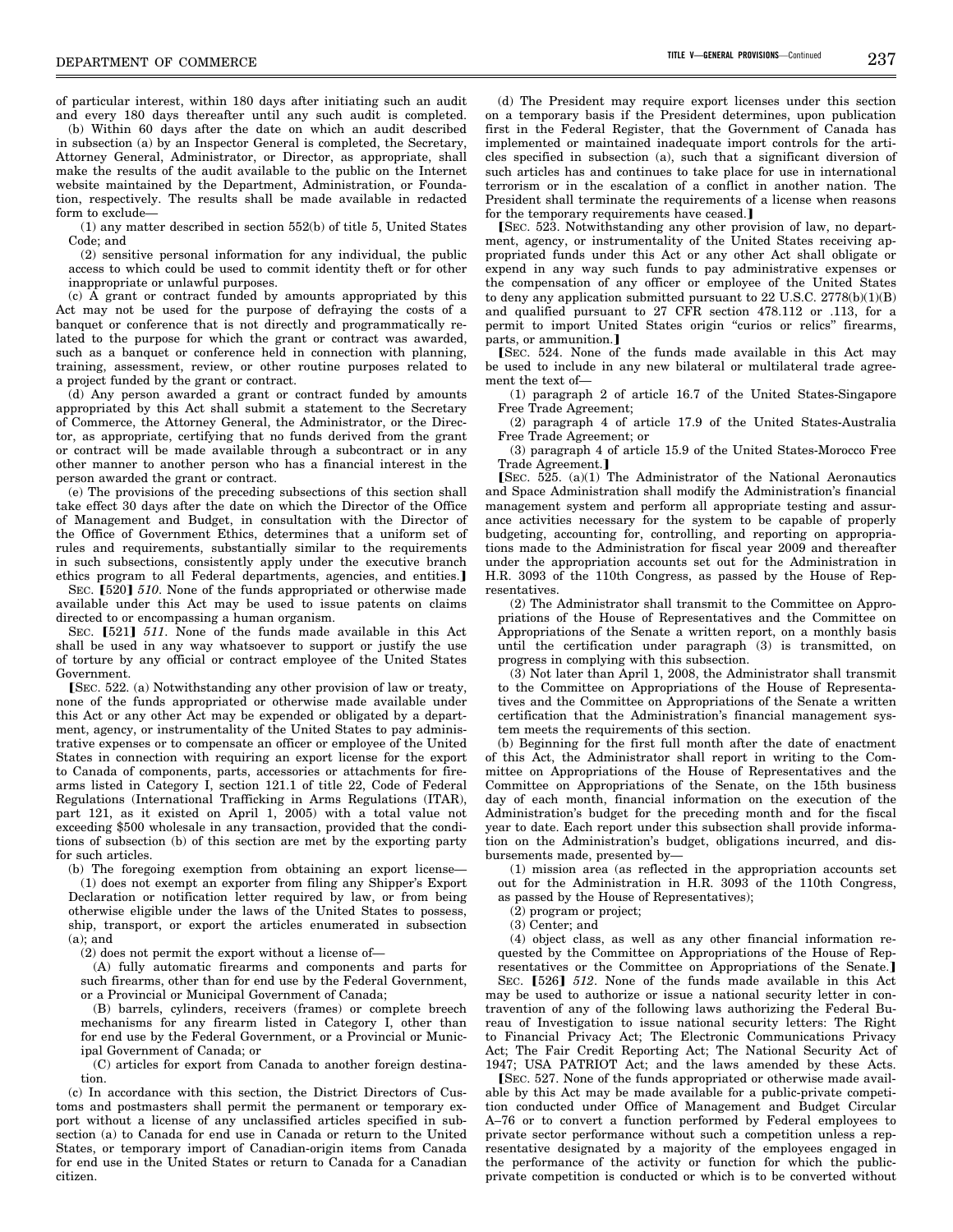such a competition is treated as an interested party with respect to such competition or decision to convert to private sector performance for purposes of subchapter V of chapter 35 of title 31, United States Code.<sup>]</sup>

[SEC. 528. Section 605 of the Harmful Algal Bloom and Hypoxia Research and Control Act of 1998 (16 U.S.C. 1451 note) is amended—

(1) in the matter preceding paragraph (1) by striking ''\$25,500,000 for fiscal year 2008'' and inserting ''\$30,000,000 for each of fiscal years 2008 through 2010'';

 $(2)$  in each of paragraphs  $(1)$ ,  $(2)$ ,  $(3)$ ,  $(4)$ , and  $(6)$  by striking "2008" and inserting " $2010$ "; and

(3) in paragraph (5) by striking ''fiscal year 2008'' and inserting "each of fiscal years 2008 through 2010".]

[SEC. 529. Effective January 13, 2007, section 303A of the Magnuson-Stevens Fishery Conservation and Management Act (16 U.S.C. 1853a) is amended—

(1) by striking "association" in subsection  $(c)(4)(A)(iii)$  and inserting "association, among willing parties";

(2) by striking paragraph (2) of subsection (i);

(3) by striking  $(1)$  IN GENERAL.—" in subsection (i) and resetting paragraph (1) as a full measure paragraph following "(i)TRANSITION RULES.—''; and

(4) by redesignating subparagraphs (A), (B), and (C) of subsection  $(i)(1)$  (before its amendment by paragraph  $(3)$ ) as paragraphs  $(1)$ , (2), and (3), respectively and resetting them as indented paragraphs 2 ems from the left margin.]

øSEC. 530. If at any time during any quarter, the program manager of a project within the jurisdiction of the Departments of Commerce or Justice, the National Aeronautics and Space Administration, or the National Science Foundation totaling more than \$75,000,000 has reasonable cause to believe that the total program cost has increased by 10 percent, the program manager shall immediately inform the Secretary, Administrator, or Director. The Secretary, Administrator, or Director shall notify the House and Senate Committees on Appropriations within 30 days in writing of such increase, and shall include in such notice: the date on which such determination was made; a statement of the reasons for such increases; the action taken and proposed to be taken to control future cost growth of the project; changes made in the performance or schedule milestones and the degree to which such changes have contributed to the increase in total program costs or procurement costs; new estimates of the total project or procurement costs; and a statement validating that the project's management structure is adequate to control total project or procurement costs.

øSEC. 531. Notwithstanding section 505 of this Act, no funds shall be reprogrammed within or transferred between appropriations after June 30, except in extraordinary circumstances.]

SEC. [532] 513. Funds appropriated by this Act, or made available by the transfer of funds in this Act, for intelligence or intelligence related activities are deemed to be specifically authorized by the Congress for purposes of section 504 of the National Security Act of 1947 (50 U.S.C. 414) during fiscal year [2008] 2009 until the enactment of the Intelligence Authorization Act for Fiscal Year ø2008¿ *2009*.

[SEC. 533. (a) Subsection (a) of section 315 of the National Aeronautics and Space Administration Act of 1958 (42 U.S.C. 2459j) is amended—

(1) by striking ''Notwithstanding any other provision of law, the Administrator'' and inserting ''The Administrator''; and

(2) by striking ''any real property'' and inserting ''any non-excess real property and related personal property''; and

(3) by striking ''at no more than two (2) National Aeronautics and Space Administration (NASA) centers''.

(b) Subsection (b) of such section is amended—

(1) in paragraph (1), by striking ''consideration'' and all that follows through the end of the paragraph and inserting "cash consideration for the lease at fair market value as determined by the Administrator.'';

(2) by striking paragraph (2);

(3) by redesignating paragraph (3) as paragraph (2); and

(4) in paragraph (2), as redesignated by paragraph (3) of this subsection—

(A) in subparagraph (B), by striking "maintenance" and all that follows through ''centers selected for this demonstration program'' and inserting ''capital revitalization and construction projects and improvements of real property assets and related personal property under the jurisdiction of the Administrator''; and

(B) by adding at the end the following new subparagraph: ''(C) Amounts utilized under subparagraph (B) may not be utilized for daily operating costs.''.

(c) Subsection (e) of such section is amended—

(1) by striking ''LEASE RESTRICTIONS.—NASA'' and inserting the following: "LEASE RESTRICTIONS.-

" $(1)$  NASA"; and

(2) by adding at the end the following new paragraph:

"(2) NASA is not authorized to enter into an out-lease under this section unless the Administrator certifies that such out-lease will not have a negative impact on NASA's mission.''.

(d) Such section is further amended by adding at the end the following new subsection (f):

''(f) SUNSET.—The authority to enter into leases under this section shall expire on the date that is ten years after the date of the enactment of the Commerce, Justice, Science, and Related Agencies Appropriations Act of 2008. The expiration under this subsection of authority to enter into leases under this section shall not affect the validity or term of leases or NASA's retention of proceeds from leases entered into under this section before the date of the expiration of such authority.''.

(e) The heading of such section is amended by striking ''Enhanceduse lease of real property demonstration'' and inserting ''Lease of non-excess property''.

(f) This section shall become effective on December 31, 2008.

[SEC. 534. The Departments, agencies, and commissions funded under this Act, shall establish and maintain on the homepages of their Internet websites—

(1) a direct link to the Internet websites of their Offices of Inspectors General; and

(2) a mechanism on the Offices of Inspectors General website by which individuals may anonymously report cases of waste, fraud, or abuse with respect to those Departments, agencies, and commissions.<sup>1</sup>

SEC. [535] 514. None of the funds appropriated or otherwise made available by this Act may be used to enter into a contract in an amount greater than \$5,000,000 or to award a grant in excess of such amount unless the prospective contractor or grantee certifies in writing to the agency awarding the contract or grant that, to the best of its knowledge and belief, the contractor or grantee has filed all Federal tax returns required during the three years preceding the certification, has not been convicted of a criminal offense under the Internal Revenue Code of 1986, and has not, more than 90 days prior to certification, been notified of any unpaid Federal tax assessment for which the liability remains unsatisfied, unless the assessment is the subject of an installment agreement or offer in compromise that has been approved by the Internal Revenue Service and is not in default, or the assessment is the subject of a nonfrivolous administrative or judicial proceeding.

[SEC. 536. This section may be cited as the "ED 1.0 Act".

(a) In this section:

(1) The term ''Administrator'' means the Administrator of the National Telecommunications and Information Administration.

(2) The term ''eligible educational institution'' means an institution that is—

(A) a historically Black college or university;

(B) a Hispanic-serving institution as that term is defined in section  $502(a)(5)$  of the Higher Education Act of 1965 (20 U.S.C.  $1101a(a)(5)$ :

(C) a tribally controlled college or university as that term is defined in section 2(a)(4) of the Tribally Controlled College or University Assistance Act of 1978 (25 U.S.C. 1801(a)(4));

(D) an Alaska Native-serving institution as that term is defined in section 317(b)(2) of the Higher Education Act of 1965 (20 U.S.C. 1059d(b)(2)); or

(E) a Native Hawaiian-serving institution as that term is defined in section 317(b)(4) of the Higher Education Act of 1965 (20 U.S.C. 1059d(b)(4)).

(3) The term ''historically Black college or university'' means a part B institution as that term is defined in section 322(2) of the Higher Education Act of 1965 (20 U.S.C. 1061(2)).

(b)(1)(A) There is established within the National Telecommunications and Information Administration a pilot program under which the Administrator shall award 9 grants to eligible educational institu